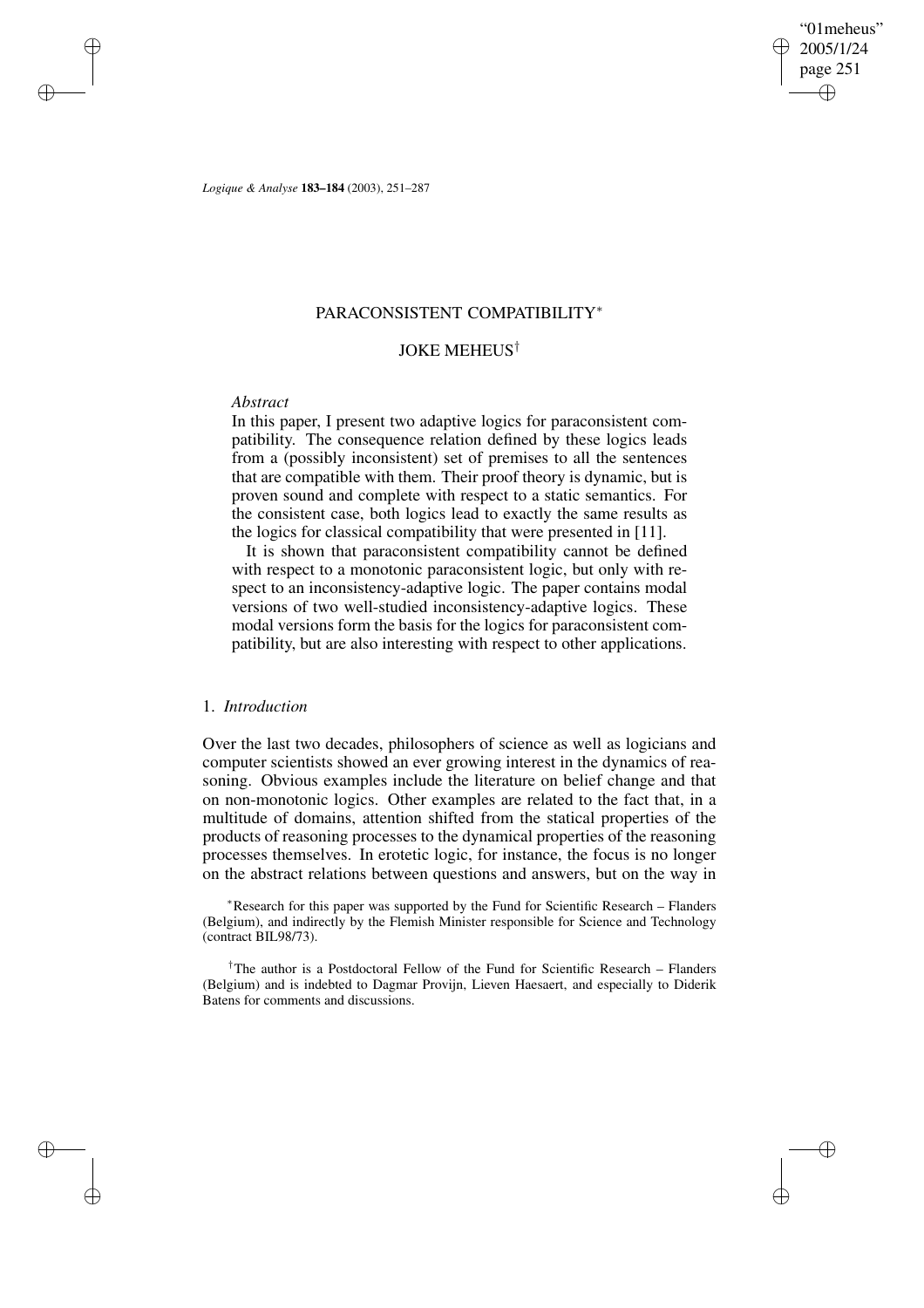"01meheus" 2005/1/24 page 252 ✐ ✐

✐

✐

### 252 JOKE MEHEUS

which questions are generated (and suppressed) by sets of declarative sentences and/or other questions. Analogously, in the literature on explanation and on induction, considerable attention is now paid to hypothesis formation and hypothesis withdrawal.

What all these studies have in common is that (explicitly or implicitly) the concept of compatibility plays a key role in it. For instance, the question whether or not  $A$  is compatible with one's beliefs makes the difference between belief expansion and belief revision. Also, a minimal requirement for a question to be generated from a set of declarative sentences is that its presuppositions are not incompatible with them, and an important constraint for inductive hypotheses is that they are compatible with the available data as well as with each other.

In [11], two logics are presented, called COM and COM<sup>\*</sup>, that capture the concept of *classical compatibility*. Thus, where CL stands for Classical Logic, both logics lead from a set of sentences Γ to the set of sentences that are CL-compatible with  $\Gamma$ . A sentence A is said to be CL-compatible with a set of premises Γ iff Γ  $\forall$ <sub>CL</sub> ∼A. What this comes to, semantically, is that A is true in some CL-model of Γ. The only difference between the logics concerns the way in which they handle inconsistent sets of premises. According to COM, everything is compatible with an inconsistent set of premises, according to COM<sup>\*</sup> nothing is compatible with it.

The importance of COM and COM\* is that they offer a *proof theory* for compatibility. They thus allow one to *reason* from a set of premises to the sentences that are compatible with them. What is special about the proof theory is that it is *dynamic*. This is related to the fact that compatibility is *non-monotonic* (q is compatible with  $\{p\}$ , but not with  $\{p, \sim q\}$ ), and that, moreover, at the predicative level, there is no positive test for it. As is shown in [11], the dynamic proof theory warrants that, even for undecidable fragments, one obtains a sensible and rational estimate of which sentences are compatible with the  $\Gamma$  under consideration.

To make matters as transparent as possible, both logics are formulated in a modal way. Where  $\Gamma^{\square}$  stands for  $\{\square A \mid A \in \Gamma\}$ ,  $\Gamma^{\square} \vdash_{COM^*} \Diamond A$  is taken to express that A is compatible with  $\Gamma$ , and  $\Gamma^{\square} \vdash_{\mathsf{COM}^{\star}} \sim \Diamond A$  that A is incompatible with  $\Gamma$ . This is motivated by the fact that  $\widetilde{A}$  is CL-compatible with Γ iff A is true in some CL-model of Γ, and hence, iff A is *possible* in view of Γ. As the members of Γ are true in *all* CL-models of Γ, it is easily observed that A is true in some CL-model of  $\Gamma$  iff  $\Diamond A$  is true in some S5-model of  $\Gamma^{\square}$ .

The results presented in [11] are formulated within the adaptive logics programme. The first adaptive logic was designed by Diderik Batens around 1980 (see [1]) and was meant to interpret inconsistent sets of premises 'as consistently as possible'. As we shall see below, one of the main strengths of

✐

✐

✐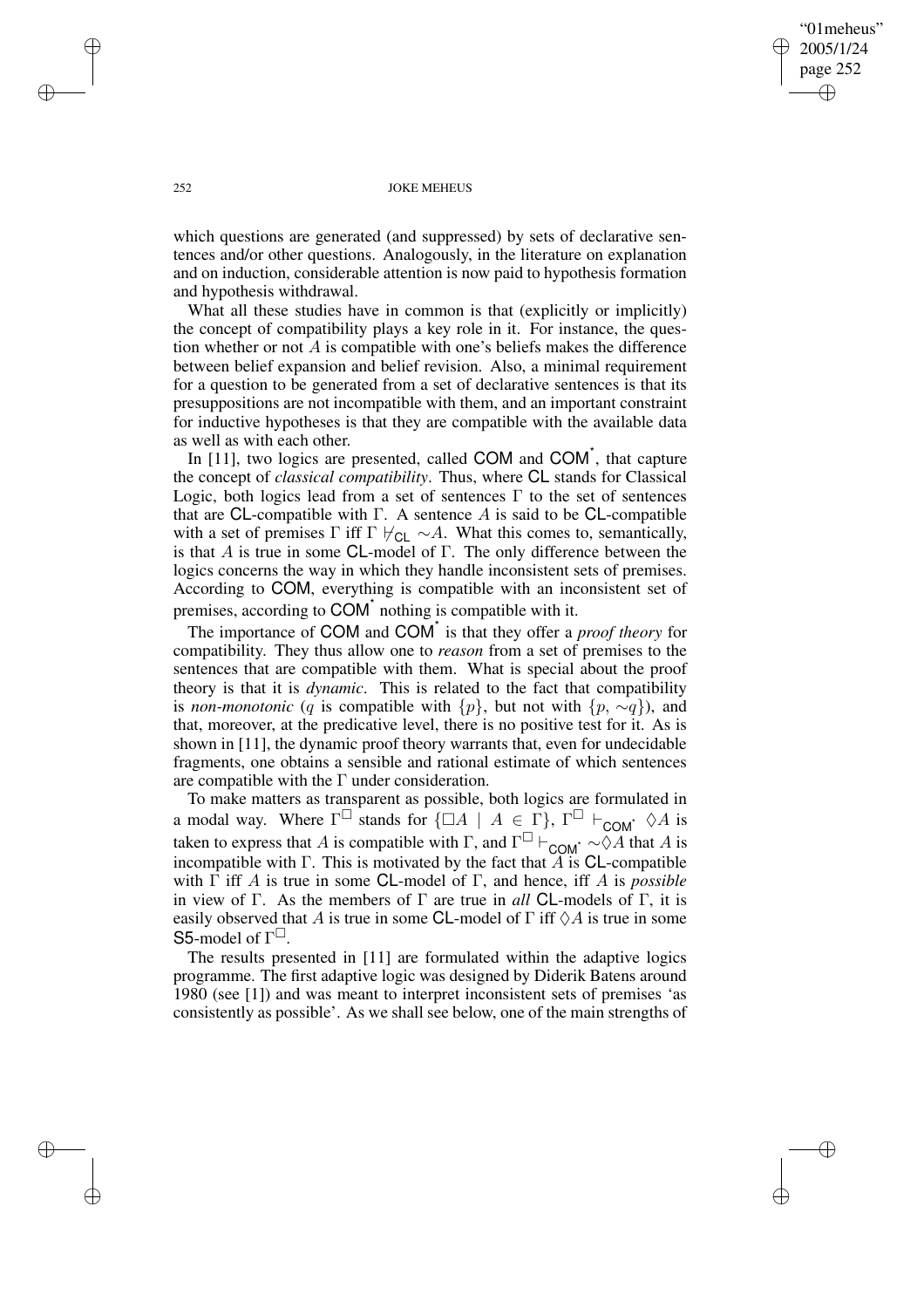adaptive logics is that they provide a unified framework for the formal study of consequence relations that are non-monotonic and/or dynamic<sup>1</sup>—see [7] and [8] for recent introductions to the topic.

The plot behind both logics is to assume that any formula  $\vec{A}$  is compatible with Γ *unless* Γ explicitly prevents so—that is, unless A is incompatible with Γ or, what comes to the same, unless  $\Gamma^{\Box} \vDash_{\mathsf{S5}} \sim \Diamond A$ .

Semantically, this is realized by making a *selection* of the S5-models of  $\Gamma^{\Box}$ . Intuitively, those S5-models of  $\Gamma^{\Box}$  are selected that verify a formula of the form  $\sim \Diamond A$  iff it is 'unavoidable' in view of  $\Gamma^{\Box}$  (that is, iff it is true in all S5-models of  $\Gamma^{\square}$ ). For example, some S5-models of  $\{\square p\}$  verify  $\sim \Diamond q$  and others verify  $\sim \Diamond \sim q$ —this is the reason why neither  $\Diamond q$  nor  $\Diamond \sim q$  is an S5consequence of  $\{\Box p\}$ . However, as neither ∼ $\Diamond q$  nor ∼ $\Diamond \sim q$  are unavoidable in view of  $\Gamma^{\square}$ , the COM<sup>(\*)</sup>-models of  $\{\square p\}$  falsify both, and hence, verify  $\Diamond a$  as well as  $\Diamond \sim a$ .

Given some set of premises  $\Gamma^{\square}$ , COM and COM<sup>\*</sup> select the same subset of S5-models. The only difference between the two logics concerns the way in which the semantic consequence relation is defined: A is a COMconsequence of  $\Gamma^{\Box}$  iff all COM-models of  $\Gamma^{\Box}$  verify A and a COM\*-consequence of  $\Gamma^{\square}$  iff  $\Gamma^{\square}$  has **COM**<sup>\*</sup>-models and all of them verify A.

For consistent sets of premises, both logics lead to adequate results. For instance, it is shown in  $[11]$  that the following equivalences hold:

if  $\Gamma$  is consistent, then

✐

✐

✐

✐

 $\Gamma^\square \vdash_{\mathsf{COM}} \Diamond A \text{ iff } \Gamma^\square \vdash_{\mathsf{COM}^*} \Diamond A \text{ iff } \Gamma^\square \not\vdash_{\mathsf{S5}} \sim \Diamond A \text{ iff } \Gamma \not\vdash_{\mathsf{CL}} \sim A$ 

which is exactly what we expect for classical compatibility. However, neither of them leads to adequate results for the inconsistent case: that everything is compatible with an inconsistent set of premises is just as unsatisfactory as that nothing is compatible with it.

Some readers may not be convinced here. To some, the question which sentences are compatible with an inconsistent set of premises may even seem nonsensical. After all, the natural response to an inconsistent theory seems to be that one looks for a consistent replacement *before* one starts wondering about its possible extensions. The important thing to remember, however, is that, both in the sciences and in everyday life, resolving some inconsistency may be far from evident. And, in lack of a consistent replacement, it is a better strategy to continue working with the inconsistent theory than to

 $<sup>1</sup>$  I say that a consequence relation is dynamic if the mere analysis of the premises may</sup> lead to the withdrawal of previously derived conclusions. Not all dynamic consequence relations are non-monotonic. In [6] it is shown, for instance, that the pure logic of relevant implication can be characterized by a dynamic proof theory.

"01meheus" 2005/1/24 page 253

✐

✐

✐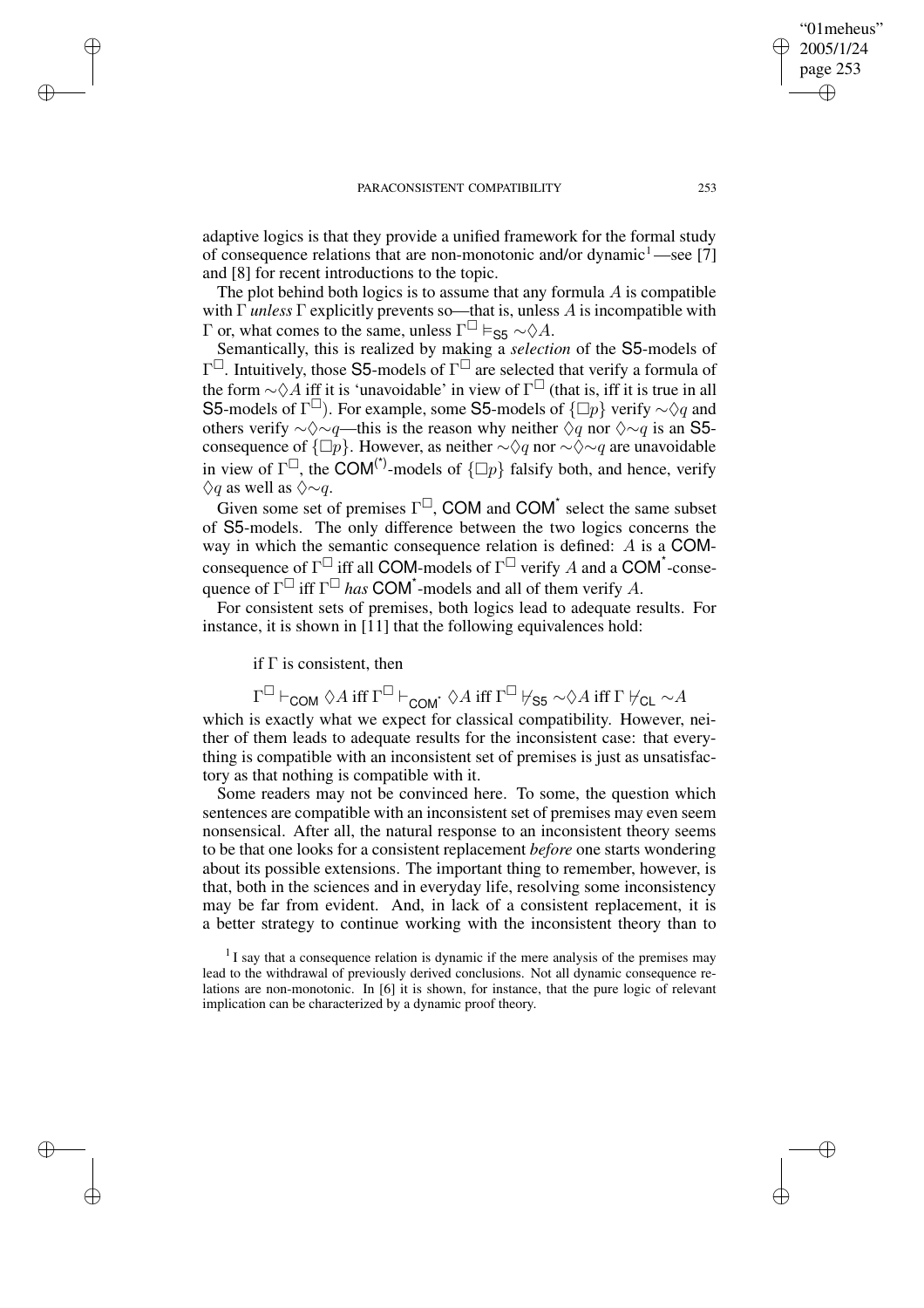"01meheus" 2005/1/24 page 254 ✐ ✐

✐

✐

### 254 JOKE MEHEUS

prematurely revise it—see [24], [12], [20], [21], [14], and [19] for examples from the history of the sciences that illustrate this.

Both COM and COM<sup>\*</sup> are inadequate to handle cases like this. For instance, even if one's beliefs turn out to be inconsistent in some respects, one will neither completely refrain from changing these beliefs nor adding anything what so ever to them. Analogously, when confronted with an inconsistent theory, one will neither stop asking questions nor start generating arbitrary ones—apart from the fact that an inconsistent theory may still lead to important open problems, asking the right kind of questions may be helpful in devising a consistent alternative for it. The upshot is that, even if one is convinced that (everything else being equal) a consistent theory is preferable to an inconsistent one, it may be important that one is able to distinguish between what is and what is not compatible with an inconsistent set of premises.

The aim of this paper is to generalize the results from [11] to the inconsistent case. The resulting logics will be called COMP<sup>r</sup> and COMP<sup>m</sup>. The difference between the two systems concerns the way in which they interpret inconsistent sets of premises—see below. I shall present the semantics as well as the (dynamic) proof theory for both logics, and prove soundness and completeness. As many of the properties and proofs are analogous for both systems, I shall use  $\overrightarrow{COMP}^a$  as a generic name.

Like for the consistent case, the logics COMP<sup>r</sup> and COMP<sup>m</sup> will be formulated in modal terms, and  $\Gamma^{\square} \vdash_{\text{COMP}^a} \Diamond A$  will be used to express that A is compatible with the (possibly inconsistent) set  $\Gamma$ .

An important constraint for the generalization is that a contradiction  $A \wedge$  $\sim$ A should only be considered as compatible with an inconsistent set of premises if A behaves inconsistently with respect to it. For instance, if  $\Gamma =$  $\{p, \sim p, q\}$ , there is no reason to assume that, in addition to p, also q or, for instance, r behaves inconsistently. Hence, neither  $q \wedge \sim q$  nor  $r \wedge \sim r$  should be regarded as compatible with  $\Gamma$  (even if both r and  $\sim r$  are).

Another important constraint is that, for the consistent case, both logics should lead to the same results as  $COM<sup>(*)</sup>$ . For reasons that will be explained in the next section, meeting this constraint requires that paraconsistent compatibility is defined, not with respect to the original theory, but with respect to an interpretation of it that is 'as consistent as possible'. Technically, this will be realized by making a combination of two adaptive logics: one that interprets possibly inconsistent theories as consistently as possible (that is, an inconsistency-adaptive logic) and one that defines the compatibility relation.

As we shall see below, there are different ways to interpret inconsistent sets of premises 'as consistently as possible' (even with respect to one and

✐

✐

✐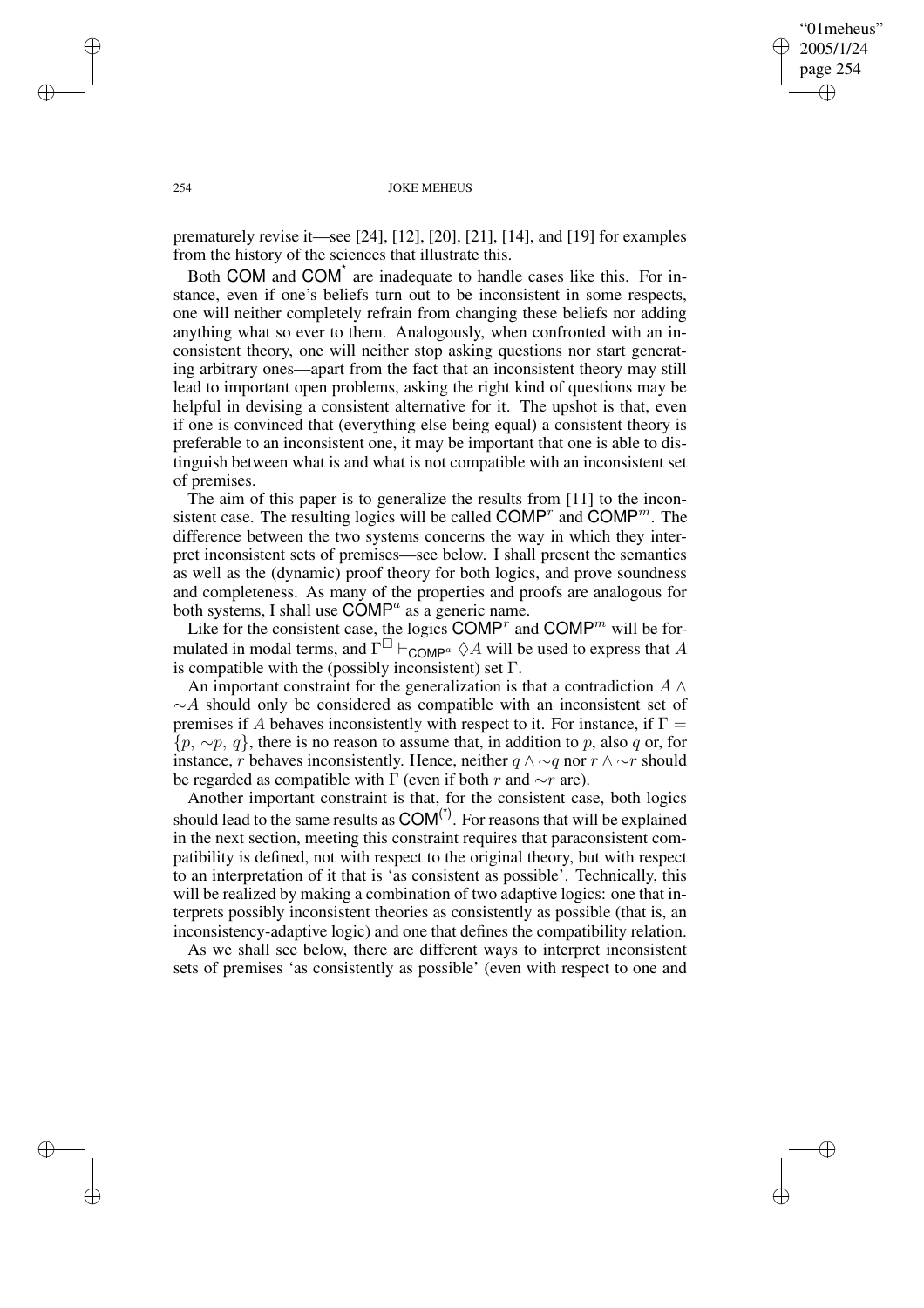the same paraconsistent logic) and hence, different accounts of paraconsistent compatibility. COMP<sup> $\bar{r}$ </sup> and COMP<sup> $m$ </sup> are meant to capture the accounts offered by the inconsistency-adaptive logics  $P^r$  and  $P^{m}$ .<sup>2</sup>

As COMP<sup>*n*</sup> and COMP<sup>*m*</sup> are defined with respect to sets of premises of the form  $\Gamma^{\square}$ , their design requires the formulation of modal versions of  $P^r$ and  $P^m$ . In view of the similarity with ideas underlying S5, these modal versions will be called  $S5P^r$  and  $\tilde{S}5P^m$ .

So, one of the logics incorporated in COMP<sup>r</sup> (respectively, COMP<sup>*m*</sup>) is S5P<sup>r</sup> (respectively, S5P<sup>m</sup>). The other is a modal adaptive logic that defines the compatibility relation. This logic will be called COMP and is shared by both  $\mathsf{COMP}^r$  and  $\mathsf{COMP}^m$ .

I shall proceed as follows. After discussing the reasons why paraconsistent compatibility cannot be defined with respect to a (monotonic) paraconsistent logic, but only with respect to an inconsistency-adaptive logic (Section 2), I shall present a brief introduction to adaptive logics (Section 3). Next, I shall discuss the inconsistency-adaptive logics  $P^r$  and  $P^m$  (Sections 4 and 5) and elaborate their modal versions (Sections 6 and 7). The logics  $COMP<sup>r</sup>$ and  $COMP<sup>m</sup>$  will be presented in Sections 8 and 9. In Section 10, I shall compare the present account of paraconsistent compatibility with some alternatives. I shall end with some conclusions and open problems (Section 11).

### 2. *The Problem*

✐

✐

✐

✐

In order to generalize the results from [11] to the inconsistent case, we first need a clear idea of what it means that  $A$  is compatible with an inconsistent set of premises. In view of the present-day literature on paraconsistent logic, obtaining such an idea seems entirely straightforward.

Consider, for instance,  $\Gamma = \{p, \sim p, q\}$ . In that case, it seems natural that  $\sim q$  is considered as *incompatible* with  $\Gamma$ , but that p is considered as compatible with it (despite the fact that, according to most paraconsistent logics, also  $\sim p$  follows from Γ). What this seems to come to is that, on the one hand, the definition of compatibility should refer to a paraconsistent logic rather than to classical logic and, on the other hand, that it should be adequate to handle cases in which both A and  $\sim$ A follow from the premises. So, where PL stands for some (standard) paraconsistent logic,<sup>3</sup> it seems that  $A$ 

<sup>2</sup>The most complete presentation of  $P^r$  and  $P^m$  can be found in [3]. In many other papers on the subject, the logics are called ACLuN1 and ACLuN2.

3 I say that a paraconsistent logic is *standard* if it defines a derivability relation that is monotonic, reflexive and transitive.

"01meheus" 2005/1/24 page 255

✐

✐

✐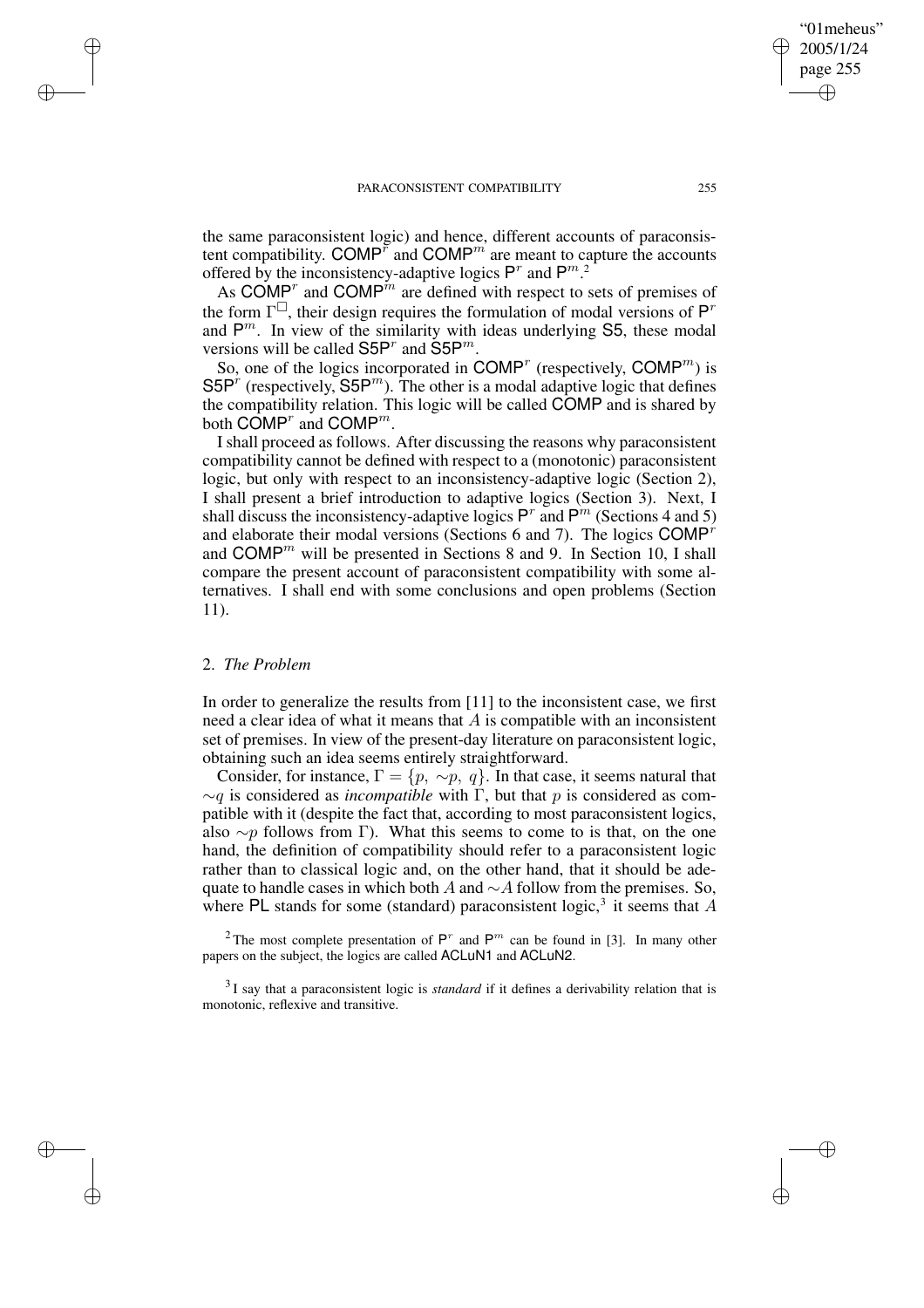✐

### 256 JOKE MEHEUS

is (paraconsistently) compatible with a possibly inconsistent set of premises Γ iff A 'behaves inconsistently'<sup>4</sup> with respect to Γ or Γ  $\nvdash_{PL} \sim A$ .

There are, however, at least three problems with this approach. The first is that, unlike for the consistent case, the definition cannot be matched by an intuitive semantic account. Whatever system one chooses for PL, it will not hold true that A is true in some PL-model of  $\Gamma$  iff A 'behaves inconsistently' with respect to Γ or Γ  $\nvdash_{PL} \sim A$ . The reason is that, for any Γ that has PL-models, *any* sentence (that is non-contradictory and free of classical negation) is bound to be true in some of them.<sup>5</sup> For many paraconsistent logics, it even holds true that, for an arbitrary Γ, *any* sentence is true in some model of  $\Gamma$ . This is the case, for instance, for the logic  $\mathsf{P}^{\circ}$  (the full positive fragment of CL plus  $A \vee \sim A$ ): some P°-models of  $\{p\}$  verify both p and ∼p, others verify q as well as ∼q, and some even verify *all* sentences.

The second problem is that, for consistent sets of premises, the resulting concept of paraconsistent compatibility does not coincide with the concept of classical compatibility—which is the least one expects from a generalization. The reason is that all standard paraconsistent logics necessarily invalidate *Ex Falso Quodlibet* by invalidating some other inference rules of CL (for instance, either Disjunctive Syllogism or Addition).<sup>6</sup> Thus, if  $\Gamma = \{p, \sim p \vee p\}$  $\sim q$ } and PL invalidates Disjunctive Syllogism, Γ  $\nvdash_{PL} \sim q$ , and hence, q would be PL-compatible (but not CL-compatible) with Γ; if PL invalidates Addition,  $\Gamma \not\models_{\text{PL}} p \vee r$ , and hence,  $\sim (p \vee r)$  would be PL-compatible with it.

The third problem is that, even for inconsistent sets of premises, the resulting concept of paraconsistent compatibility classifies too many sentences as compatible with them. Also this is related to the fact that standard paraconsistent logics necessarily invalidate some inference rules of CL. Suppose, for instance, that  $\Gamma = \{p, \sim p, p \lor \sim q, r \lor \sim s, \sim r\}$  and that PL invalidates Disjunctive Syllogism. In that case,  $\Gamma \not\models_{\mathsf{PL}} \sim q$  and  $\Gamma \not\models_{\mathsf{PL}} \sim s$ , and hence,

<sup>4</sup> The precise meaning of this phrase varies from one paraconsistent logic to another. At this point, however, it is sufficient to grasp the intuitive idea. An exact definition of "behaving inconsistently" will be presented below.

<sup>5</sup> The language of many paraconsistent logics includes only a (weak) paraconsistent negation. In some cases, however, the language contains both a paraconsistent negation and the classical negation. This is the case, for instance, for the paraconsistent logic P that forms the basis for  $P^r$  and  $P^m$  and that is presented in Section 4. I use the name  $\overline{P}^{\circ}$  to refer to the fragment of P that is free of classical negation.

 $6$ This does not necessarily hold true for non-standard paraconsistent systems. In [9], it is shown, for instance, that it is possible to design a proof procedure that *only* invalidates *Ex Falso Quodlibet* (while validating all other inference rules of CL, including both Addition and Disjunctive Syllogism). The price to be paid, however, is that the resulting derivability relation is not transitive.

✐

✐

✐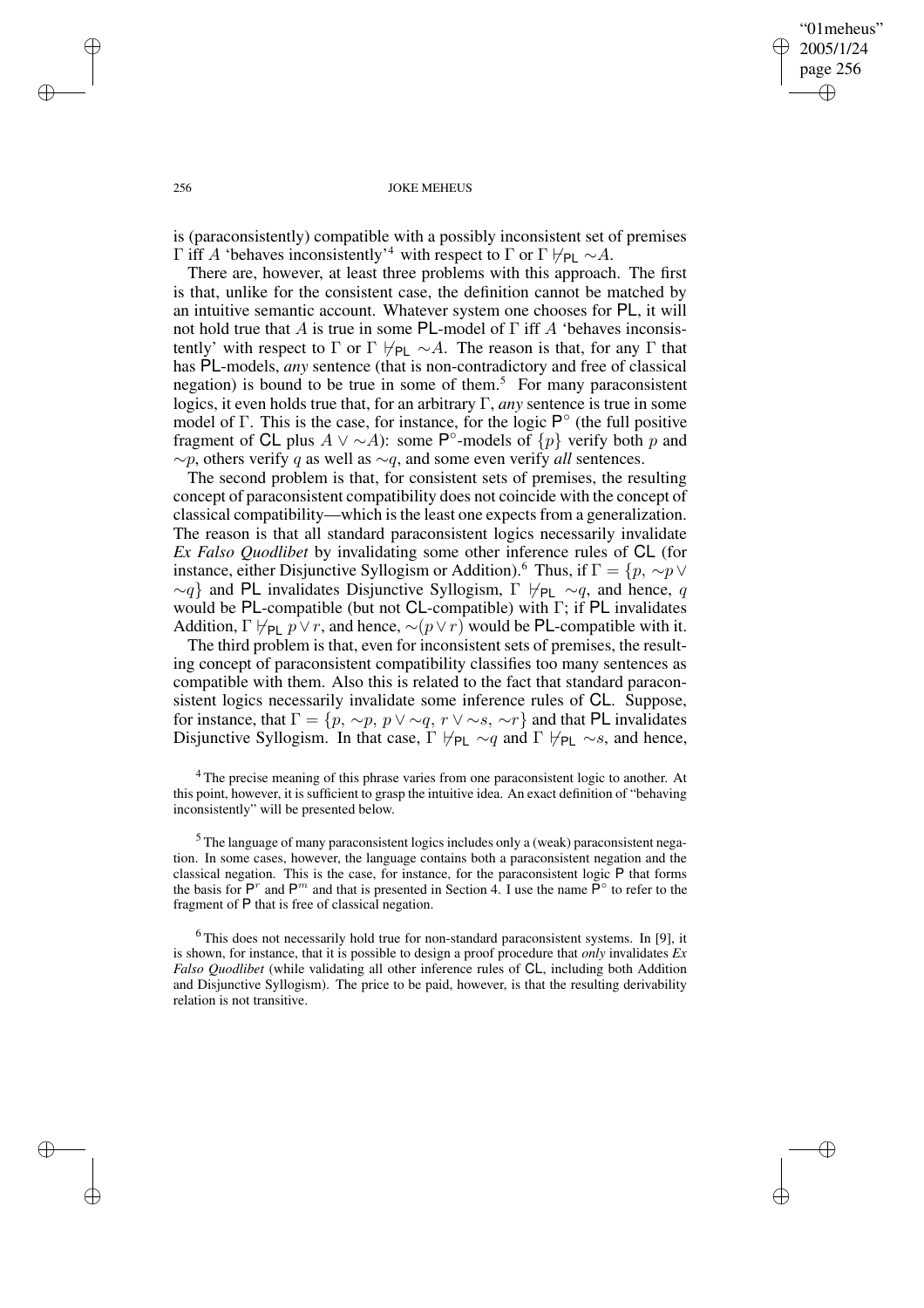✐

✐

✐

both q and s would be considered as PL-compatible with  $\Gamma$ . This, however, does not seem to be justified. If both p and ∼p are true and "∨" is interpreted classically, then  $p \vee \sim q$  does not warrant that  $\sim q$  is true, and hence, it seems reasonable that q is considered to be compatible with  $\Gamma$ . This, however, does not hold true for s. As there is no reason to suspect that r behaves inconsistently, there is no reason to suspect that ∼s may be false. Or, put differently, in any interpretation of  $\Gamma$  that is 'as consistent as possible', r will behave consistently and ∼s will be true. Hence, s should not be considered

The observation in the last paragraph provides us at once with an intuitively attractive solution to each of the three problems: paraconsistent compatibility should be defined, not with respect to the original set of premises, but with respect to an interpretation of it that is *as consistent as possible*.

This is the line that will be pursued here: where APL is the inconsistencyadaptive logic based on some standard paraconsistent logic PL, A will be said to be compatible with a possibly inconsistent set of premises  $\Gamma$  iff A behaves inconsistently with respect to  $\Gamma$  or  $\Gamma \nvdash_{APL} \sim A$ . As we shall see below, this nicely matches a semantic characterization: A is true in some APL-model of  $\Gamma$  iff A behaves inconsistently with respect to  $\Gamma$  or  $\Gamma \nvdash_{AP}$  $\sim$  A. It also warrants that, for the consistent case, the notion of paraconsistent compatibility coincides with that of classical compatibility.

As mentioned in the introduction, I shall define paraconsistent compatibility with respect to the inconsistency-adaptive logics  $P<sup>r</sup>$  and  $P<sup>m</sup>$ . These are not the only inconsistency-adaptive logics currently available (alternatives can be found in, for instance, [15] and [22]). They are chosen because they constitute paradigmatic cases, not only to understand the functioning of an inconsistency-adaptive logic, but also with respect to the meta-theory.

For some sets of premises,  $P^m$  leads to a richer consequence set than  $P^r$ (see below for an explanation). Consequently, the latter sometimes classifies *more* sentences as compatible with a set of premises Γ than the former. For instance, where  $\Gamma = \{p, q, \sim p \vee \sim q, \sim p \vee r, \sim q \vee r, \}$ , r is a P<sup>*m*</sup>-consequence of Γ, but not a P<sup>r</sup>-consequence of it. Hence,  $\sim$ r is P<sup>r</sup>compatible with  $\Gamma$ , but not  $\mathsf{P}^m$ -compatible with it. Which account of compatibility is best suited depends on the application context (see also Section 10).

## 3. *Some Basics of Adaptive Logics*

as compatible with Γ.

What all adaptive logics have in common is that they interpret sets of premises 'as normally as possible'. They differ from each other in the way that

"01meheus" 2005/1/24 page 257

✐

✐

✐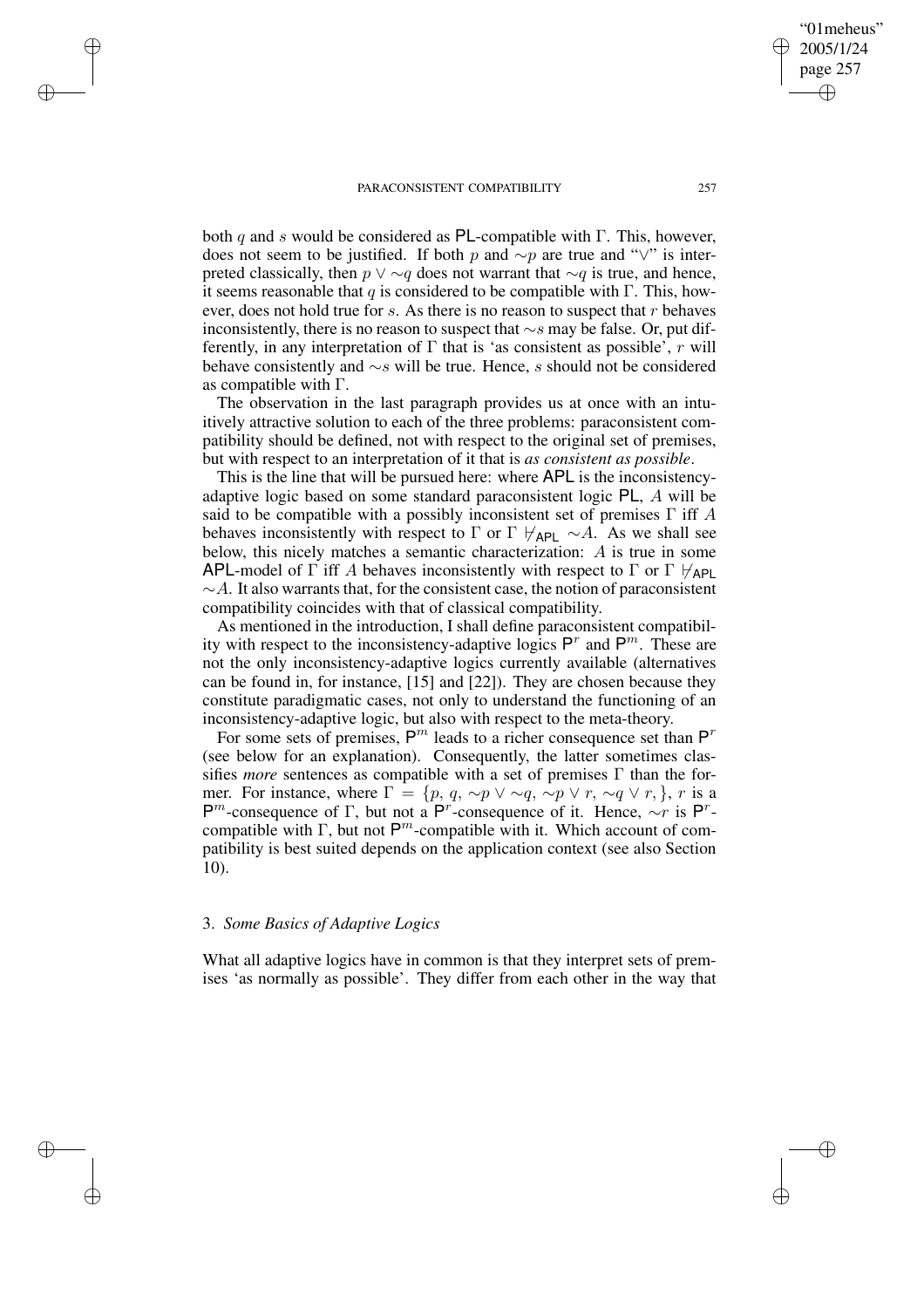"01meheus" 2005/1/24 page 258 ✐ ✐

✐

✐

### 258 JOKE MEHEUS

this phrase is specified. Inconsistency-adaptive logics, for instance, interpret sets of premises 'as consistently as possible'; ambiguity-adaptive logics interpret them 'as non-ambiguously as possible'.

Note that 'normality' is used here as a technical term. It does not refer to some standard of 'good reasoning' (CL, for instance), but to a set of presuppositions that are, in some application context, considered as desirable but defeasible. When engaging in a conversation, for instance, one of the presuppositions may be that the utterances of one's interlocutor are informative and relevant to the topic of the conversation. This presupposition is constitutive for the context at issue: it helps to define the conditions under which a conversation is considered as rational. It is, however, not an absolute rule of conduct: when proven false in a particular instance (for instance, some of the utterances cannot possibly be interpreted in a way that makes them relevant to the discussion), it will be abandoned.

So, relative to their application context, adaptive logics define some set of defeasible presuppositions and interpret sets of premises *as much as possible* in accordance with these. As an immediate consequence of this, adaptive logics share another important characteristic: the validity of some of their inference rules is *context-dependent*. For instance, the inconsistency-adaptive logics P<sup>r</sup> and P<sup>m</sup> allow that A is derived from  $A \vee B$  and  $\sim B$ , but *only if B* behaves consistently with respect to the (background) premises. Thus, where  $\Gamma = \{p, \sim p, p \lor q, \sim r, r \lor s\}$ , both  $P^r$  and  $\overline{P}^m$  validate the application of Disjunctive Syllogism to  $\sim r$  and  $r \vee s$ , but invalidate the application of that same rule to  $\sim p$  and  $p \vee q$ . The reason is that, if disjunction is interpreted classically, the justification of Disjunctive Syllogism is dependent on the consistency presupposition (if both B and  $\sim$ B are true, then A  $\vee$  B is true, even if A is false), and precisely this presupposition is defeasible in an inconsistency-adaptive logic. So, if the justification of an inference rule relies on a defeasible presupposition, it is dependent on the context (that is, the formulas to which one wants to apply the rule) whether its application is validated or not.<sup>7</sup>

Another way to put all this is that, in an adaptive logic, a specified set of formulas is assumed to be *false*, unless and until proven otherwise. Returning to the example from the previous paragraph,  $\hat{P}^r$  and  $P^m$  validate the application of Disjunctive Syllogism to  $\sim r$  and  $r \vee s$  because they assume that  $r \wedge \neg r$  is false; they invalidate the application of Disjunctive Syllogism to ∼p and p  $\lor$  q because the assumption that  $p \land \sim p$  is false cannot be maintained in view of Γ.

<sup>7</sup> Because of the context-dependency of some of their inference rules, adaptive logics tend to be non-monotonic. There are, however, some exceptions. One of the examples is the adaptive logic presented in [5] to reconstruct the so-called "weak consequence relation" of Rescher and Manor (see [23]).

✐

✐

✐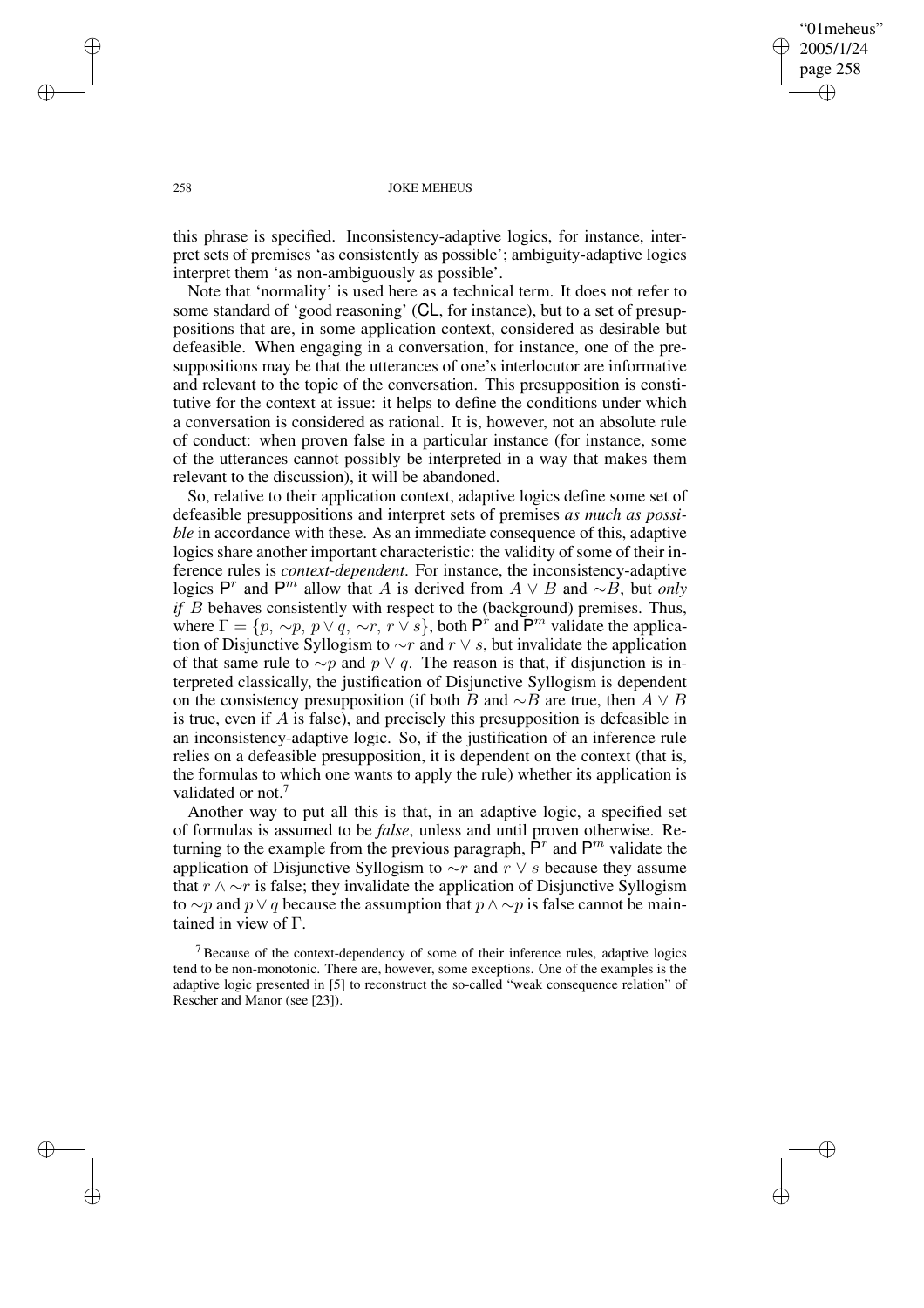✐

✐

✐

✐

Formally, adaptive logics are characterized in terms of four elements: an upper limit logic, a lower limit logic, a set of abnormalities (usually denoted by  $Ω$ ) and an adaptive strategy.

The upper limit logic and the lower limit logic are monotonic systems, and the former is always an extension of the latter. For instance, all currently available inconsistency-adaptive logics have CL as their upper limit logic and some paraconsistent fragment of CL (possibly extended with classical negation) as their lower limit logic. The upper limit logic thus incorporates not only the presuppositions of the lower limit logic, but also some additional ones. These are the defeasible presuppositions: they define the 'normal' situation, and are only abandoned in 'abnormal contexts'.

The set of abnormalities  $\Omega$  consists of the formulas that are supposed to be false, unless and until proven otherwise. In all currently available adaptive logics, the abnormalities are delineated by a certain logical form. For instance, the set of abnormalities of an inconsistency-adaptive logic is characterized by the form  $\exists (A \land \neg A)$ , in which  $\exists A$  abbreviates the existential closure of  $A$ <sup>8</sup>. Which members of  $\Omega$  behave abnormally with respect to some set of premises  $\Gamma$  is determined by the lower limit logic. Thus, the phrase "unless and until proven otherwise" refers to the lower limit logic.

From what is said in the previous paragraphs, it may seem that abnormalities are assumed to be false, unless they are derivable (by the lower limit logic) from the set of premises. Although this holds true for some adaptive logics, the situation is usually a bit more complicated. This is related to the fact that, for most lower limit logics, a set of premises may entail a disjunction of abnormalities, without entailing any of its disjuncts. For instance, according to the paraconsistent logic P,  $(p \land \sim p) \lor (q \land \sim q)$  is entailed by  $\{p \lor q, \sim p, \sim q\}$ , but  $p \land \sim p$  and  $q \land \sim q$  are not.

In line with the conventions from [7], disjunctions of abnormalities will be called  $Dab$ -formulas and an expression of the form  $Dab(\Delta)$  will refer to  $\bigvee(\Delta)$ , in which  $\Delta$  is a (finite) subset of the set of abnormalities. The Dabformulas that are derivable by the lower limit logic from the set of premises Γ are called the Dab-consequences of Γ. Dab(∆) is called a *minimal* Dabconsequence of  $\Gamma$  iff there is no  $\Delta' \subset \Delta$  such that  $Dab(\Delta')$  is a Dabconsequence of Γ. If  $Dab(\Delta)$  is a minimal Dab-consequence of Γ, it can be inferred from  $\Gamma$  that some member of  $\Delta$  behaves abnormally, but it cannot be inferred which one. Hence, except for the case where  $\Delta$  is a singleton for every minimal  $Dab$ -consequence of Γ, there are different ways to interpret abnormal theories 'as normally as possible'.

<sup>8</sup> For some adaptive logics, the set of abnormalities does not comprise all formulas of the form at issue, but only those that satisfy some restriction. This will not hold true for the adaptive logics discussed in this paper.

"01meheus" 2005/1/24 page 259

✐

✐

✐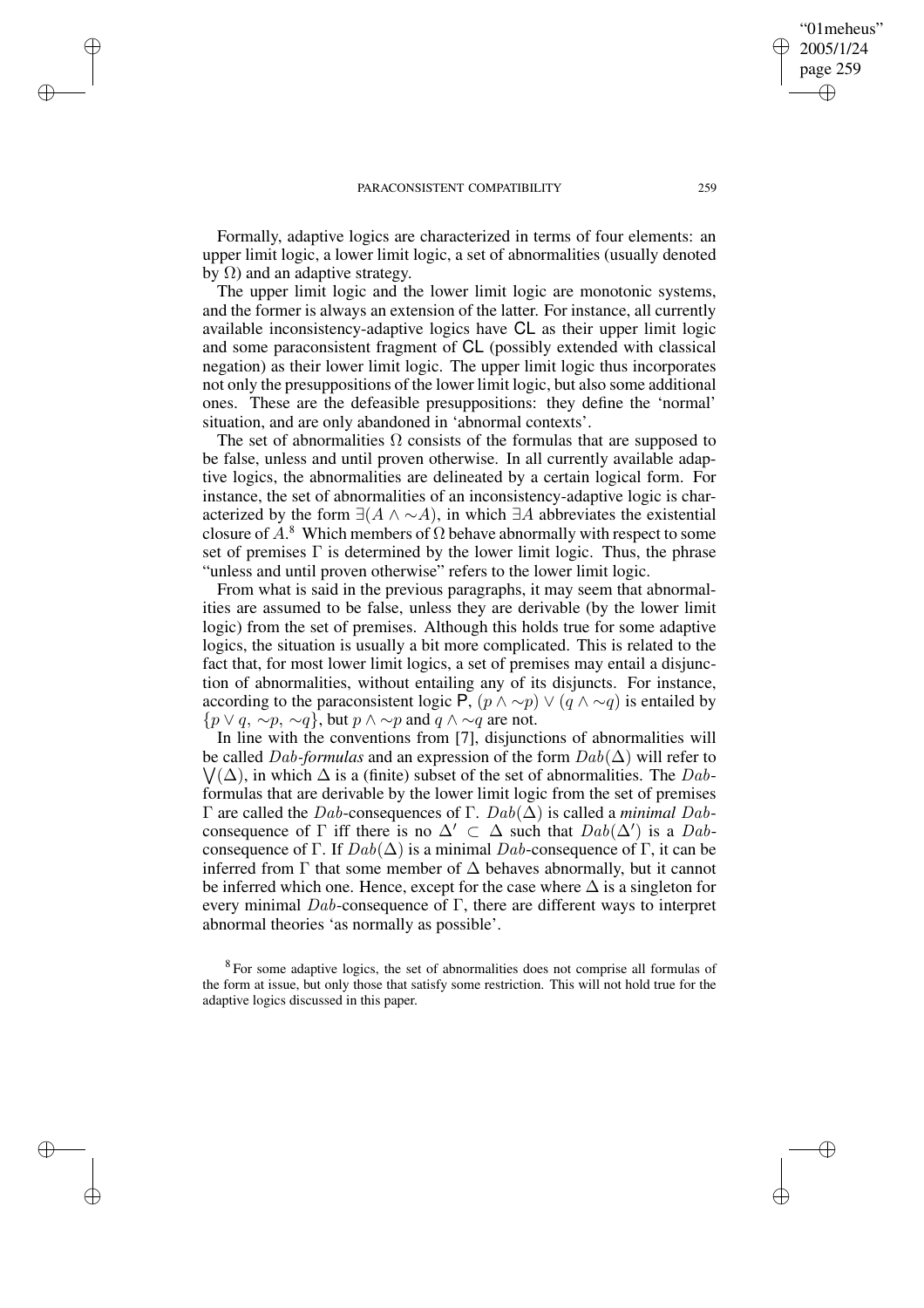"01meheus" 2005/1/24 page 260 ✐ ✐

✐

✐

### 260 JOKE MEHEUS

It is in view of this fact that an *adaptive strategy* is needed. Intuitively, the adaptive strategy specifies what it means that the presuppositions of the upper limit logic are followed *as much as possible* or, what comes the same, that the members of the set of abnormalities are supposed to be false *unless and until proven otherwise*. The two basic strategies are the *Reliability* strategy and the *Minimal Abnormality* strategy.

According to the Reliability strategy, a formula is considered to behave abnormally with respect to a set of premises  $\Gamma$  iff it is a disjunct of some minimal  $Dab$ -consequence of Γ. The Minimal Abnormality strategy leads to a somewhat richer consequence set. This derives from the fact that it considers only the *minimal sets* of abnormally behaving formulas. For instance, where the minimal Dab-consequences of  $\Gamma$  are  $Dab{A, B}$  and  $Dab{B, C}$ , the Minimal Abnormality strategy only considers situations in which the set of abnormally behaving formulas is either  ${B}$  or  ${A, C}$ . The Reliability strategy also considers the situation in which the set of abnormally behaving formulas is  $\{A, B, C\}$ .

Whenever the lower limit logic warrants that, for any set of premises, every minimal Dab-consequence consists of a single abnormality, the Minimal Abnormality strategy and the Reliability strategy coincide. As we shall see below, this holds true for the logic COMP.

An important constraint in the design of an adaptive logic is that extending the lower limit logic with the requirement that the abnormalities are not logically possible should result in the upper limit logic (see [8] for a motivation). In view of this constraint, all currently available adaptive logics can be defined by specifying their lower limit logic, their adaptive strategy and their set of abnormalities.

Semantically, an adaptive logic is obtained by selecting, for each set of premises Γ, a subset of the models of the lower logic. Intuitively, those models are selected that are 'as normally as possible' in view of Γ. So, depending on the strategy, one may obtain a different set of models for Γ. (The Minimal Abnormality strategy selects in general a smaller set of models than the Reliability strategy.)

The proof theory of adaptive logics is dynamic in a strong sense: formulas that, at some stage of a proof, are considered as derived may at a later stage no longer be considered as such. This is related to the fact that it is allowed that inferences are made on the basis of one's best insights in the premises *at a certain stage*. For instance, if at a certain stage in a  $\overline{P}^r$ -proof from Γ, both p and  $\sim p \vee q$  are derived in it, it is allowed that q is added to it. If it turns out, however, that p behaves inconsistently with respect to  $\Gamma$  (for instance, because p∧∼p has *explicitly* been derived in the proof), then q will no longer be considered as derived. The precise mechanism by which this is realized will become clear in the subsequent sections.

✐

✐

✐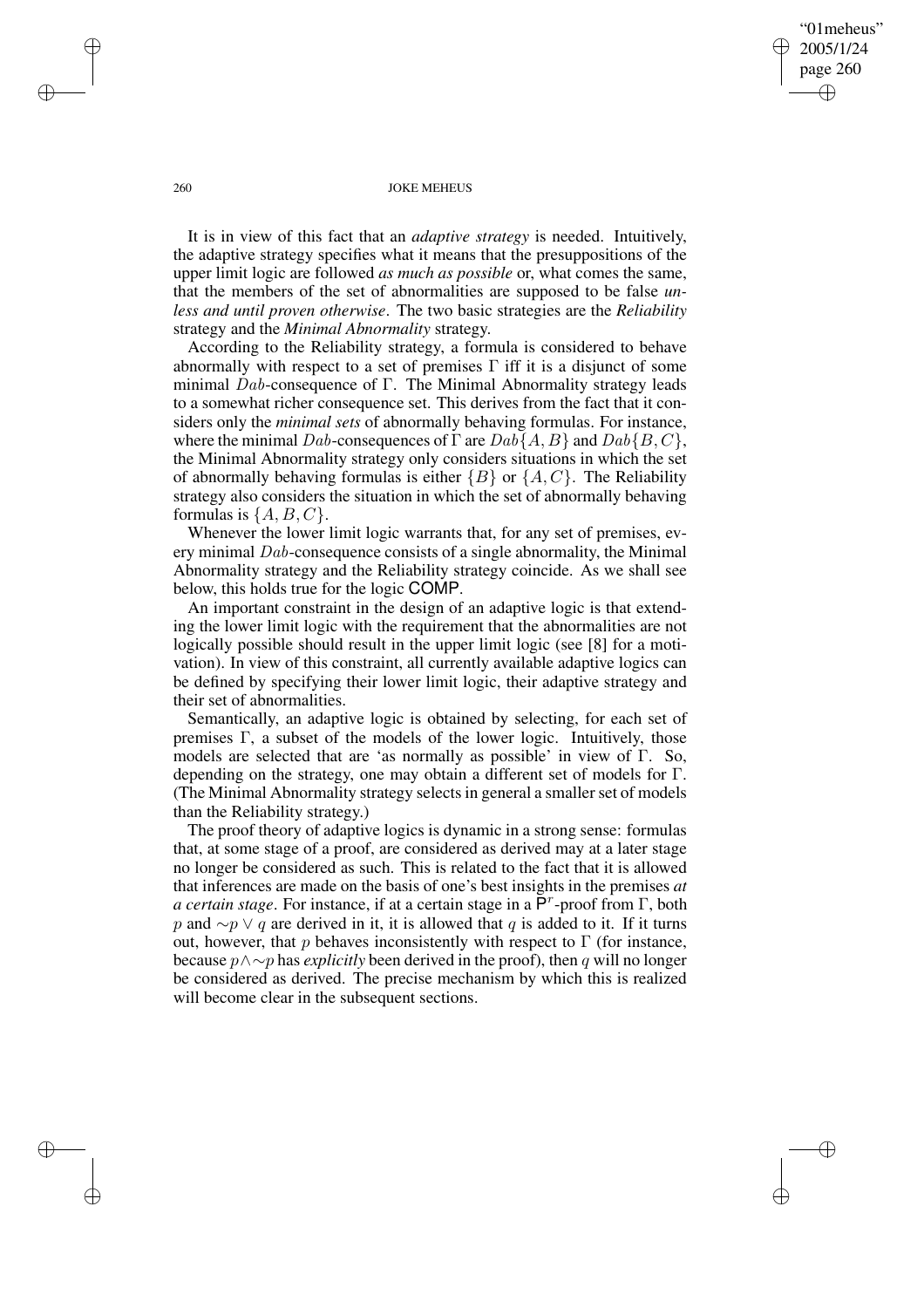2005/1/24 page 261 ✐ ✐

✐

✐

"01meheus"

One of the advantages of the dynamic proof theory is related to the fact that, in general, non-monotonic consequence relations are not only undecidable, but even lack a positive test. Where such absolute criteria are missing, the best one can hope for is a rational estimate of which sentences are derivable and which are not. As is shown in [2], the proof theory of adaptive logics not only provides such an estimate, but moreover warrants that, with each new step in the proof, this estimate becomes *better* (in a clear and measurable sense). The adequacy of the dynamic proof theory may also be seen from the fact that it can be proven sound and complete with respect to a (static) semantics.

# 4. *The Paraconsistent logic* P

✐

✐

✐

✐

In this section, I briefly discuss the logic P which constitutes the basis of the inconsistency-adaptive systems  $P^r$  and  $P^m$ .

The language  $\mathcal L$  of  $\mathsf P$  is as the standard predicative language for CL, except that it contains two symbols for negation: "∼" and "¬". The former stands for a paraconsistent negation, the latter is the standard negation of CL. The language also includes " $\perp$ ". In most applications that involve P, it is assumed that, in the proofs and the premises, negation is formalized by "∼". In those cases, the main function of " $\neg$ " is to simplify the meta-theoretic proofs. Below, we shall see, however, that the classical negation is useful in characterizing the logics  $\text{COMP}^r$  and  $\text{COMP}^m$  and that it leads to an elegant definition of paraconsistent compatibility.

The relation between the two negations is straightforward. Where  $negA$ is used to refer to a formula of the form  $\neg A$  or  $\sim A$ , " $\neg$ " is semantically characterized by

(i)  $v_M(\text{neg}A) = 1$  if  $v_M(A) = 0$  (negation-completeness), and

(ii)  $v_M(\text{neg} A) = 0$  if  $v_M(A) = 1$  (consistency).

The meaning of the paraconsistent "∼" is obtained by dropping (ii). Hence, ¬A entails ∼A, but not *vice versa*.

Let  $S, C, P^r, F$  and W stand for, respectively, the sets of sentential letters, individual constants, predicate letters of rank  $r$ , (open and closed) formulas, and wffs (closed formulas) of  $\mathcal{L}$ .

To simplify the semantic handling of quantifiers, the language  $\mathcal L$  is extended to the pseudo-language  $\mathcal{L}^+$  by introducing a set of pseudo-constants O that has at least the cardinality of the largest model one wants to consider. Let  $W^+$  denote the set of wffs of  $\mathcal{L}^+$  (in which  $\mathcal{C} \cup \mathcal{O}$  plays the role played by C in L) and let  $\sim W^+ = \{\sim A \mid \sim A \in W^+\}.$ 

A P-model M is a couple  $\langle D, v \rangle$ , in which D is a set and v an assignment function. Every such model is an interpretation of  $W^+$ , and hence of  $W$ ,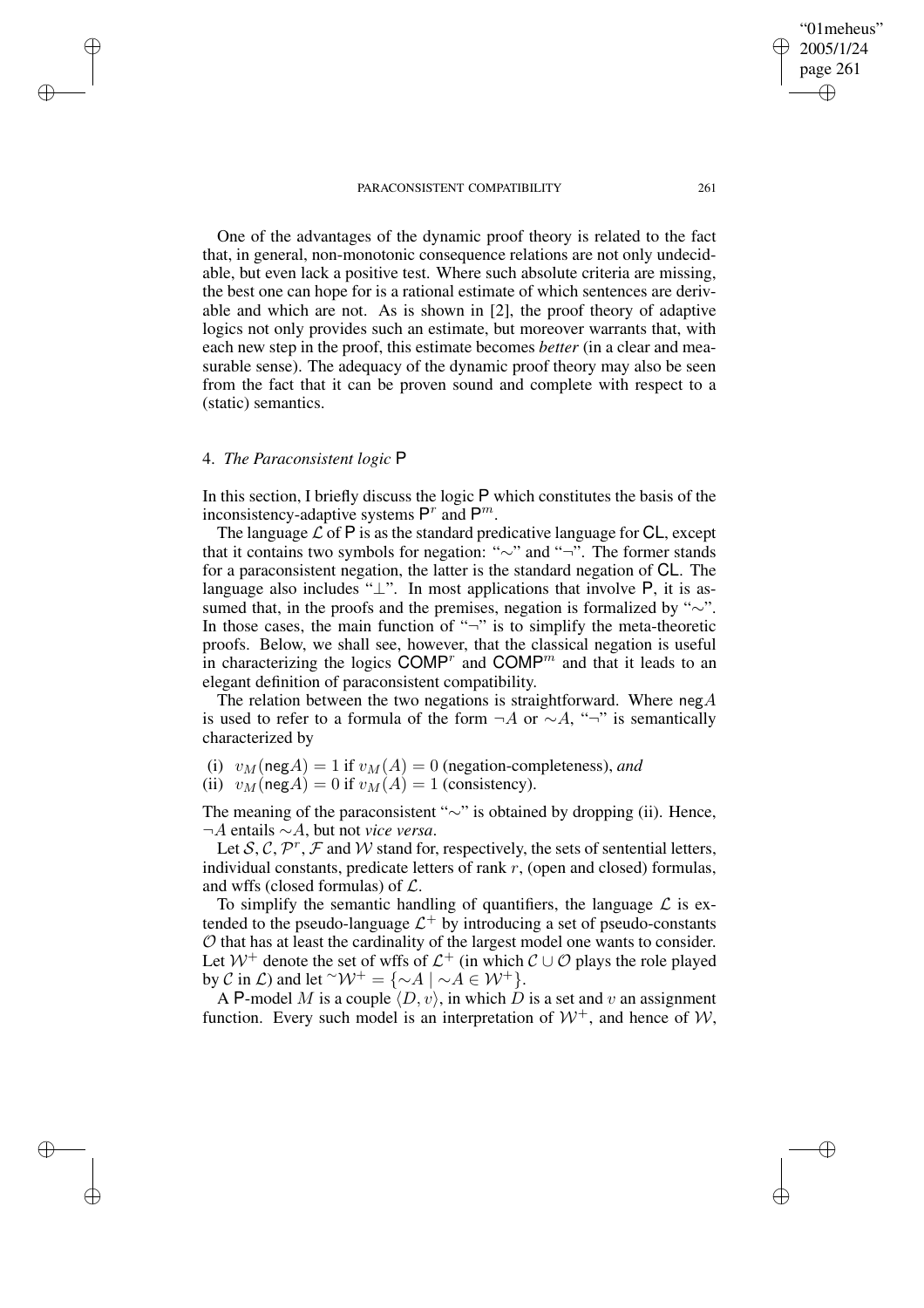✐

262 JOKE MEHEUS

which is what we are interested in. The assignment function  $v$  is defined by:

- C1.1  $v : \mathcal{S} \longrightarrow \{0, 1\}$
- C1.2  $v : \mathcal{C} \cup \mathcal{O} \longrightarrow D$  (where  $D = \{v(\alpha) \mid \alpha \in \mathcal{C} \cup \mathcal{O}\}\$ )
- C1.3  $v : \mathcal{P}^r \longrightarrow \mathcal{P}(D^r)$  (the power set of the r-th Cartesian product of D) C1.4  $v: \sim \mathcal{W}^+ \longrightarrow \{0, 1\}$

The valuation function,  $v_M : \mathcal{W}^+ \longrightarrow \{0, 1\}$ , determined by M is defined by:

C2.1 where  $A \in S$ ,  $v_M(A) = v(A)$ <br>C2.2  $v_M(\perp) = 0$ C2.2  $v_M(\perp) = 0$ <br>C2.3  $v_M(\pi^r\alpha_1)$ . C2.3  $v_M(\pi^r\alpha_1 \dots \alpha_r) = 1$  iff  $\langle v(\alpha_1), \dots, v(\alpha_r) \rangle \in v(\pi^r)$ C2.4  $v_M(\alpha = \beta) = 1$  iff  $v(\alpha) = v(\beta)$ C2.5  $v_M(\sim A) = 1$  iff  $v_M(A) = 0$  or  $v(\sim A) = 1$ <br>C2.6  $v_M(\neg A) = 1$  iff  $v_M(A) = 0$  $v_M(\neg A) = 1$  iff  $v_M(A) = 0$ C2.7  $v_M(A \supseteq B) = 1$  iff  $v_M(A) = 0$  or  $v_M(B) = 1$ C2.8  $v_M((\forall \alpha)A(\alpha)) = 1$  iff  $v_M(A(\beta)) = 1$  for all  $\beta \in \mathcal{C} \cup \mathcal{O}$ .

The other logical constants are defined as usual. A is true in a P-model M (M verifies A) iff  $v_M(A) = 1$ ;  $\Gamma \models_{\mathsf{P}} A$  iff all P-models that verify all members of  $\Gamma$  also verify  $A$ ;  $\models_{\mathsf{P}} A$  (A is valid) iff it is verified by all P-models.

An axiomatization for P is obtained by extending the full positive fragment of CL by the following two axiom schemas and definition:

A1  $A \vee \sim A$ <br>A2  $\vdash \supset A$  $\bot \supset A$ D¬  $\neg A =_{df} A \supset \bot$ .

I refer to [3] for the Soundness and Completeness proofs:

*Theorem*  $I: \Gamma \vdash_{\mathsf{P}} A$  *iff*  $\Gamma \vDash_{\mathsf{P}} A$ *.* 

# 5. *The Inconsistency-Adaptive Logics*  $P<sup>r</sup>$  and  $P<sup>m</sup>$

The lower limit logic of  $P^r$  and  $P^m$  is P and their upper limit logic is CL. The set of abnormalities  $\Omega$  is the same for both logics:  $\Omega = \{ \exists (A \land \sim A) \mid$  $A \in \mathcal{F}$ . Given the set  $\Omega$ , P<sup>r</sup> and P<sup>m</sup> are obtained from P by, respectively, the Reliability strategy and the Minimal Abnormality strategy.

For properties and definitions that are common to both logics, I shall use  $P^a$  as a generic name. Henceforth,  $Dab(\Delta)$  will refer to the disjunction  $\bigvee(\Delta)$ , where  $\Delta \subset \Omega$ ; Dab-formulas and (minimal) Dab-consequences are defined as in Section 3 (with respect to P).

✐

✐

✐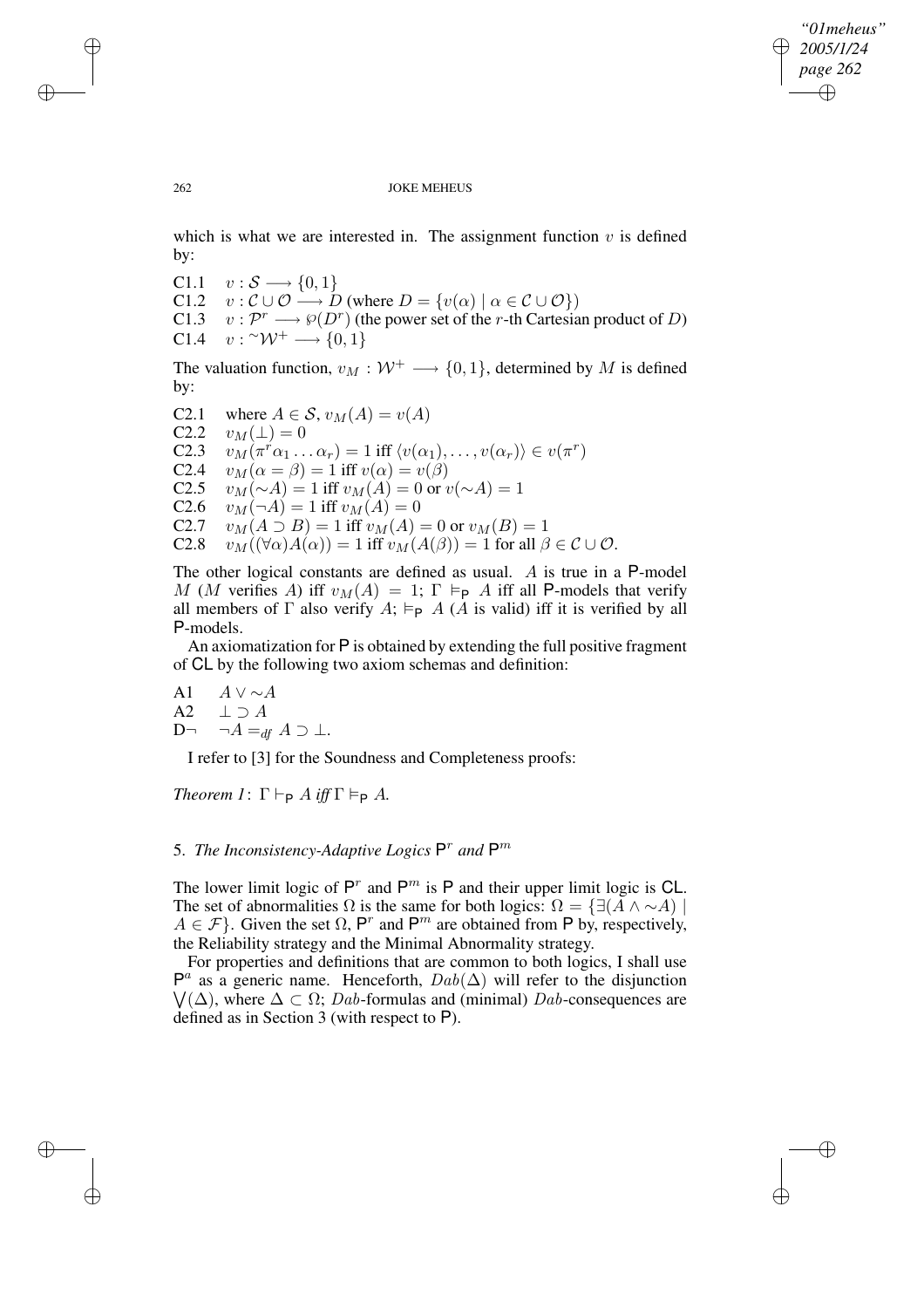✐

✐

✐

✐

To characterize the semantics of  $P^r$  and  $P^m$ , I first define the *abnormal part* of a P-model:

*Definition* 1: *For any* **P**-model M,  $Ab(M) = \{A \in \Omega \mid v_M(A) = 1\}$ .

The set of formulas that are unreliable with respect to  $\Gamma$  is defined by:

 $Definition 2: U(\Gamma) = \bigcup \{ \Delta \mid Dab(\Delta) \text{ is a minimal } Dab\text{-consequence of }$ Γ}*.*

For any set of premises Γ, two different kinds of P-models are distinguished:

*Definition* 3: *A* P*-model M of*  $\Gamma$  *is* reliable *iff*  $Ab(M) \subseteq U(\Gamma)$ *.* 

*Definition 4*: *A* P*-model* M *of* Γ *is* minimally abnormal *iff there is no* P*model*  $M'$  *of*  $\Gamma$  *such that*  $Ab(M') \subset Ab(M)$ *.* 

Note that it does not make sense to say that a P-model is reliable (minimally abnormal), but only that it is a reliable (minimally abnormal) model *of* some set of premises Γ. Below, I shall sometimes use the term "P<sup>r</sup>-model of  $\Gamma$ " (respectively, "P<sup>m</sup>-model of  $\Gamma$ ") to refer to a reliable (respectively, minimally abnormal) model of Γ.

The semantic consequence relations are defined with respect to the selected models:

 $Definition 5: \Gamma \models_{\mathsf{P}^r} A \text{ iff } A \text{ is true in all reliable models of } \Gamma.$ 

*Definition* 6:  $\Gamma \models_{\mathsf{P}^m} A$  *iff* A *is true in all minimally abnormal models of*  $\Gamma$ *.* 

As the language of P contains "¬", not all sets of premises have P-models. It has been shown, however, that every set of premises that has P-models, also has  $P^a$ -models. It has also been shown that whenever a P-model M is not selected as a  $\mathsf{P}^a$ -model of  $\Gamma$ , there is some other P-model  $M'$  that *is* selected and that is (in the set-theoretical sense) less abnormal.<sup>9</sup> I refer to [4] for the proofs:

*Theorem 2*: *If* M *is a* P*-model of* Γ *but not a* P a *-model of* Γ*, then there is a*  $P^a$ -model  $M^{\dagger}$  of  $\Gamma$  *such that*  $Ab(M') \subset Ab(M)$ . (*Strong Reassurance*)

 $9$  As is shown in [4], adaptive logics that lack this property lead to counterintuitive results.

*"01meheus" 2005/1/24 page 263*

✐

✐

✐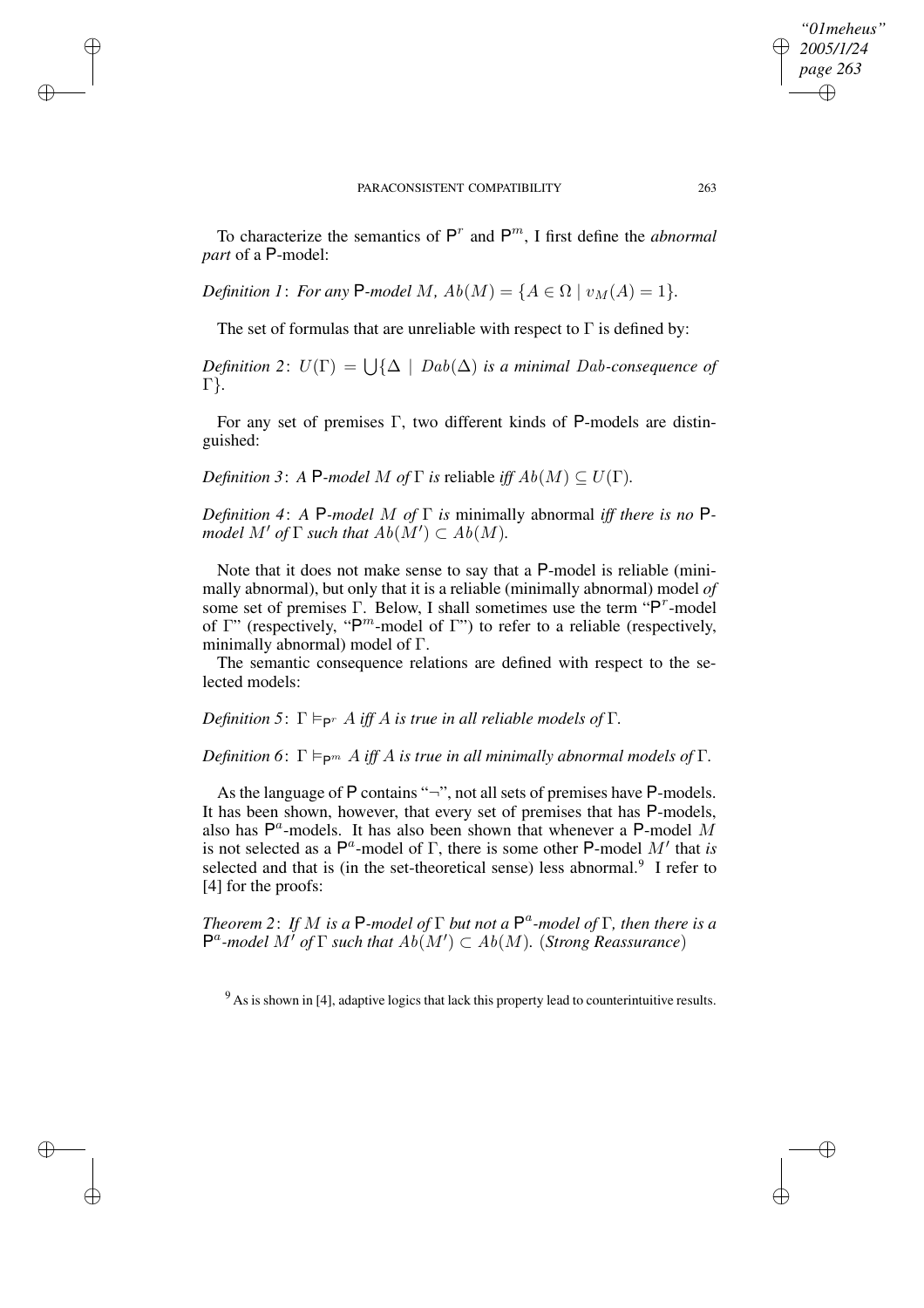"01meheus" 2005/1/24 page 264 ✐ ✐

✐

✐

### 264 JOKE MEHEUS

# *Corollary 1*: *If* Γ *has* P*-models, it also has* P a *-models.* (*Reassurance*)

In view of the subsequent sections, I also list two properties that relate the different types of adaptive models to one another as well as to the set of unreliable formulas. Their proofs can be found in [8]:

*Theorem* 3: *For every*  $A \in U(\Gamma)$ *, there is a minimally abnormal model of*  $\Gamma$ *that verifies* A*.*

## *Theorem 4*: *Every minimally abnormal model of* Γ *is a reliable model of* Γ*.*

Before we turn to the proof theory, it is important to note that  $P^r$  and  $P^m$ , like all adaptive logics, cannot be characterized by a set of theorems. This is related to the fact that their models cannot be defined independently of a set of premises, and hence, that they do not have valid formulas of their own:  $Cn_{\mathsf{P}^a}(\emptyset) = Cn_{\mathsf{P}}(\emptyset)$  and the intersection of  $Cn_{\mathsf{P}^a}(\Gamma)$  for all  $\Gamma$  is  $Cn_{\mathsf{CL}}(\emptyset)$ .

However, as is shown in [8], their proof theory can be characterized by a simple format that is the same for all adaptive logics. The motor for the proof theory is provided by the following theorem—its proof can be found in [3]:

*Theorem* 5:  $B_1, \ldots, B_n \vdash_{\text{CL}} A$  *if and only if there is a finite*  $\Delta \subseteq \Omega$  *such that*  $B_1, \ldots, B_n \vdash_{\mathsf{P}} A \vee Dab(\Delta)$ . (*Derivability Adjustment Theorem*)

Theorem 5 warrants that whenever A is CL-derivable from  $B_1, \ldots, B_n$ , A is P-derivable from  $B_1, \ldots, B_n$  or certain formulas behave abnormally with respect to  $B_1, \ldots, B_n$ . This naturally suggests that, in the dynamic proofs, we derive A from  $B_1, \ldots, B_n$ , on the condition that no member of  $\Delta$  behaves abnormally.

In line with this, the proof theory of both  $P^r$  and  $P^m$  is characterized by three rules (a premise rule PREM, an unconditional rule RU, and a conditional rule RC) and one marking definition. The rules are the same for both logics, the marking definition (which is determined by the adaptive strategy) is different.

The proofs themselves look like those of any other logic, except that every line has a *condition* attached to it. Thus, lines in a dynamic proof have five elements: (i) a line number, (ii) the formula  $A$  that is derived, (iii) the line numbers of the formulas from which  $A$  is derived, (iv) the rule by which  $A$ is derived, and (v) the condition. (An example of a dynamic proof can be found in Section 9.)

Here are the rules that govern  $\mathsf{P}^a$ -proofs from  $\Gamma$ :

✐

✐

✐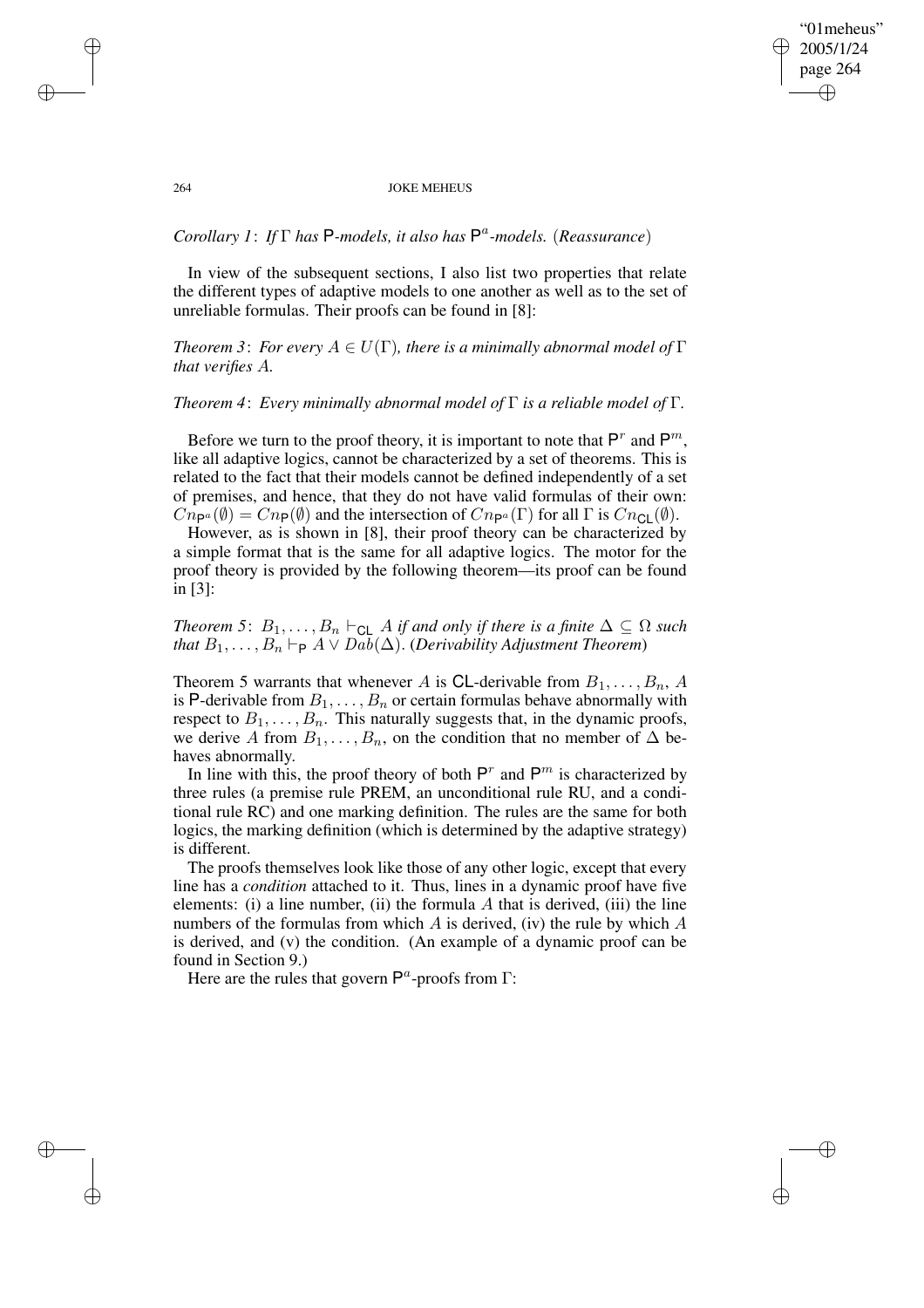# PREM If  $A \in \Gamma$ , then one may add to the proof a line consisting of

- (i) the appropriate line number,
- $(ii)$   $A$ ,

✐

✐

✐

✐

- $(iii)$  "−",
- (iv) "PREM", and
- $(v)$   $\emptyset$ .
- RU If  $B_1, \ldots, B_n \vdash_{\mathsf{P}} A$   $(n \geq 0)$ , and  $B_1, \ldots, B_n$  occur in the proof on the conditions  $\Delta_1, \ldots, \Delta_n$  respectively, then one may add to the proof a line consisting of:
	- (i) the appropriate line number,
	- $(ii)$   $A$ ,
	- (iii) the line numbers of the  $B_i$ ,
	- (iv) "RU", and
	- (v)  $\Delta_1 \cup ... \cup \Delta_n$ .
- RC If  $B_1, \ldots, B_n \vdash_{\mathsf{P}} A \vee \text{D}ab(\Delta)$   $(n \geq 0)$ , and  $B_1, \ldots, B_n$  occur in the proof on the conditions  $\Delta_1, \ldots, \Delta_n$  respectively, then one may add to the proof a line consisting of:
	- (i) the appropriate line number,
	- $(ii)$   $A$ ,
	- (iii) the line number of the  $B_i$ ,
	- (iv) "RC", and
	- (v)  $\Delta \cup \Delta_1 \cup ... \cup \Delta_n$ .

Let us now turn to the marking definitions. A Dab-formula  $Dab(\Delta)$  will be said to be a *minimal* Dab*-formula at stage* s *of a proof* iff, at that stage,  $Dab(\Delta)$  occurs in the proof on the empty condition and, for any  $\Delta' \subset \Delta$ ,  $Dab(\Delta')$  does not occur in the proof on the empty condition.

The marking for  $P^r$  requires that we define, for any stage s of a  $P^r$ -proof from  $\Gamma$ , the set  $U_s(\Gamma)$  of formulas that are *unreliable at that stage*:

 $Definition 7: U_s(\Gamma) = \bigcup \{ \Delta \mid Dab(\Delta) \text{ is a minimal } Dab \text{-formula at stage } \}$ s *of the proof*}*.*

*Definition 8*: *Marking for* P r *: Line* i *is marked at stage* s *of a proof from* Γ *iff,* where  $\Delta$  *is its condition,*  $\Delta \cap U_s(\Gamma) \neq \emptyset$ *.* 

*"01meheus" 2005/1/24 page 265*

✐

✐

✐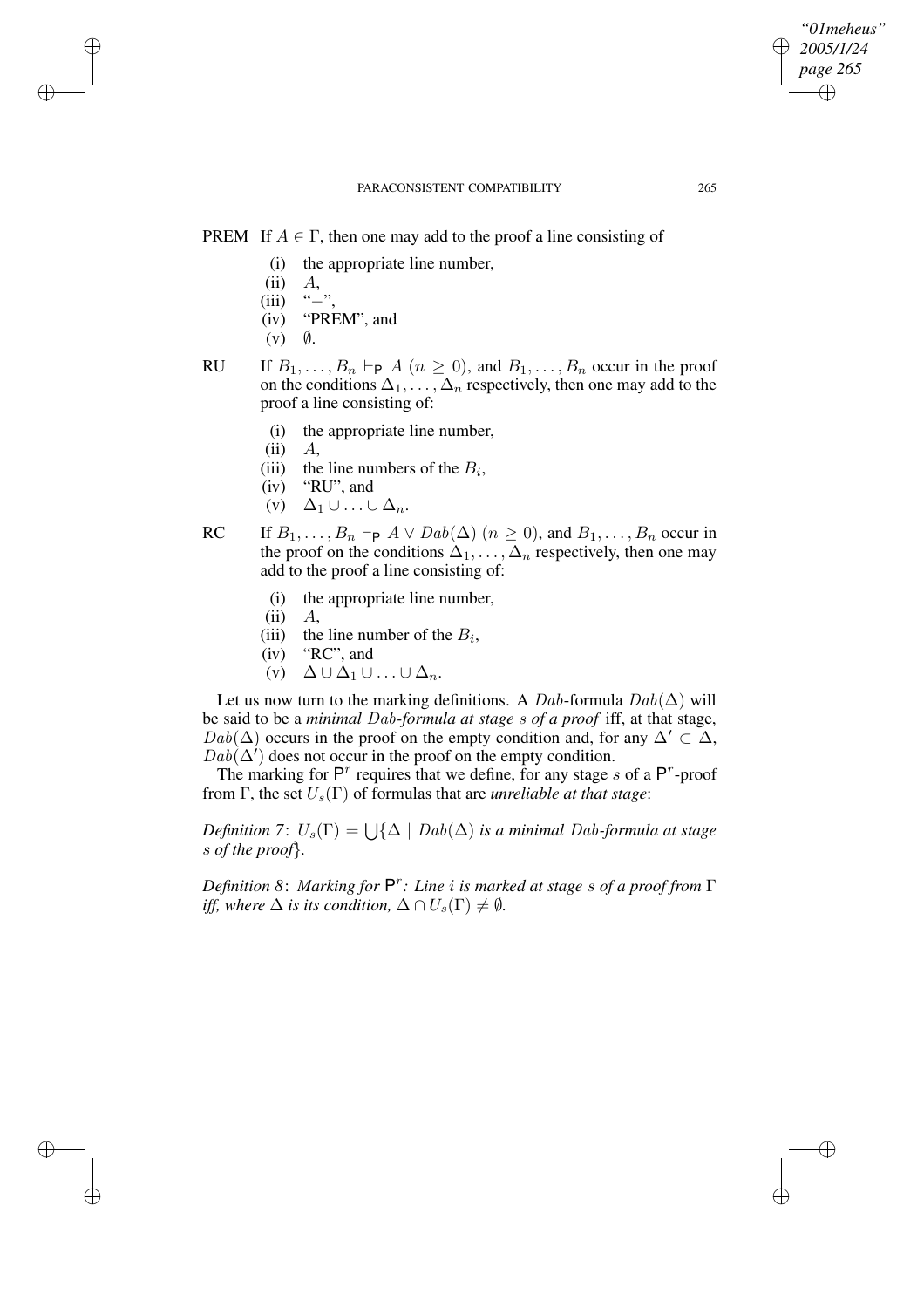✐

### 266 JOKE MEHEUS

The marking definition for  $\mathsf{P}^m$  is a bit more complicated.<sup>10</sup> Given a  $\mathsf{P}^m$ proof from  $\Gamma$ , we first define, for each stage s of the proof, the sets  $\Phi_s^{\circ}(\Gamma)$ and  $\Phi_s^{\star}(\Gamma)$ :

 $Definition 9: \ \Phi_s^{\circ}(\Gamma) = \{ \phi \subset \Omega \mid \phi \text{ contains one distinct of each minimal } \}$ Dab*-formula at stage* s *of the proof*}*.*

*Definition 10*:  $\Phi_s^{\star}(\Gamma) = \{Cn_P(\phi) \cap \Omega \mid \phi \in \Phi_s^{\circ}\}.$ 

Next, we define the set  $\Phi_s(\Gamma)$ :

*Definition*  $11: \Phi_s(\Gamma) = \{ \phi \in \Phi_s^{\star} \mid \text{there is no } \phi' \in \Phi_s^{\star} \text{ such that } \phi \supset \phi' \}.$ 

Finally, marking is defined with respect to the set  $\Phi_s(\Gamma)$ :

*Definition 12*: *Marking for* P <sup>m</sup>*: Line* i *is marked at stage* s *of a proof from* Γ *iff,* where A is derived on the condition  $\Delta$  at line *i*, *(i)* there is no  $\phi \in \Phi_s(\Gamma)$ *such that*  $\phi \cap \Delta = \emptyset$ *, or (ii) for some*  $\phi \in \Phi_s(\Gamma)$ *, there is no line at which* A *is derived on a condition*  $\Theta$  *for which*  $\phi \cap \Theta = \emptyset$ *.* 

A formula is said to be *derived at stage s* in a  $P^a$ -proof from  $\Gamma$  iff A is the second element of a line that is not marked in the proof at that stage. In addition to this, a notion of *final derivability* is defined:

*Definition 13*: A *is finally derived on line* i *of a* P a *-proof from* Γ *iff (i)* A *is the second element of line* i*, (ii) line* i *is not marked in the proof, and (iii) any extension of the proof in which line* i *is marked may be further extended in such a way that line* i *is unmarked.*

It has been shown that, if A is finally derivable from  $\Gamma$ , then *any*  $P^a$ -proof from  $\Gamma$  may be extended in such a way that A is finally derived in it (see [3]). This warrants that the dynamics of the proofs is sensible: 'in the end', different dynamic proofs lead to the same set of finally derived conclusions.

 $Definition \; 14: \; \Gamma \vdash_{\mathsf{P}^a} A \; (A \; \text{is finally} \; \mathsf{P}^a \text{-}derivable from \; \Gamma) \; \text{iff} \; A \; \text{is finally}$ *derived on some line of a* P a *-proof from* Γ*.*

I refer to [3] for the Soundness and Completeness proofs:

 $^{10}$  I refer to [7] for an intuitive account of this definition and for some more explanation. The marking for minimal abnormality will also be illustrated in Section 9.

✐

✐

✐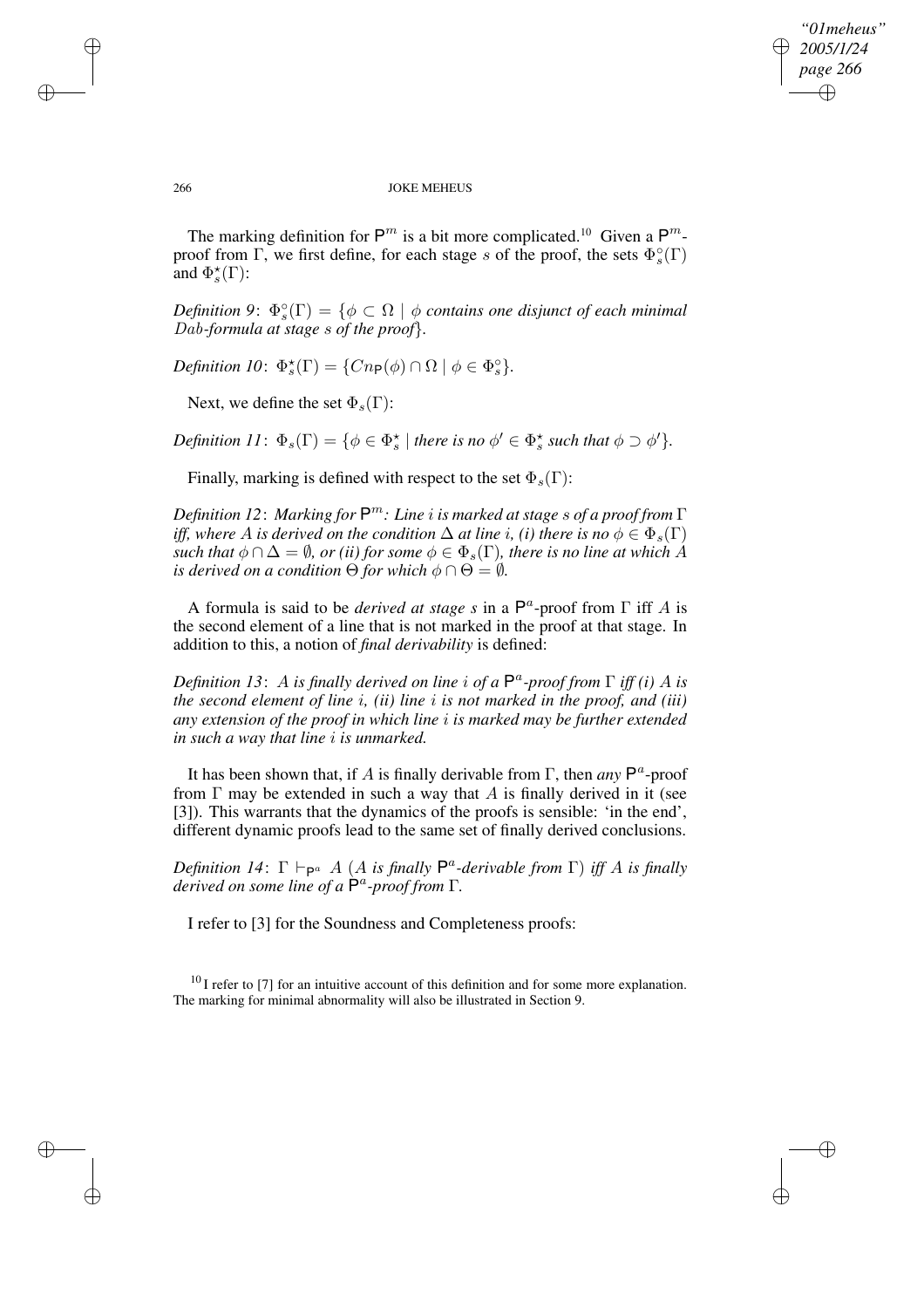# *Theorem* 6:  $\Gamma \vdash_{\mathsf{P}^a} A$  *iff*  $\Gamma \vDash_{\mathsf{P}^a} A$ .

✐

✐

✐

✐

# 6. *The Lower and Upper Limit of* S5P<sup>r</sup> *and* S5P<sup>m</sup>

As explained in Section 1, the logics  $\text{COMP}^r$  and  $\text{COMP}^m$  are defined in modal terms. This is why we need modal versions of the inconsistencyadaptive logics  $P^r$  and  $P^{m}$ . These modal versions are presented in the next section. In this section, I discuss their lower and upper limit logic.

The lower limit logic of both systems is S5P which is a modal version of the paraconsistent logic P. The relation between S5P and P is as that between S5 and CL. The semantics for S5P is obtained in a straightforward way from the one for  $P^{11}$ .

Let  $\mathcal{L}^M$  be the standard modal language (including  $\perp$ ) and let  $\mathcal{L}^{M+}$  be obtained from  $\mathcal{L}^M$  in the same way as  $\mathcal{L}^+$  is obtained from  $\mathcal{L}$ . Let  $\mathcal{W}^{p+}$ be the set of primitive wffs of  $\mathcal{L}^+$  (those wffs of  $\mathcal{L}^+$  that contain no other logical constants than identity). Unless explicitly stated otherwise, the letter Γ will refer to sets of wffs of the *non-modal* language L.

An S5P-model is a couple  $\mathcal{M} = \langle \Sigma, M_0 \rangle$  in which  $\Sigma$  is a *set* of P-models and  $M_0 \in \Sigma$ . The valuation determined by an S5P-model M is defined by the following clauses:

MC1 where  $A \in \mathcal{W}^{p+}$  or  $A \in {}^{\sim} \mathcal{W}^+$ ,  $v_{\mathcal{M}}(A, M_i) = v_{M_i}(A)$ MC2  $v_M(\neg A, M_i) = 1$  iff  $v_M(A, M_i) = 0$ MC3  $v_{\mathcal{M}}(\sim \Box A, M_i) = 1$  iff  $v_{\mathcal{M}}(\neg \Box A, M_i) = 1$ MC4  $v_{\mathcal{M}}(\sim \Diamond A, M_i) = 1$  iff  $v_{\mathcal{M}}(\neg \Diamond A, M_i) = 1$ MC5  $v_{\mathcal{M}}(A \wedge B, M_i) = 1$  iff  $v_{\mathcal{M}}(A, M_i) = v_{\mathcal{M}}(B, M_i) = 1$ MC6  $v_{\mathcal{M}}((\forall \alpha)A(\alpha), M_i) = 1$  iff  $v_{\mathcal{M}}(A(\beta), M_i) = 1$  for all  $\beta \in \mathcal{C} \cup \mathcal{O}$ MC7  $v_{\mathcal{M}}(\square A, M_i) = 1$  iff  $v_{\mathcal{M}}(A, M_i) = 1$  for all  $M_i \in \Sigma$ .

The other logical constants are defined as usual. Semantic consequence and validity are as usual (in terms of truth in  $M_0$ ).

In view of the above semantics, the following theorem is easily proved:

*Theorem* 7: *Where*  $A \in W$ ,  $\Gamma^{\square} \models_{\mathsf{S5P}} \square A$  *iff*  $\Gamma \models_{\mathsf{P}} A$ .

*Proof.* For the left-right direction, suppose that  $\Gamma \nvDash_{\mathsf{P}} A$ . In that case, there is a P-model M of  $\Gamma$  that falsifies A. Let  $\mathcal{M} = \langle \{M\}, M \rangle$ . It is easily seen that M is an S5P-model of  $\Gamma^{\square}$  that falsifies  $\Box A$ . But then,  $\Gamma^{\square} \nvDash_{\text{S5P}} \square A$ .

"01meheus" 2005/1/24 page 267

✐

✐

✐

 $11$ <sup>11</sup> The underlying idea is similar to the one used in [11] to design a new semantics for S5—see also below.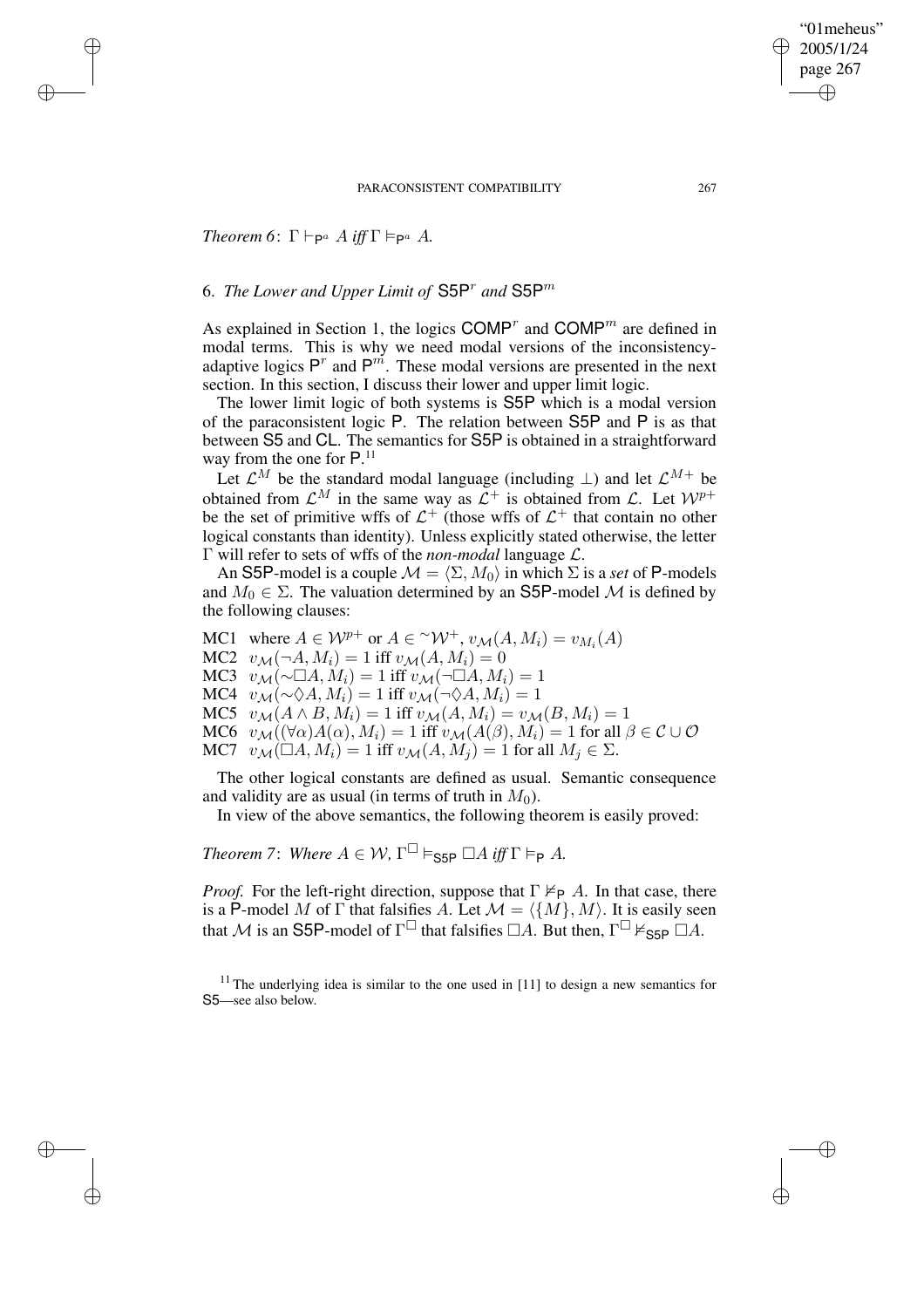✐

### 268 JOKE MEHEUS

For the right-left direction, suppose that  $\Gamma^{\square} \nvDash_{\text{S5P}} \square A$ . In that case, there is an S5P-model  $\mathcal{M} = \langle \Sigma, M_0 \rangle$  such that, for some  $M \in \Sigma$ , M is a Pmodel of  $\Gamma$  and  $M$  falsifies  $A$ . Hence,  $\Gamma \not\models_{\mathsf{P}} A$ .

An axiomatization for S5P is obtained by adding the following to P:

MA1  $\Box A \supset A$ MA2  $\square(A \supset B) \supset (\square A \supset \square B)$ MA3  $\Diamond A \supset \Box \Diamond A$ MA4 ∼ $\Box A$  ⊃ ¬ $\Box A$ MA5  $\sim \Diamond A \supset \neg \Diamond A$ NEC If  $\vdash_{\mathsf{P}} A$  then  $\vdash_{\mathsf{S5P}} \Box A$ <br>D $\Diamond A =_{df} \neg \Box \neg A$ .  $\Diamond A =_{df} \neg \Box \neg A$ .

The easy Soundness proof is left to the reader:

*Theorem* 8: *If*  $\Gamma \vdash_{\textsf{S5P}} A$ *, then*  $\Gamma \models_{\textsf{S5P}} A$ *.* 

The Completeness proof proceeds as the one presented in [11] for S5:

*Theorem* 9: *If*  $\Gamma \models_{\text{S5P}} A$ , *then*  $\Gamma \vdash_{\text{S5P}} A$ .

*Proof.* Suppose that  $\Gamma \nvdash_{\text{S5P}} A$  (where  $\Gamma$  is a set of wffs of  $\mathcal{L}^M$ ). Consider a denumerable  $\mathcal{O}' \subset \mathcal{O}$  and let  $\mathcal{L}^{M'}$  be obtained from  $\mathcal{L}^M$  by extending  $\mathcal{C}$ to  $C \cup \mathcal{O}'$ . Let  $B_1, B_2, \ldots$  be a list of all wffs of  $\mathcal{L}^{M'}$  such that, if  $B_i =$  $(\exists \alpha) C(\alpha)$  then  $B_{i+1} = C(\beta)$  for some  $\beta \in \mathcal{O}'$  that does not occur in  $B_1, \ldots, B_i$ . Define:

 $\Delta_0 = Cn_{\text{SSP}}(\Gamma)$  $\Delta_{i+1} = Cn_{\text{S5P}}(\Delta_i \cup \{B_{i+1}\})$  if  $A \notin Cn_{\text{S5P}}(\Delta_i \cup \{B_{i+1}\}),$  and  $\Delta_{i+1}$  =  $\Delta_i$  otherwise  $\Delta = \Delta_0 \cup \Delta_1 \cup ...$ 

Consider a function  $f: \mathcal{C} \cup \mathcal{O} \longrightarrow \mathcal{C} \cup \mathcal{O}'$  such that  $f(\alpha) = \alpha$  for all  $\alpha \in \mathcal{C} \cup \mathcal{O}'$ , and extend it to wffs by defining  $f(A)$  as the result of replacing in A any  $\alpha \in \mathcal{C} \cup \mathcal{O}$  by  $f(\alpha)$ . Finally, define  $\Delta^* = \{A \mid f(A) \in \Delta\}$ . It is easily seen that  $\Delta \subset \Delta^*$  and that  $\Delta^*$  is closed under S5P-derivability.

Define  $\Theta = \{A \mid A \text{ is a wff of } \mathcal{L}^+; \Box A \in \Delta^{\star}\}\)$ , and  $\Lambda = \{A \mid A \text{ is a wff} \}$ of  $\mathcal{L}^+; A \in \Delta^{\star}$ . It is easily observed that  $\Theta \subseteq \Lambda$  (if  $\Box C \in \Delta^{\star}$ , then  $C \in \Delta^*$ ), and that  $\Lambda$  defines a unique P-model (for any wffs A and B of  $\mathcal{L}^+$ , if  $A \notin \Lambda$ , then  $\sim A \in \Lambda$ ; ¬ $A \in \Lambda$  iff  $A \notin \Lambda$ ;  $A \wedge B \in \Lambda$  iff  $A, B \in \Lambda$ ;

✐

✐

✐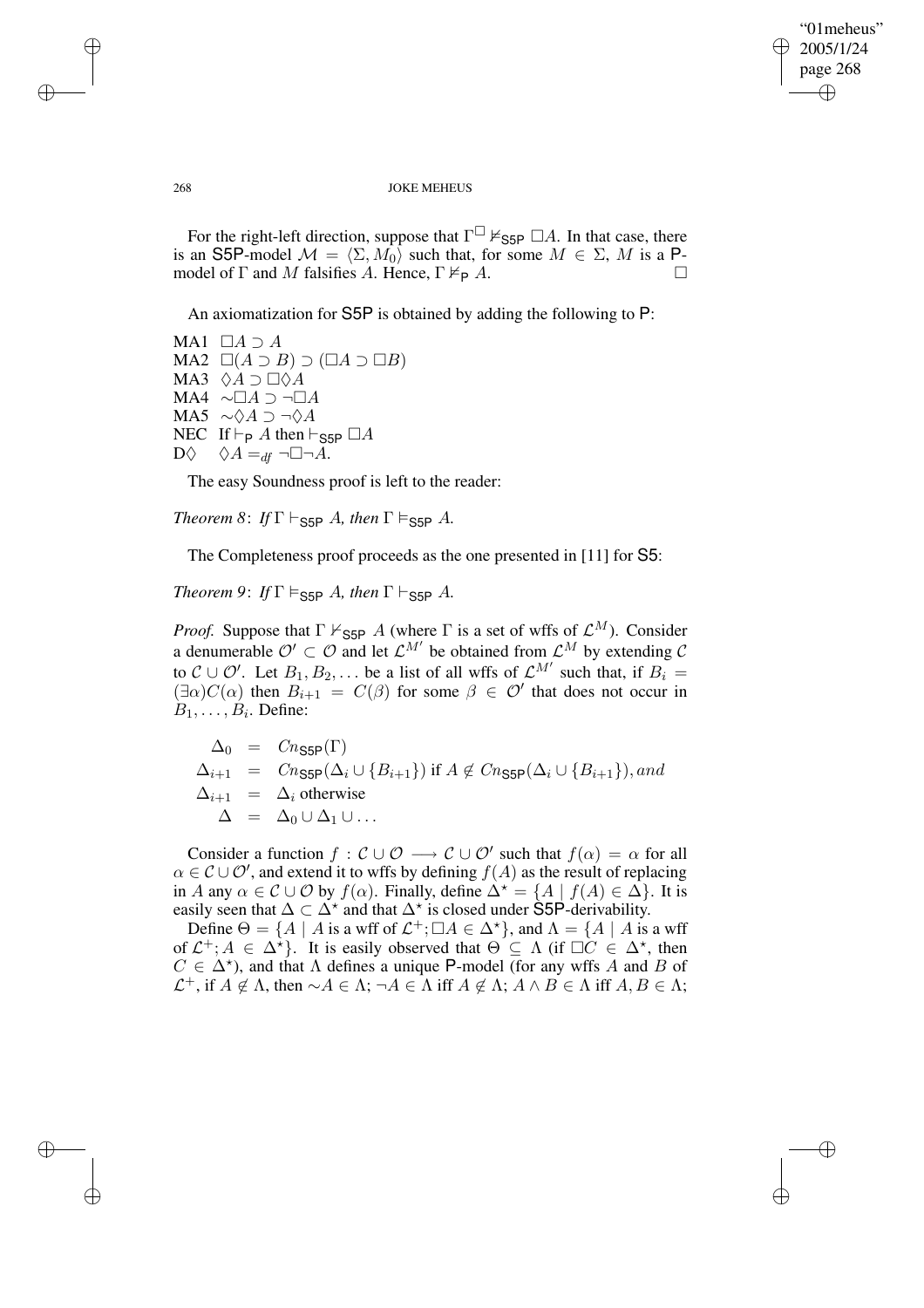✐

#### PARACONSISTENT COMPATIBILITY 269

...;  $(\exists \alpha)A(\alpha) \in \Lambda$  iff  $A(\beta) \in \Lambda$  for some  $\beta \in C \cup \mathcal{O}$ . Let  $M_0$  be the P-model defined by  $\Lambda$ ,  $\Sigma$  the set of *all* P-models of  $\Theta$ , and  $\mathcal{M} = \langle \Sigma, M_0 \rangle$ . Each of the following is easily proved:

- (i) M is an S5P-model (as  $\Theta \subseteq \Lambda$ ,  $M_0 \in \Sigma$ ),
- (ii) M is an S5P-model of  $\Delta^*$  and hence of  $\Delta$ ,
- (iii)  $M$  verifies  $\Gamma$ ,

✐

✐

✐

✐

(iv)  $M$  falsifies  $A$ ,

Hence,  $\Gamma \not\vDash_{\text{S5P}} A$  as desired.

*Corollary* 2:  $\Gamma \vdash_{\mathsf{S5P}} A$  *iff*  $\Gamma \vDash_{\mathsf{S5P}} A$ .

Let us now turn to S5 which is the upper limit logic of  $S5P<sup>r</sup>$  and  $S5P<sup>m</sup>$ . The semantics of S5 can be obtained by selecting a subset of the S5Pmodels:

*Definition 15*: An S5P*-model*  $\mathcal{M} = \langle \Sigma, M_0 \rangle$  *is an* S5*-model iff, for every*  $M = \langle D, v \rangle \in \Sigma$ ,  $v(\sim A) = 1$  *iff*  $v_M(A) = 0$ .

It is easily observed that, for every thus defined  $S5$ -model,  $\Sigma$  consists of a set of CL-models (the language contains two negations, but Definition 15 warrants that they have the same meaning). Henceforth, "S5-model" will always refer to a model as defined here.

The proof of the following theorem is analogous to that of Theorem 7:

*Theorem 10: Where*  $A \in W$ ,  $\Gamma^{\square} \vDash_{\mathsf{S5}} \square A$  *iff*  $\Gamma \vDash_{\mathsf{CL}} A$ *.* 

The above S5-semantics is somewhat peculiar. Nevertheless, it is shown in [11] that the semantics is sound and complete with respect to the predicative version of S5 with the Barcan formula:

*Theorem* 11:  $\Gamma \vdash_{\mathsf{S5}} A$  *iff*  $\Gamma \vDash_{\mathsf{S5}} A$ *.* 

# 7. *The Modal Adaptive Logics* S5P<sup>r</sup> *and* S5P<sup>m</sup>

In view of their intended application,  $S5P<sup>r</sup>$  and  $S5P<sup>m</sup>$  will only be defined for sets of premises of the form  $\Gamma^{\square}$ . I shall use S5P<sup>a</sup> as a generic name.

The semantics of both logics is obtained by making a selection of the S5Pmodels of  $\Gamma^{\square}$  and by defining their semantic consequence relation with respect to the selected models. In view of the format of the S5P-models, the selection criterion can be defined in a very simple and intuitive way: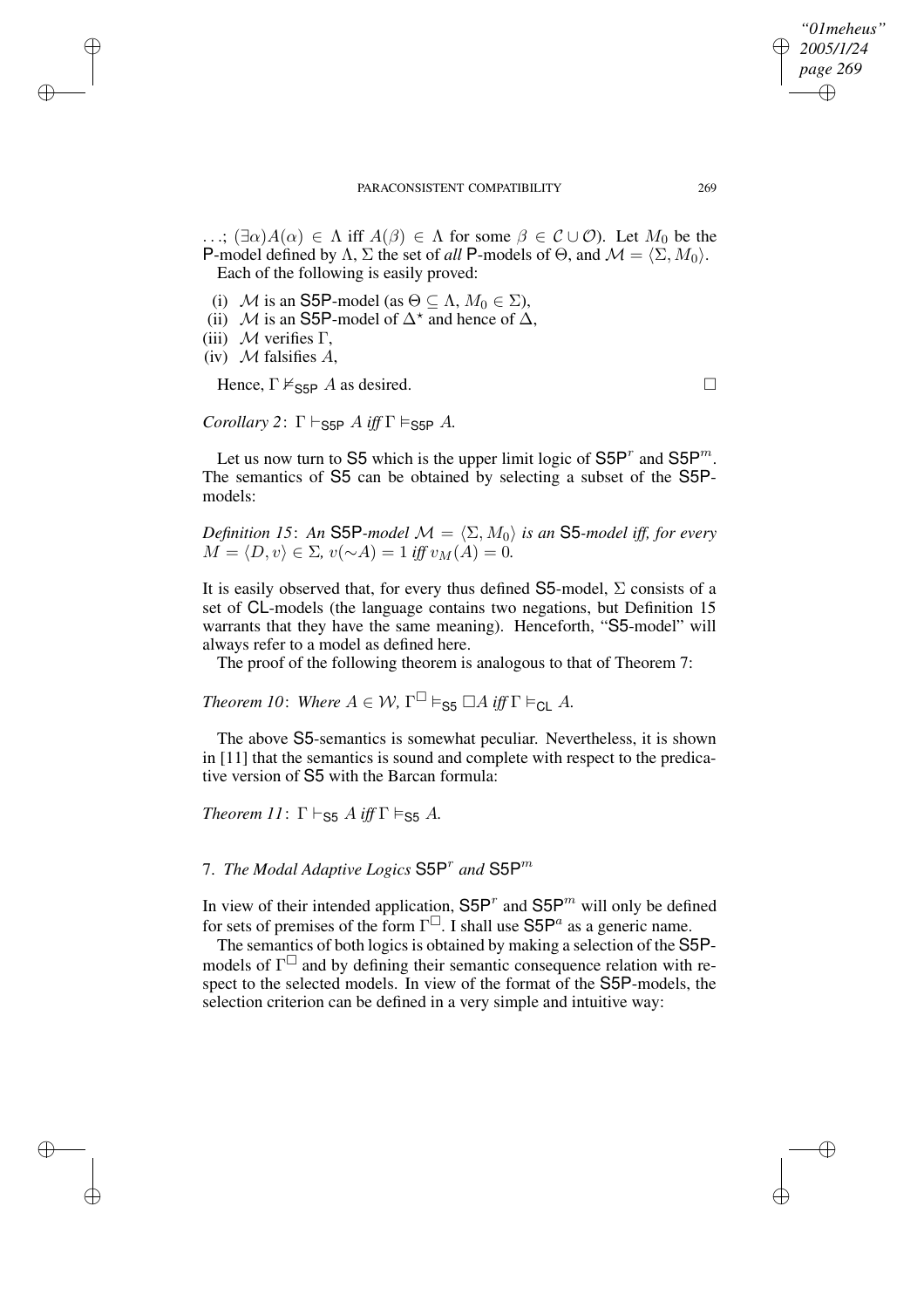✐

### 270 JOKE MEHEUS

*Definition 16: An* S5P*-model*  $\mathcal{M} = \langle \Sigma, M_0 \rangle$  *is an* S5P<sup>a</sup>-model of  $\Gamma^{\Box}$  iff, *for every*  $M \in \Sigma$ , *M is a*  $\mathsf{P}^a$ -model of  $\Gamma$ .

 $D$ efinition 17:  $\Gamma^{\Box} \vDash_{\mathsf{S5P}^{a}} A$  iff A is true in all  $\mathsf{S5P}^{a}$ -models of  $\Gamma^{\Box}$ .

As for  $P^r$  and  $P^m$ , the dynamic proof theory of  $S5P^r$  and  $S5P^m$  is based on a specific relation between derivability by the upper limit logic S5, and derivability by the lower limit logic S5P. The proof is immediate in view of Theorems 10, 5 and 7:

*Theorem* 12:  $\Gamma^{\square}$   $\vdash$   $_{S5}$   $\square A$  *iff there is some*  $\Delta \subset \Omega$  *such that*  $\Gamma^{\square}$   $\vdash$   $_{S5P}$  $\Box(A \vee Da b(\Delta)).$ 

The proof format is as that for  $P^a$  and the inference rules are analogous:

PREM If  $A \in \Gamma^{\square}$ , then one may add to the proof a line consisting of

- (i) the appropriate line number,
- (ii)  $A$ ,<br>(iii) "-"
- $(iii)$
- (iv) "PREM", and
- $(v)$   $\emptyset$ .
- NRU If  $\Box B_1, \ldots, \Box B_n \vdash_{\mathsf{S5P}} A$   $(n \geq 0)$ , and  $\Box B_1, \ldots, \Box B_n$  occur in the proof on the conditions  $\Delta_1, \ldots, \Delta_n$  respectively, then one may add to the proof a line consisting of:
	- (i) the appropriate line number,
	- (ii)  $A$ ,<br>(iii) the
	- (iii) the line numbers of the  $\Box B_i$ ,
	- (iv) "NRU", and
	- (v)  $\Delta_1 \cup ... \cup \Delta_n$ .

NRC If  $\Box B_1, \ldots, \Box B_n \vdash_{\textsf{S5P}} \Box(A \lor \textit{Dab}(\Delta))$   $(n \geq 0)$ , and  $\Box B_1, \ldots,$  $\Box B_n$  occur in the proof on the conditions  $\Delta_1, \ldots, \Delta_n$  respectively, then one may add to the proof a line consisting of:

- (i) the appropriate line number,
- $(ii) \square A,$
- (iii) the line number of the  $\Box B_i$ ,
- (iv) "NRC", and
- (v)  $\Delta \cup \Delta_1 \cup ... \cup \Delta_n$ .

A formula of the form  $\Box(Dab(\Delta))$  will be called an *NDab*-formula. An  $NDab$ -formula  $\Box(Dab(\Delta))$  will be said to be a *minimal NDab-formula* at *stage* s of *a* proof iff, at that stage,  $\Box(Dab(\Delta))$  occurs in the proof on the

 $\rightarrow$ 

 $\rightarrow$ 

✐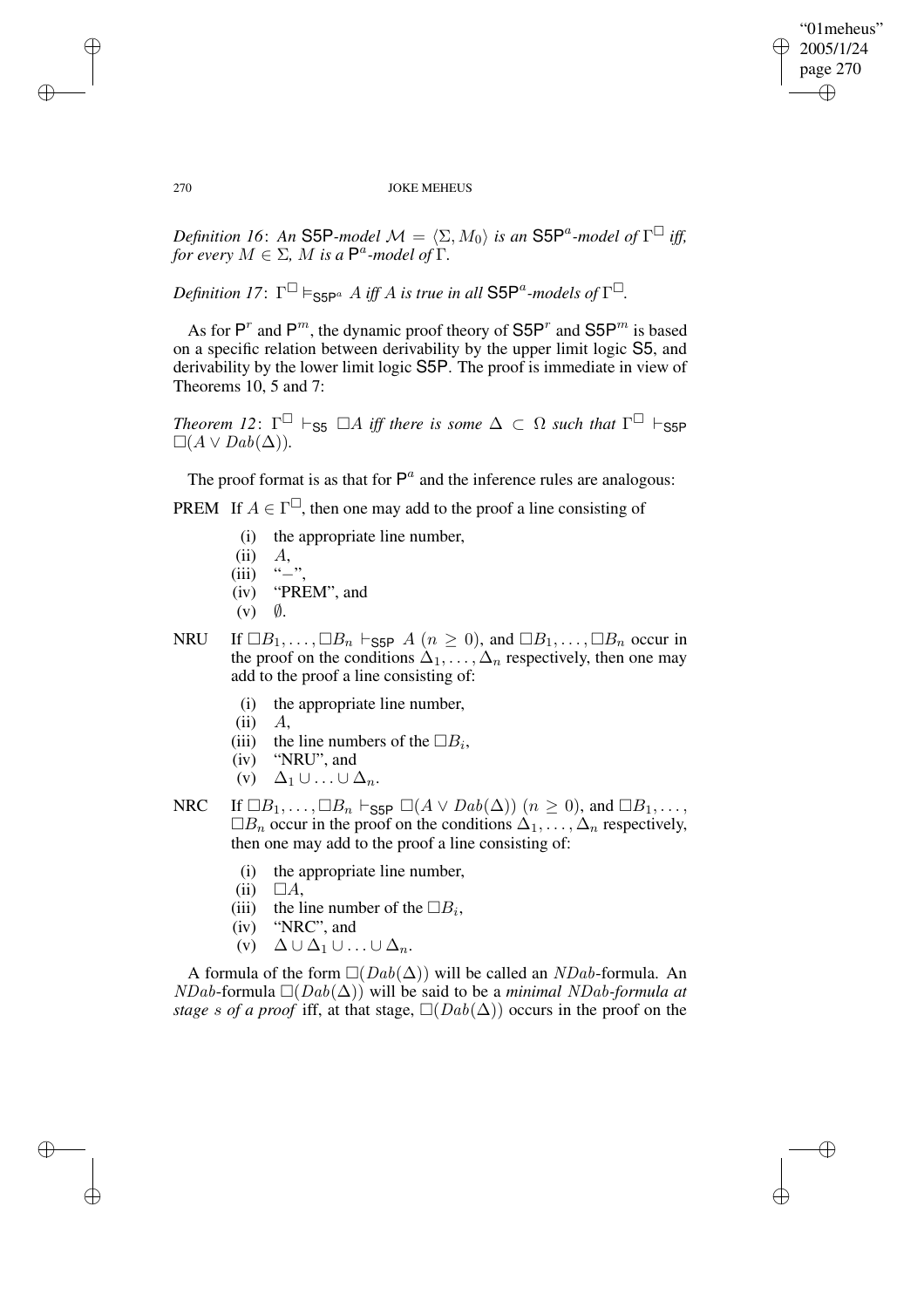empty condition and, for any  $\Delta' \subset \Delta$ ,  $\Box(Dab(\Delta'))$  does not occur in the proof on the empty condition. Let  $U(\Gamma^{\square})$  be the union of all  $\Delta$  such that  $\square(Dab(\Delta))$  is a minimal *NDab*-consequence of  $\Gamma^{\square}$ .

In view of the marking for S5P<sup>r</sup>, I define the set  $U_s(\Gamma^{\square})$ :

 $\rightarrow$ 

 $\rightarrow$ 

✐

✐

 $Definition \; 18 \colon U_s(\Gamma^{\square}) = \bigcup \{ \Delta \mid \square (Dab(\Delta)) \; is \; a \; minimal \; NDab-formula \}$ *at stage* s *of the proof*}*.*

*Definition 19*: *Marking for* S5P<sup>r</sup> *: Line* i *is* r*-marked at stage* s *of a proof from*  $\Gamma^{\square}$  *iff, where*  $\Delta$  *is its condition,*  $\Delta \cap U_s(\Gamma^{\square}) \neq \emptyset$ *.* 

The definition of the set  $\Phi_s(\Gamma^{\square})$  is analogous to that of  $\Phi_s(\Gamma)$  and proceeds in terms of the NDab-consequences and the logic S5P:

 $\emph{Definition 20: } \ \Phi_s^{\circ}(\Gamma^\square) = \{ \phi \subset \Omega \ | \ \phi \text{ contains one distinct of each minimal } \}$ NDab*-formula at stage* s *of the proof*}*.*

*Definition* 21:  $\Phi_s^{\star}(\Gamma^{\square}) = \{Cn_{\text{S5P}}(\phi) \cap \Omega \mid \phi \in \Phi_s^{\circ}\}.$ 

 $\textit{Definition 22: } \Phi_s(\Gamma^\square) = \{\phi \in \Phi_s^\star \mid \textit{there is no } \phi' \in \Phi_s^\star \textit{ such that } \phi \supset \phi'\}.$ 

*Definition 23*: *Marking for* S5Pm*: Line* i *is* m*-marked at stage* s *of a proof from* Γ *iff, where* A *is derived on the condition* ∆ *at line* i*, (i) there is no*  $\phi \in \Phi_s(\Gamma^{\square})$  *such that*  $\phi \cap \Delta = \emptyset$ , *or (ii) for some*  $\phi \in \Phi_s(\Gamma^{\square})$ *, there is no line at which A is derived on a condition*  $\Theta$  *for which*  $\phi \cap \Theta = \emptyset$ *.* 

As for  $\mathsf{P}^a$ , a formula is said to be derived at a stage s of an  $\mathsf{S5P}^a$ -proof from  $\Gamma^{\square}$  iff A is the second element of a line that is not marked in the proof at that stage. Also the definition of final derivability is analogous:

*Definition 24*: A *is finally derived on line* i *of an* S5P<sup>a</sup> *-proof from* Γ *iff*  $(i)$  A *is* the second element of line *i*, *(ii)* line *i is* not marked in the proof, *and (iii) any extension of the proof in which line* i *is marked may be further extended in such a way that line* i *is unmarked.*

 $D$ efinition 25:  $\Gamma^{\Box} \vdash_{\mathsf{SSP}^a} A$  (A is finally  $\mathsf{SSP}^a$ -derivable from  $\Gamma^{\Box}$ ) iff A is *finally derived on some line of an* S5P<sup>a</sup> *-proof from* Γ *.*

The following theorems relate the consequence relation and the derivability relation of  $\overline{S5P}^{a}$  to those of  $P^{a}$ . They will be used to prove (in an indirect way) Soundness and Completeness for  $S5P^a$ .

*"01meheus" 2005/1/24 page 271*

✐

✐

✐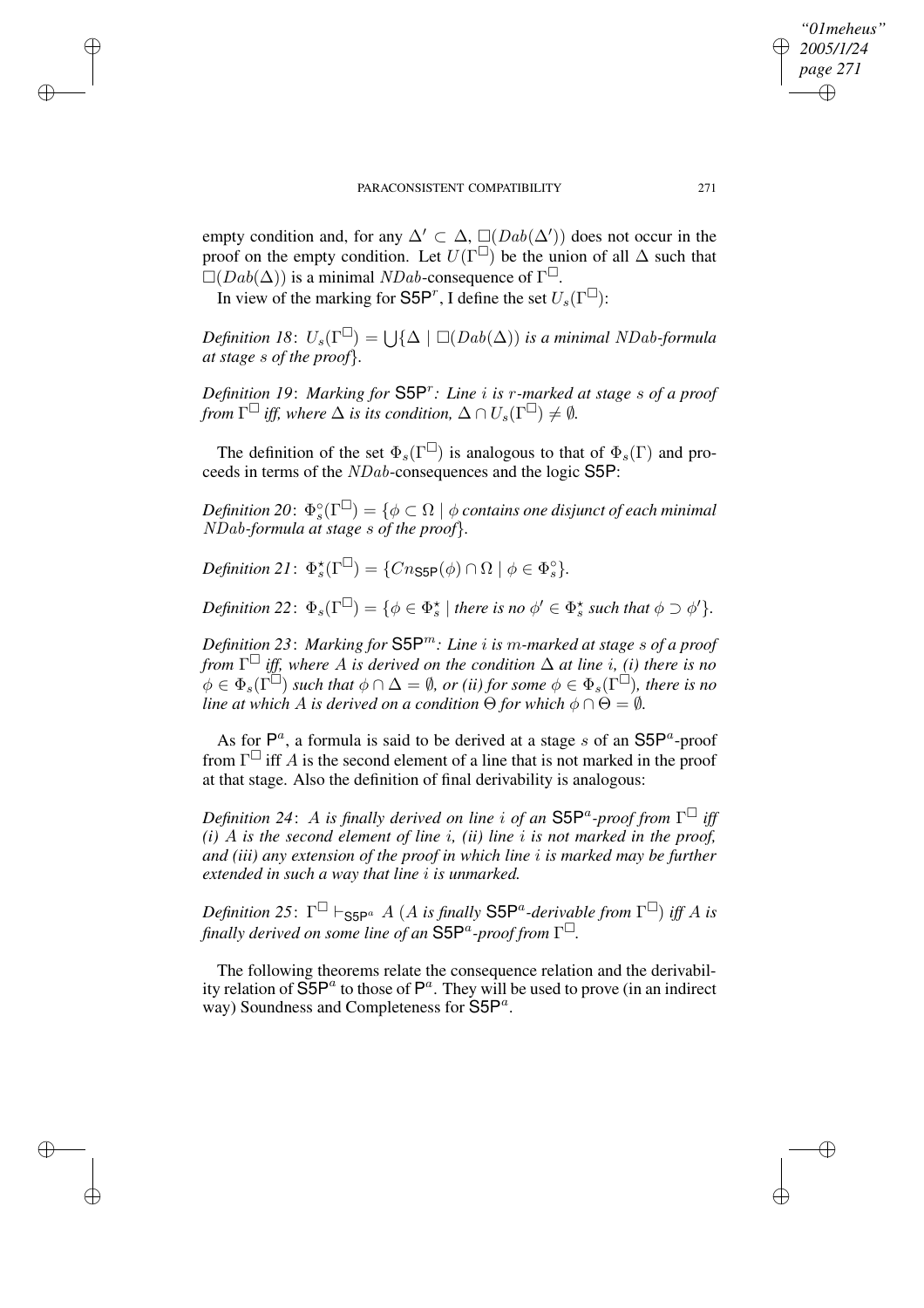*"01meheus" 2005/1/24 page 272* ✐ ✐

✐

✐

272 JOKE MEHEUS

*Theorem 13: Where*  $A \in W$ ,  $\Gamma^{\square} \vDash_{\mathsf{S5P}^a} \square A$  *iff*  $\Gamma \vDash_{\mathsf{P}^a} A$ *.* 

*Proof.* In view of Definition 16, the proof is completely analogous to that of Theorem 7 (any occurrences of  $S5\overline{P}$  and P can be replaced by  $S5P^a$  and  $P^a$ , respectively).

*Theorem 14: Where*  $A \in W$ ,  $\Gamma^{\square} \vdash_{\mathsf{S5P}^a} \square A$  *iff*  $\Gamma \vdash_{\mathsf{P}^a} A$ *.* 

*Proof.* For the first direction, suppose that the antecedent holds true. It follows, in view of Definition 25 and the form of the members of  $\Gamma^{\Box} \cup \{\Box A\},\$ that there is an S5P<sup>a</sup>-proof from  $\Gamma^{\square}$  in which (i)  $\Box A$  is finally derived on some line  $i$ , and (ii) the second element of each line contains a formula of the form  $\Box B$  (for  $B \in W$ ). Transform this proof by deleting every modal operator that occurs in it. In view of Theorem 7 and the Completeness of  $S5P^a$  and  $P^a$ , each of the following is easily proved:

- (i) every line in the transformed proof is obtained by the application of an inference rule of  $P^a$  (by an obvious induction on the length of the proof),
- (ii) for any j,  $\Delta$  is the condition of line j in the original proof iff  $\Delta$  is the condition of line  $j$  in the transformed proof,
- (iii) for any  $s, B \in U_s(\Gamma^{\square})$  iff  $B \in U_s(\Gamma)$ ,
- (iv) for any  $s, B \in \Phi_s(\Gamma^{\square})$  iff  $B \in \Phi_s(\Gamma)$ ,
- (v) the transformed proof is a  $\mathsf{P}^a$ -proof from  $\Gamma$ ,
- (vi)  $\overline{A}$  occurs on line  $i$  of the transformed proof,
- (vii) line  $i$  is not marked in the transformed proof,
- (viii) any extension of the transformed proof in which line  $i$  is marked may be further extended such that  $i$  is unmarked.

It follows that there is a  $\mathsf{P}^a$ -proof from  $\Gamma$  in which A is finally derived, and hence, that  $\Gamma \vdash_{\mathsf{P}^a} A$ .

The proof for the other direction proceeds by an analogous procedure.  $\Box$ 

Given the Soundness and Completeness of  $P^a$  (see Theorem 6), the last two theorems immediately entail a restricted form of Soundness and Completeness for  $\mathsf{S5P}^a$ :

*Theorem 15: Where*  $A \in W$ ,  $\Gamma^{\square} \models_{\mathsf{S5P}^a} \square A$  *iff*  $\Gamma^{\square} \vdash_{\mathsf{S5P}^a} \square A$ *.* 

In view of the design of  $COMP^a$ , I also prove a stronger form of Soundness and Completeness (for conclusions of any logical form). Let Γ<sup>\*</sup> stand for the set  $\{\Box A \mid A \in \mathcal{W}; \Gamma^{\Box} \vdash_{\mathsf{S5P}^a} \Box A\}.$ 

 $\rightarrow$ 

 $\rightarrow$ 

✐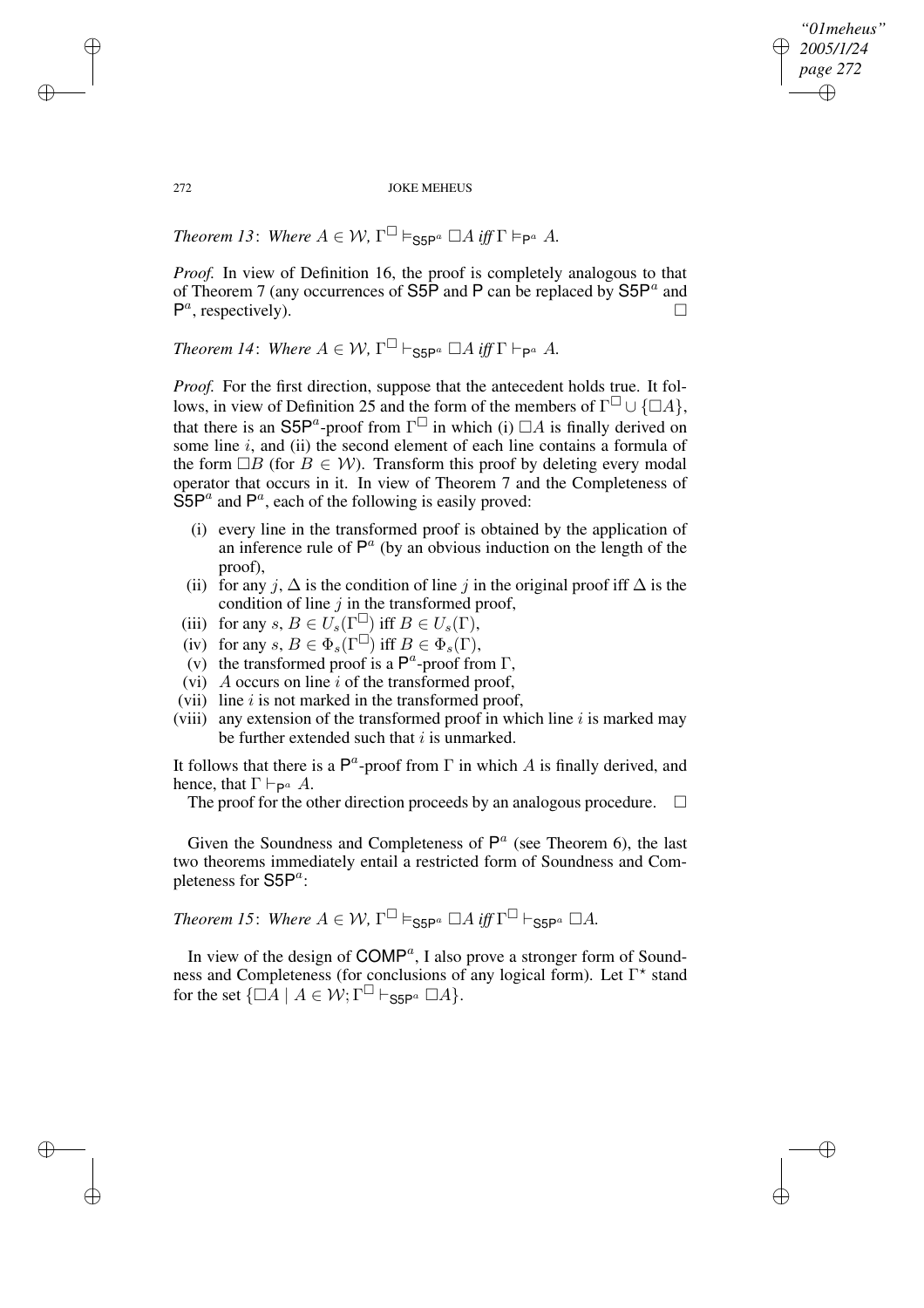The proof for the first lemma is immediate in view of Theorem 15 and

*Lemma 1*:  $\Gamma^* \models_{\text{S5P}} A \text{ iff } \Gamma^* \vdash_{\text{S5P}} A$ .

Corollary 2:

 $\rightarrow$ 

 $\rightarrow$ 

✐

✐

 $Lemma 2: \ \Gamma^{\square} \vDash_{\mathsf{S5P}^a} A \textit{ iff } \Gamma^{\star} \vDash_{\mathsf{S5P}} A.$ 

*Proof.* For the first direction, suppose that  $\Gamma^{\Box} \models_{\mathsf{S5P}^a} A$ . It follows that A is verified in all S5P<sup>*a*</sup>-models of  $\Gamma^{\square}$ , and hence, in all P<sup>*a*</sup>-models of  $\Gamma$ . But then, A is verified in all S5P-models that verify  $\Box B$  for every  $B \in \{A \mid$  $\Gamma \vDash_{\mathsf{P}^a} A$  or, what comes to the same (in view of Theorem 13), for every  $\Box B \in \Gamma^*$ . Hence,  $\Gamma^* \vDash_{\text{S5P}} A$ .

For the other direction, suppose that  $\Gamma^{\square} \nvDash_{\text{S5P}^a} A$ . It follows that there is an S5P<sup>a</sup>-model M of  $\Gamma^{\square}$  such that M verifies every member of  $\Gamma^*$  but falsifies A. As all  $S5P^a$ -models of  $\Gamma^{\square}$  are S5P-models, it follows that  $\Gamma^\star\nvdash_{\mathsf{S5P}} A.$ 

 $Lemma 3: \Gamma^{\square} \vdash_{\mathsf{S5P}^a} A \text{ iff } \Gamma^{\star} \vdash_{\mathsf{S5P}} A.$ 

*Proof.* If A is of the form  $\Box B$ , the left-right direction obviously obtains. So, suppose that A is of some other form and that  $\Gamma^{\Box} \vdash_{\textsf{S5P}^a} A$ . It follows that A is finally derived on some line i in an  $\text{S5P}^a$ -proof from  $\Gamma^{\square}$ . By an inspection of the inference rules, it also follows that  $i$  is written down by the application of NRU. But then, there are  $\Box B_1, \ldots, \Box B_n$  such that  $\Box B_1, \ldots, \Box B_n \vdash_{\textsf{S5P}} A$ , and  $\Box B_1, \ldots, \Box B_n$  are finally derived in the proof. Hence, in view of the monotonicity of S5P,  $\Gamma^* \vdash_{\text{S5P}} A$ .

For the right-left direction, suppose that  $\Gamma^* \vdash_{\text{S5P}} A$ . In view of the Compactness of S5P, it follows that there are  $\Box B_1, \ldots, \Box B_n$  such that every  $\Box B_i$  is S5P<sup>a</sup>-derivable from  $\Gamma^{\Box}$  and  $\Box B_1, \dots, \Box B_n \vdash_{\textsf{S5P}} A$ . Hence, there is an S5P<sup>a</sup>-proof from  $\Gamma^{\square}$  in which  $\square B_1, \ldots, \square B_n$  are finally derived and in which  $A$  is added by the rule NRU. It follows that  $A$  is finally derived in the proof, and hence, that  $\Gamma^{\Box} \vdash_{\mathbf{S5P}^a} A$ .  $\Box$   $\vdash$   $\mathsf{S5P}^a$  A.

*Theorem 16*:  $\Gamma^{\square} \vDash_{\mathsf{S5P}^a} A$  *iff*  $\Gamma^{\square} \vdash_{\mathsf{S5P}^a} A$ .

*Proof.* Immediate in view of Lemmas 1, 2 and 3. □

✐

✐

# 8. *The Semantics of* COMP<sup>a</sup>

As explained in Section 2, the logics COMP<sup>r</sup> and COMP<sup>m</sup> are meant to capture the idea that A is compatible with a possibly inconsistent set of

"01meheus" 2005/1/24 page 273

✐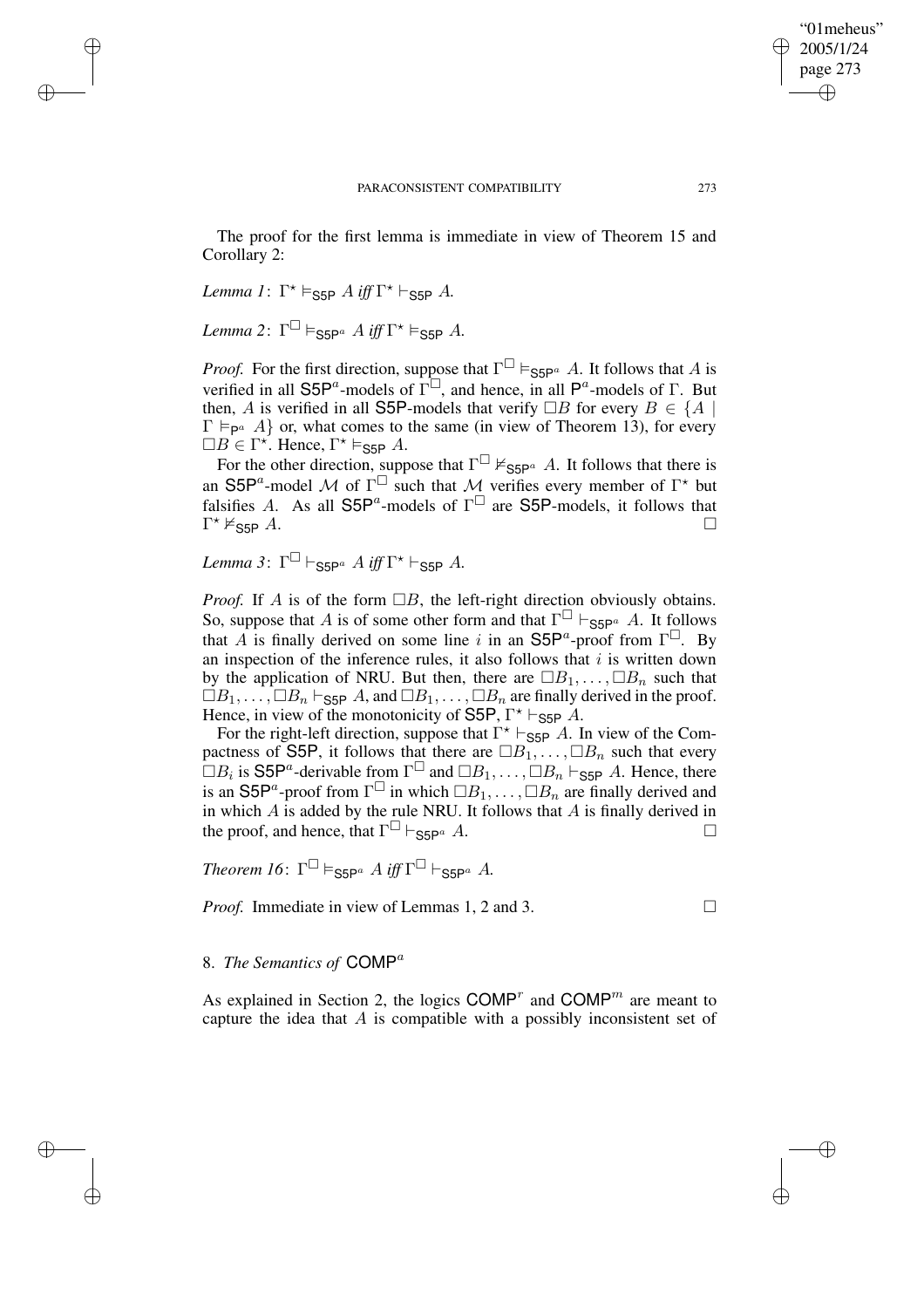✐

### 274 JOKE MEHEUS

premises Γ iff A is true in *some* interpretation of Γ that is *as consistent as possible*. So, given the inconsistency-adaptive logics that were chosen to interpret this phrase,  $\Diamond A$  should be a COMP<sup>a</sup>-consequence of  $\Gamma^{\Box}$  iff A is true in some  $\hat{P}^a$ -model of  $\Gamma$ . This may be realized by making the following selection:

*Definition* 26: An S5P-model  $\mathcal{M} = \langle \Sigma, M_0 \rangle$  is a COMP<sup>a</sup>-model of  $\Gamma^{\square}$  iff  $\Sigma$  *is the set of* all  $\mathsf{P}^a$ -models of  $\Gamma$ .

If  $\Gamma$  has several  $\mathsf{P}^a$ -models, then  $\Gamma^{\square}$  has several COM $\mathsf{P}^a$ -models (they differ from each other in the  $\mathsf{P}^a$ -model that is chosen as  $M_0$ ). It is easily observed, however, that the following property obtains for all *fully modal wffs* of  $\mathcal{L}^M$  (all wffs of the form  $\Box A$  and  $\Diamond A$  and all wffs obtained from these by the formation rules of  $\mathcal{L}$ :

*Theorem 17: If A is a fully modal wff of*  $\mathcal{L}^M$ *, then A is verified by* some  $\mathsf{COMP}^a$ -model of  $\Gamma^\square$  *iff* A *is* verified by all  $\mathsf{COMP}^a$ -models of  $\Gamma^\square$ .

The semantic consequence relation is defined in the usual way:

 $Definition 27: \Gamma^{\square} \models_{\mathsf{COMP}^a} A \text{ iff all } \mathsf{COMP}^a\text{-models of } \Gamma^{\square} \text{ verify } A.$ 

Given the semantics of S5P, Definition 26 warrants that  $\Diamond A$  is verified by a COMP<sup>a</sup>-model of  $\Gamma^{\Box}$  iff A is verified by *some* P<sup>a</sup>-model of  $\Gamma$ . Hence, in view of Definition 27, we have:

*Theorem 18: Where*  $A \in W$ ,  $\Gamma^{\square} \models_{\text{COMP}^a} \Diamond A$  *iff* A *is verified by* some P a *-model of* Γ*.*

which is exactly what we want.

The proof of the following theorem proceeds by an obvious inspection of the different semantics:

 $Theorem$   $I$ 9:  $\Gamma^\square \vDash_{\mathsf{COMP}^a} \square A_1 \vee \ldots \vee \square A_n$  iff  $\Gamma^\square \vDash_{\mathsf{SSP}^a} \square A_1 \vee \ldots \vee \square A_n$  $(for n > 1).$ 

The following two theorems lead to definitions of paraconsistent compatibility (in terms of the classical negation and the paraconsistent negation, respectively):

*Theorem* 20: *For every*  $\Gamma$  *that has* P-models and every  $A \in \mathcal{W}$ ,  $\Gamma^{\square} \vDash_{\mathsf{COMP}^a}$  $\Diamond A \text{ iff } \Gamma^\square \nvDash_{\mathsf{S5P}^a} \square \neg A \text{ iff } \Gamma \nvDash_{\mathsf{P}^a} \neg A.$ 

 $\rightarrow$ 

 $\rightarrow$ 

✐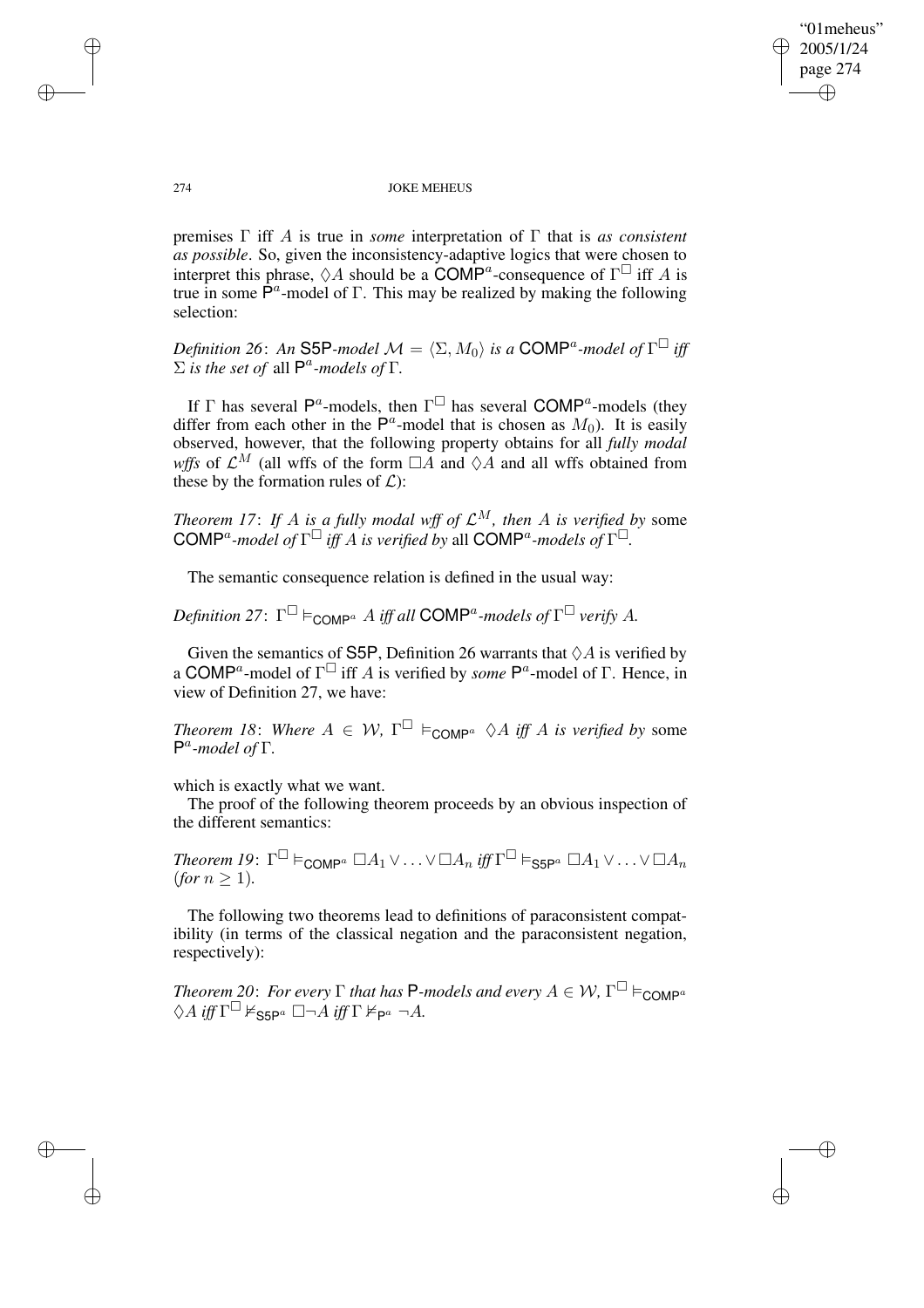$\rightarrow$ 

 $\rightarrow$ 

✐

✐

*Proof.* The first equivalence is immediate in view of Theorem 19 and the fact that, whenever  $\Gamma$  has P-models,  $\Gamma^{\square} \vDash_{\text{COMP}^a} \Diamond A$  iff  $\Gamma^{\square} \nvDash_{\text{COMP}^a} \square \neg A$ . The second follows from Theorem 13.

*Theorem* 21: *For every*  $\Gamma$  *that has* P-models and every  $A \in \mathcal{W}$ ,  $\Gamma^{\square} \vDash_{\mathsf{COMP}^a}$  $\Diamond A$  *iff*  $[A \land \sim A \in U(\Gamma^{\square})$  or  $\Gamma^{\square} \nvDash_{\mathsf{S5P}^a} \square \sim A)]$  *iff*  $[A \land \sim A \in U(\Gamma)$  or  $\Gamma \nvDash_{\mathsf{P}^a} \sim A$ .

*Proof.* In view of Theorem 13 and the definitions of  $U(\Gamma)$  and  $U(\Gamma^{\square})$ , it suffices to show that  $\Gamma^{\square} \vDash_{\text{COMP}^a} \Diamond A$  iff  $A \land \sim A \in U(\Gamma)$  or  $\Gamma \nvDash_{\mathsf{P}^a} \sim A$ .

Suppose first that  $\Gamma^{\square} \models_{\text{COMP}^a} \Diamond A$  (for  $A \in \mathcal{W}$ ). It follows (by Theorem 18) that A is true in some  $\overline{P}^a$ -model M of  $\Gamma$ . Hence, in view of the  $\mathsf{P}^a$ semantics,  $Dab(\Delta \cup \{A \wedge \sim A\})$  is a minimal Dab-consequence of  $\Gamma$  (for some  $\Delta \subset \Omega$ ) or M falsifies ∼A. In the former case,  $A \wedge \sim A \in U(\Gamma)$ ; in the latter,  $\Gamma \not\models_{\mathsf{P}^a} \sim A$ .

Suppose next that  $A \wedge \neg A \in U(\Gamma)$ . In view of Theorems 3 and 4, A is true in some  $P^m$ -model of Γ, and hence, in some  $P^r$ -model of Γ. But then,  $\Gamma^\square \vDash_{\mathsf{COMP}^a} \Diamond A.$ 

Suppose finally that  $\Gamma \nvDash_{\mathsf{P}^a} \sim A$ . It again follows that A is true in some  $\mathsf{P}^a$ model of Γ (in view of the fact that every P-model verifies A or  $\sim$ A).  $\Box$ 

In Section 2, I explained that  $A$  should be considered as compatible with a possibly inconsistent  $\Gamma$  iff A 'behaves inconsistently' with respect to  $\Gamma$  or  $\Gamma \not\vdash \sim A$ . The last theorem leads to an exact definition of this idea: A is compatible with  $\Gamma$  iff  $A \wedge \neg A \in U(\Gamma)$  or  $\Gamma \nvdash_{\mathsf{P}^a} \neg A$ .

To see that this definition leads to adequate results for both  $P^r$  and  $P^m$ , consider, for instance,  $\Gamma = \{p, q, \sim p \lor \sim q\}$ . In that case,  $p \land \sim p$  as well as  $q \wedge \sim q$  are members of  $U(\Gamma)$ , and hence, are classified as compatible with  $\Gamma$  (both according to P<sup>r</sup> and P<sup>m</sup>). This is as it should be:  $p \wedge \sim p$  is true in some P<sup>r</sup>-model of  $\Gamma$  as well as in some P<sup>m</sup>-model of  $\Gamma$  (analogously for  $q \wedge \neg q$ ). The difference between the two systems shows in the fact that  $\Gamma \nvdash_{\mathsf{P}^r} \neg((p \land \sim p) \land (q \land \sim q)),$  but  $\Gamma \vdash_{\mathsf{P}^m} \neg((p \land \sim p) \land (q \land \sim q)).$  As  $(p \wedge \sim p) \wedge (q \wedge \sim q) \wedge \sim ((p \wedge \sim p) \wedge (q \wedge \sim q)) \notin U(\Gamma)$ , it follows that  $(p \wedge \neg p) \wedge (q \wedge \neg q)$  is compatible with  $\Gamma$  according to P<sup>r</sup>, but *not* according to P<sup>m</sup>. However, also this is as it should be:  $(p \wedge \sim p) \wedge (q \wedge \sim q)$  is true in some  $P^r$ -models of  $\Gamma$ , but is false in all of its  $\tilde{P}^m$ -models.

Where  $\Omega^{\square} = {\square A \mid A \in \mathcal{W}}$ , the following theorem relates the consequence relation of COMP<sup>a</sup> to that of S5P<sup>a</sup>:

*Theorem* 22: *If*  $\Gamma$  *has* P*-models, then*  $\Gamma^{\square}$   $\models$  COMP<sup>a</sup>  $\Diamond A$  *iff, for some finite*  $\Delta \subset \Omega^{\square}$ ,  $\Gamma^{\square} \vDash_{\mathsf{S5P}^a} \mathsf{V}(\{\Diamond A\} \cup \Delta)$  and  $\Gamma^{\square} \nvDash_{\mathsf{S5P}^a} \mathsf{V}(\Delta)$ .

"01meheus" 2005/1/24 page 275

✐

✐

✐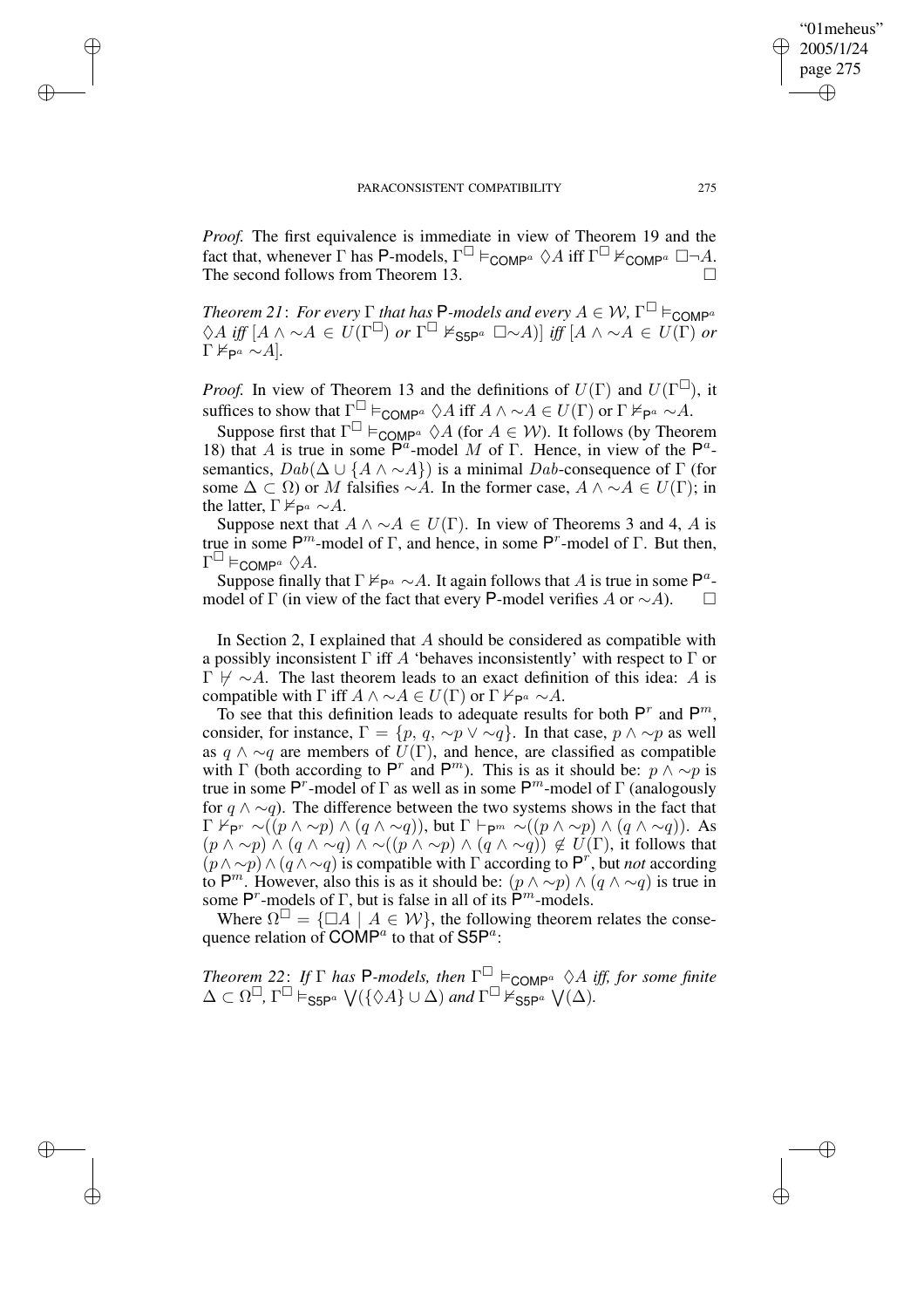"01meheus" 2005/1/24 page 276 ✐ ✐

✐

✐

### 276 JOKE MEHEUS

*Proof.* Suppose first that  $\Gamma^{\Box} \models_{\text{COMP}^a} \Diamond A$ . It follows that  $\Gamma^{\Box} \models_{\text{S5P}^a} \Diamond A \lor \Box$  $\Box \neg A$  (in view of the fact that  $\Diamond A \lor \Box \neg A$  is valid in S5P) and that  $\Gamma^{\Box} \nvDash_{\mathsf{S5P}^a}$  $\Box \neg A$  (by Theorem 20).

Suppose next that, for some finite  $\Delta \subset \Omega^{\square}$ ,  $\Gamma^{\square} \models_{\mathsf{S5P}^a} \bigvee (\{\Diamond A\} \cup \Delta)$  and  $\Gamma^{\square}$   $\mathbb{F}_{\mathsf{S5P}^a}$   $\bigvee(\Delta)$ . As the COMP<sup>a</sup>-models of  $\Gamma^{\square}$  are a subset of its S5P<sup>a</sup>models, it follows that  $\Gamma^{\Box} \models_{\text{COMP}^a} \bigvee (\{\Diamond A\} \cup \Delta)$ . In view of Theorem 19, it also follows that  $\Gamma^{\square} \nvDash_{\text{COMP}^a} \bigvee (\Delta)$ . But then, as all COMP<sup>a</sup>-models of  $\Gamma^{\square}$ verify  $\bigvee (\{\Diamond A\} \cup \Delta)$  and some of them falsify  $\bigvee (\Delta)$ , some COMP<sup>a</sup>-models of  $\Gamma^{\Box}$  verify  $\Diamond A$ . Hence, in view of Theorem 17,  $\Gamma^{\Box} \models_{\text{COMP}^a} \Diamond A$ .

In view of the Soundness and Completeness of  $S5P<sup>a</sup>$ , Theorem 22 seems to provide an obvious basis for the proof theory of  $\mathsf{COMP}^a$ . The (conditional) rule it suggests is this: if  $\Box B_1, \dots, \Box B_n \vdash_{\mathsf{S5P}^a} \bigvee (\{\Diamond A\} \cup \Delta)$  (for  $\Delta \subset \Omega^{\square}$ ) and  $\Box B_1, \ldots, \Box B_n$  are derived in a proof from  $\Gamma^{\square}$ , then  $\Diamond A$  may be derived in the proof on the condition that  $\sqrt{(}\Delta)$  is not S5P<sup>a</sup>-derivable from  $\Gamma^{\square}$ . However, as there is no positive test for  $S5P^a$ -derivability, the applicability of this rule would be undecidable. This is why I shall now present an alternative semantics for  $\text{COMP}^a$  that proceeds entirely in terms of the S5P-models of  $\Gamma^{\square}$ .

The alternative semantics will reveal that  $\text{COMP}^r$  and  $\text{COMP}^m$  are composed of two adaptive logics. On the one hand, there is  $S5P<sup>r</sup>$  (respectively  $S5P<sup>m</sup>$ ). On the other hand, there is the logic COMP which is obtained from S5P in a similar way as COM is obtained from S5. Where  $\Gamma^*$  is defined as before, the relation between the different systems is given by  $\Diamond A \in Cn_{\mathsf{COMP}^a}(\Gamma^\square)$  iff  $\Diamond A \in Cn_{\mathsf{COMP}}(\Gamma^\star)$ .

Like  $S5P^{r}$  and  $S5P^{m}$ , COMP is only defined with respect to sets of premises of the form  $\Gamma^{\square}$  (where all members of  $\Gamma$  are non-modal). The idea behind COMP is to assume that  $\Diamond A$  is true, unless  $\Gamma^{\Box}$  explicitly prevents so, that is, unless  $\square \neg A$  is S5P-derivable from  $\Gamma^{\square}$ . In line with this, the set of abnormalities of COMP consists of all formulas of the form  $\Box \neg A$ , where A is a member of  $W<sup>12</sup>$  I shall use the term " $\Box$ -abnormalities" to refer

 $\rightarrow$ 

 $\rightarrow$ 

✐

<sup>&</sup>lt;sup>12</sup> Note that in view of the semantics of S5P,  $\Box \neg A$  is S5P-derivable from  $\Gamma^{\Box}$  iff  $\sim \Diamond A$  is. Hence, like for COM, the set of abnormalities could be characterized by the form  $\sim \Diamond A$  (see [11]). The present format is chosen because it leads to a more transparent approach for the paraconsistent case. Note also that in order to satisfy the usual relations between the lower limit logic, the set of abnormalities and the upper limit logic (see Section 3), valid formulas should be excluded from the set of abnormalities (if not, extending S5P with the requirement that all abnormalities are logically false results in a trivial—that is, Post-inconsistent system). However, as is explained in [11], the present approach not only leads to a simpler semantics, but also facilitates the design of the proof theory. The upper limit logic of COMP is obtained by extending S5P with the requirement that all logically contingent members of  $\Omega^{\Box}$  are logically false.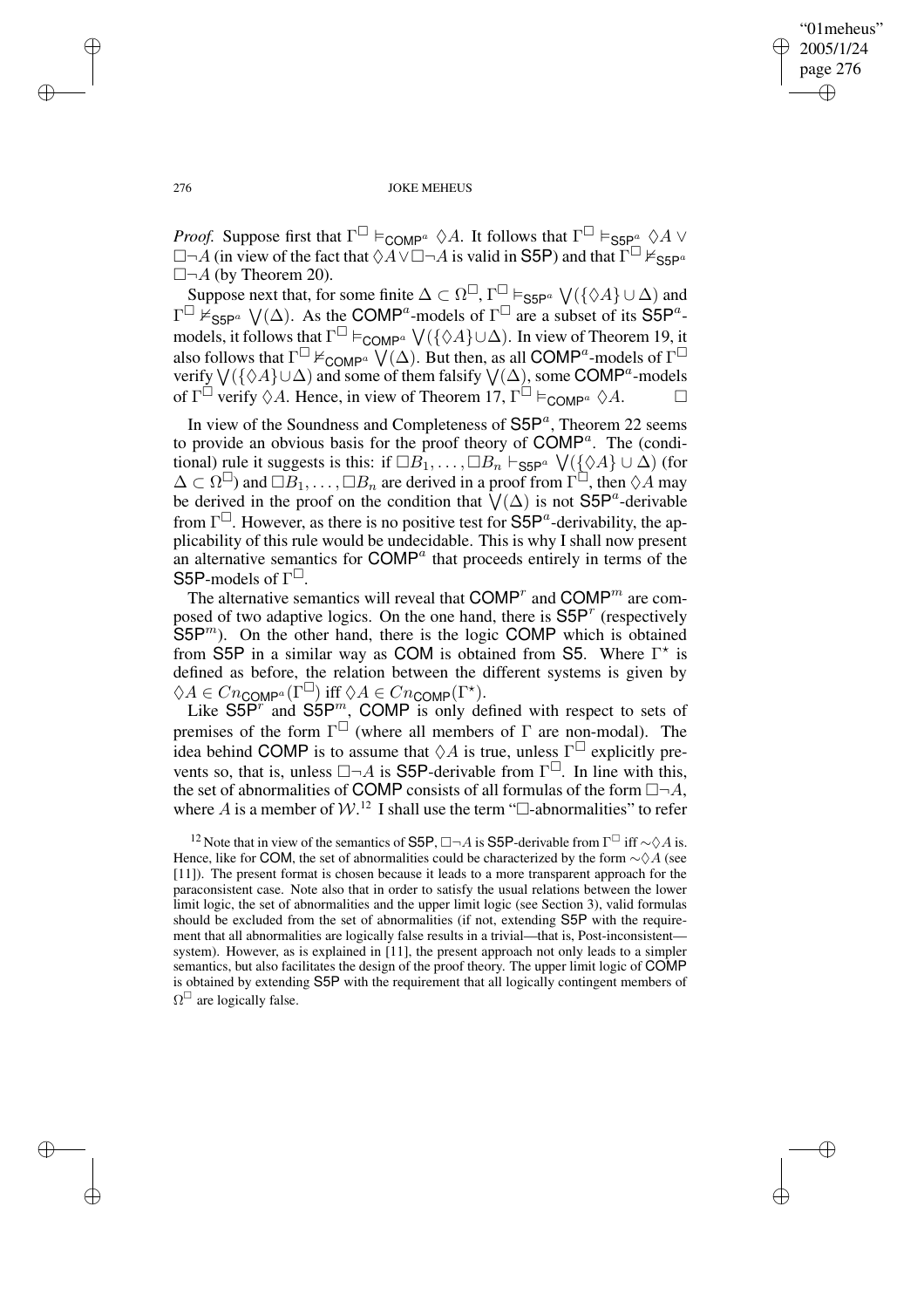to formulas of this form and denote their set by  $\Omega^{\square}$ .

 $\rightarrow$ 

 $\rightarrow$ 

✐

✐

The lower limit logic of COMP is S5P. The  $\Box$ -abnormal part of an S5Pmodel  $M$  is defined by:

*Definition* 28: *For any* **S5P**-model M,  $Ab^{\square}(\mathcal{M}) = \{A \in \Omega^{\square} \mid v_{\mathcal{M}}(A) =$ 1}*.*

and the set of  $\Box$ -abnormalities that are unavoidable in view of  $\Gamma^{\Box}$  by:

*Definition* 29:  $Ab^{\square}(\Gamma^{\square}) = \{A \in \Omega^{\square} \mid \Gamma^{\square} \vDash_{\textsf{S5P}} A\}.$ 

The COMP-models of  $\Gamma^{\square}$  are obtained by selecting its S5P-models that verify  $\Box \neg A$  iff  $\Box \neg A$  is unavoidable in view of  $\Gamma^{\Box}$ :

*Definition* 30: An S5P-model M is a COMP-model of  $\Gamma^{\square}$  iff  $Ab^{\square}(\mathcal{M}) =$  $Ab^{\square}(\Gamma^{\square}).$ 

and the semantic consequence relation is defined accordingly:

 $D$ efinition 31:  $\Gamma^{\square} \vDash_{\text{COMP}} A$  iff all COMP-models of  $\Gamma^{\square}$  verify A.

When applied to sets of premises that are free of classical negation, COMP suffers from all three problems discussed in Section 2. However, when applied to  $\Gamma^*$ , it leads to adequate results. The reason is that  $\Gamma^*$  includes  $\Box \neg A$ , whenever A is false in all interpretations of  $\Gamma$  that are as consistent as possible. Consider, for instance,  $\Gamma^{\Box} = {\Box p, \Box q, \Box (\sim p \lor \sim q), \Box (\sim p \lor \neg q)}$  $r$ ),  $\Box(\sim q \lor r)$ ,  $\Box s$ }. If S5P<sup>r</sup> is chosen to define  $\Gamma^*$ , the latter includes  $\Box \neg (r \wedge \neg r)$  as well as  $\Box \neg (s \wedge \neg s)$ , and hence,  $\Diamond (r \wedge \neg r)$ ,  $\Diamond (s \wedge \neg s)$  and  $\Diamond \sim s$  are false in *all* S5P-models of Γ<sup>\*</sup>. If S5P<sup>*m*</sup> is chosen, Γ<sup>\*</sup> moreover includes  $\Box \neg ((p \land \sim p) \land (q \land \sim q))$ . In that case, also  $\diamond \sim r$  is false in all S5P-models of  $\Gamma^*$ . I leave it to the reader to check that  $\Diamond(r \wedge \neg r)$  as well as  $\Diamond(s \land \sim s)$  are COMP-consequences of  $\Gamma^{\Box}$  (but not of  $\Gamma^{\star}$ ).

I now show that the proper combination of  $S5P<sup>a</sup>$  and COMP leads to a semantics that, for all conclusions of the form  $\Diamond A$ , where  $A \in \mathcal{W}$ , is equivalent to the semantics of COMP<sup>a</sup>. Whether the two semantics are in general equivalent is immaterial for the purposes of this paper (we are only interested in the question whether some  $A$  is compatible with some  $\Gamma$ , and hence, whether some  $\Diamond A$  is a semantic consequence of  $\Gamma^{\Box}$ ).

 $Lemma 4: \ \Gamma^\square \vDash_{\mathsf{S5P}^a} \square \neg A \ iff \ \Gamma^\star \vDash_{\mathsf{S5P}} \square \neg A.$ 

"01meheus" 2005/1/24 page 277

✐

✐

✐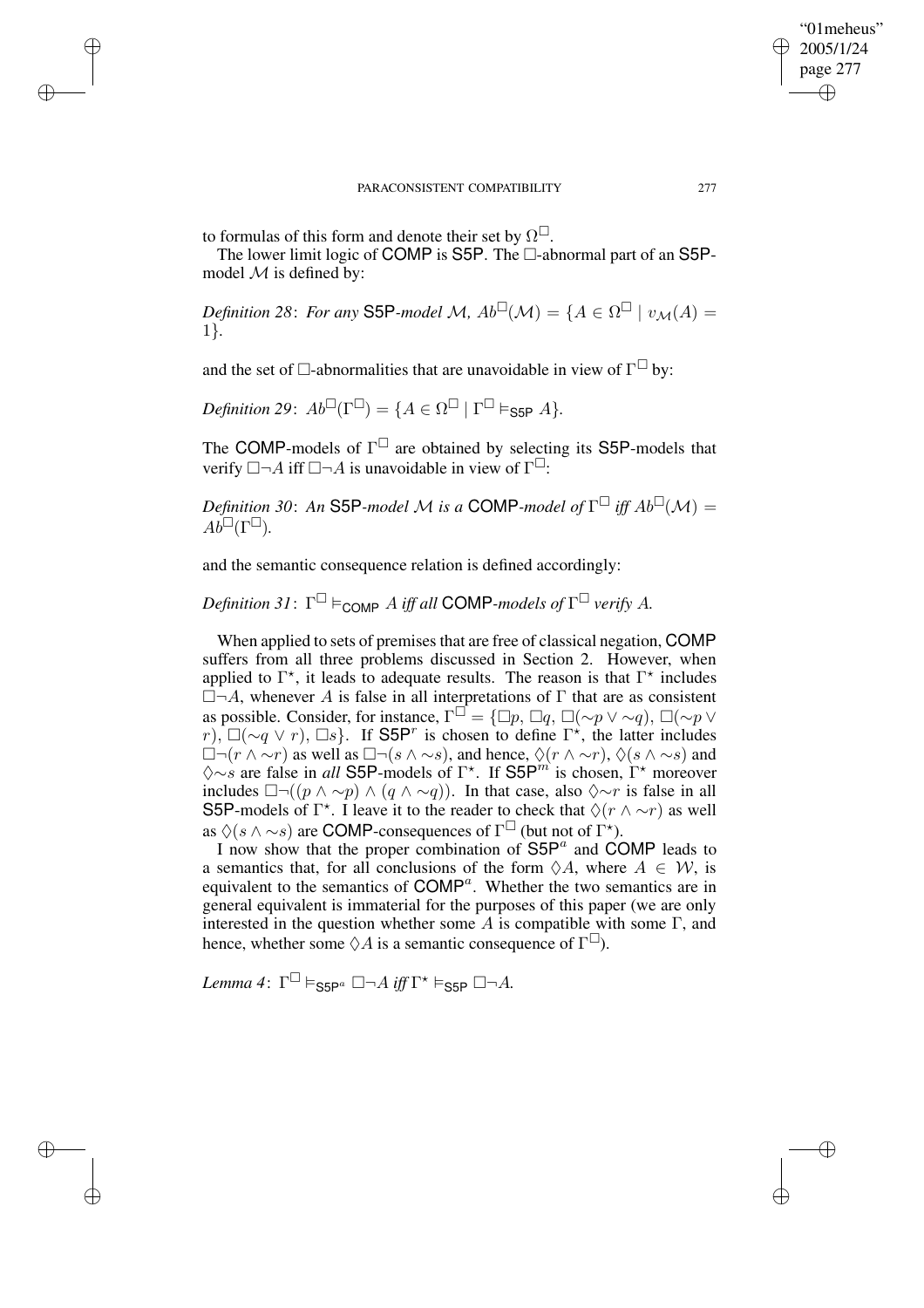✐

### 278 JOKE MEHEUS

*Proof.* The first direction is obvious. For the other direction, suppose that  $\Gamma^{\square}$   $\check{\mathbb{F}}_{\text{S5P}^{\alpha}}$   $\square \neg A$ . It follows that  $\square \neg A$  is false in some S5P<sup>a</sup>-model of  $\Gamma^{\square}$ , and hence, in some S5P-model of  $\Gamma^*$ . — Первый процесс в поставке в собстании в собстании в собстании в собстании в собстании в собстании в собста<br>В собстании в собстании в собстании в собстании в собстании в собстании в собстании в собстании в собстании в

*Lemma* 5: *If an* **S5P**-model M is a COMP<sup>a</sup>-model of  $\Gamma^{\square}$ , *it is a* COMP*model of*  $\Gamma^*$ .

*Proof.* Suppose that M is a COMP<sup>a</sup>-model of  $\Gamma^{\Box}$ . It follows that, for every  $A \in W$ , M verifies  $\Box \neg A$  iff  $\Gamma^{\Box} \vDash_{\mathsf{S5P}^a} \Box \neg A$  (in view of Theorems 19 and 17). Hence,  $Ab^{\square}(\mathcal{M}) = {\square \neg A \mid \square \neg A \in \Gamma^{\star}} = Ab^{\square}(\Gamma^{\star})$  (in view of Lemma 4). But then,  $\mathcal M$  is a COMP-model of  $\Gamma^*$ . — Видовик Станиция и Станиция и Станиция и Станиция и Станиция и Станиция и Станиция и Станиция и Станиция и<br>В станиция и Станиция и Станиция и Станиция и Станиция и Станиция и Станиция и Станиция и Станиция и Станиция<br>

*Theorem* 23: *Where*  $A \in W$ ,  $\Gamma^{\square} \vDash_{\text{COMP}} \Diamond A$  *iff*  $\Gamma^{\star} \vDash_{\text{COMP}} \Diamond A$ .

*Proof.* For the left-right direction, suppose that  $\Gamma^* \nvDash_{\text{COMP}} \Diamond A$ . It follows that  $\Diamond A$  is false, and hence  $\Box\neg A$  is true, in some S5P-model M that verifies  $\square \neg B$  iff  $\Gamma^* \vDash_{\text{S5P}} \square \neg B$ , and hence, iff  $\Gamma^{\square} \vDash_{\text{S5P}^a} \square \neg B$  (in view of Lemma 4). But then,  $\neg A$  is true in all P-models M that verify  $\neg B$  iff  $\Gamma \vDash_{\mathsf{P}^a} \neg B$  (in view of Theorem 13). Hence,  $\neg A$  is true in all  $\mathsf{P}^a$ -models of  $\Gamma$ . It follows that  $\Diamond A$  is false in all COMP<sup>a</sup>-models of  $\Gamma^{\Box}$  (by Definition 26).

The right-left direction immediately follows from Lemma 5.  $\Box$ 

To end this section, I show that Strong Reassurance holds with respect to  $S5P<sup>a</sup>$  and that Reassurance holds with respect to the lower limit logic S5P.

*Theorem 24: If*  ${\cal M}$  *is an*  $\mathsf{S5P}^a$ -model of  $\Gamma^\square$  but not a  $\mathsf{COMP}^a$ -model of  $\Gamma^\square,$ *then there is a* COMP<sup>a</sup>-model  $\mathcal{M}'$  of  $\check{\Gamma}^{\square}$  such that  $Ab(\mathcal{M}') \subset Ab(\mathcal{M})$ .

*Proof.* Suppose that  $\mathcal{M} = \langle \Sigma, M_0 \rangle$  is an S5P<sup>a</sup>-model of  $\Gamma^{\Box}$ , but not a COMP<sup>a</sup>-model of  $\Gamma^{\square}$ . In view of the semantics of S5P<sup>a</sup>,  $\Sigma$  is a set of P<sup>a</sup>-models. It follows that there is a  $\mathcal{M}' = \langle \Sigma', M_0 \rangle$  such that  $\Sigma'$  is the set of *all*  $P^a$ -models, and hence, that there is a COMP<sup>a</sup>-model of  $\Gamma^{\Box}$ . As M is an S5P<sup>a</sup>-model of  $\Gamma^{\square}$ , it verifies all members of  $\{\square \neg A \mid \square \neg A \in$  $\Gamma^*$ } =  $Ab^{\square}(\Gamma^*) = Ab^{\square}(\mathcal{M}')$ . Hence,  $Ab^{\square}(\mathcal{M}') \subseteq Ab^{\square}(\mathcal{M})$ . As M is not a COMP<sup>a</sup>-model of  $\Gamma^{\square}$ ,  $Ab^{\square}(\mathcal{M}') \neq Ab^{\square}(\Gamma^{\star})$ . But then,  $Ab^{\square}(\mathcal{M}') \subset$  $Ab^{\square}(\mathcal{M}).$ 

*Theorem 25*: *If* Γ *has* S5P*-models, it also has* COMP<sup>a</sup> *-models.*

✐

✐

✐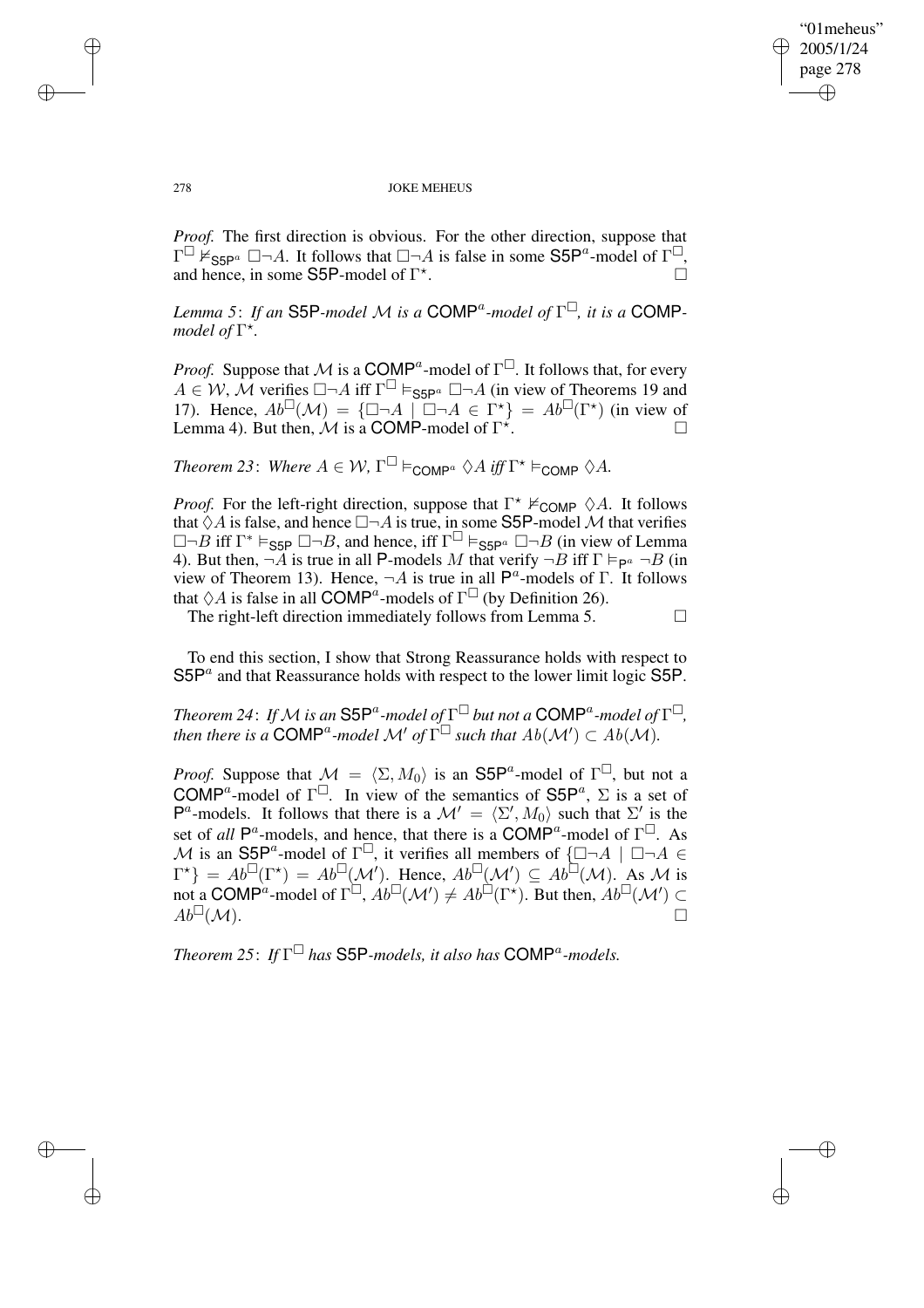*Proof.* If  $\Gamma^{\square}$  has S5P-models,  $\Gamma$  has  $P^a$ -models (in view of the semantics of S5P and Corollary 1). But then,  $\Gamma^{\Box}$  has COMP<sup>a</sup>-models (in view of the semantics of  $\mathsf{S5P}^a$  and Theorem 24).

# 9. *The Dynamic Proof Theory of* COMP<sup>a</sup>

✐

✐

✐

✐

As both COMP<sup>r</sup> and COMP<sup>m</sup> consist of two adaptive logics (that have a different set of abnormalities), their proof theory includes two different conditional rules (one related to  $S5P^r$ , respectively  $S5P^m$ ) and one related to COMP. Each of the two logics also has two different marking definitions. However, as S5P is the lower limit logic of S5P<sup>r</sup> and S5P<sup>m</sup> as well as of COMP, there is only one unconditional rule.

I shall use  $Dab(\Delta)$  in the same way as before (to refer to a disjunction of members of  $\Omega$ ), and  $Dab^{\Box}(\Delta)$  to refer to a disjunction of members of  $\Omega^{\Box}$ .

Although there are two different kinds of abnormalities involved, the proof format of  $COMP<sup>a</sup>$  is exactly the same as that of all other adaptive logics: as the two conditional rules are defined with respect to abnormalities of a different logical form, there is no need to introduce two sets of conditions.

The premise rule is as for  $S5P^a$  and is therefore not repeated here. Also the unconditional rule (NRU<sup>\*</sup>) and the first conditional rule (NRC1) are as for  $\mathsf{S5P}^a$ , except that some additional restriction is added (in order to simplify the meta-proofs):

- NRU ∗ If  $\Box B_1, \ldots, \Box B_n \vdash_{\mathsf{S5P}} A$   $(n \geq 0), \Box B_1, \ldots, \Box B_n$  occur in the proof on the conditions  $\Delta_1, \ldots, \Delta_n$  respectively, and  $\Delta_1 \cup \ldots \cup$  $\Delta_n \cap \Omega^{\square} = \emptyset$ , then one may add to the proof a line consisting of:
	- (i) the appropriate line number,
	- $(ii)$   $A$
	- (iii) the line number of the  $\Box B_i$ ,
	- (iv) "NRU\*", and
	- $(v)$   $\Delta_1 \cup ... \cup \Delta_n$ .
- NRC1 If  $\Box B_1, \ldots, \Box B_n \vdash_{\mathsf{S5P}} \Box(A \lor \mathit{Dab}(\Delta))$  (n ≥ 0),  $\Box B_1, \ldots, \Box B_n$ occur in the proof on the conditions  $\Delta_1, \ldots, \Delta_n$  respectively, and  $\Delta_1 \cup \ldots \cup \tilde{\Delta}_n \cap \Omega^{\square} = \emptyset$ , then one may add to the proof a line consisting of:
	- (i) the appropriate line number,
	- $(ii) \square A$ ,
	- (iii) the line number of the  $\Box B_i$ ,
	- (iv) "NRC1", and

"01meheus" 2005/1/24 page 279

✐

✐

✐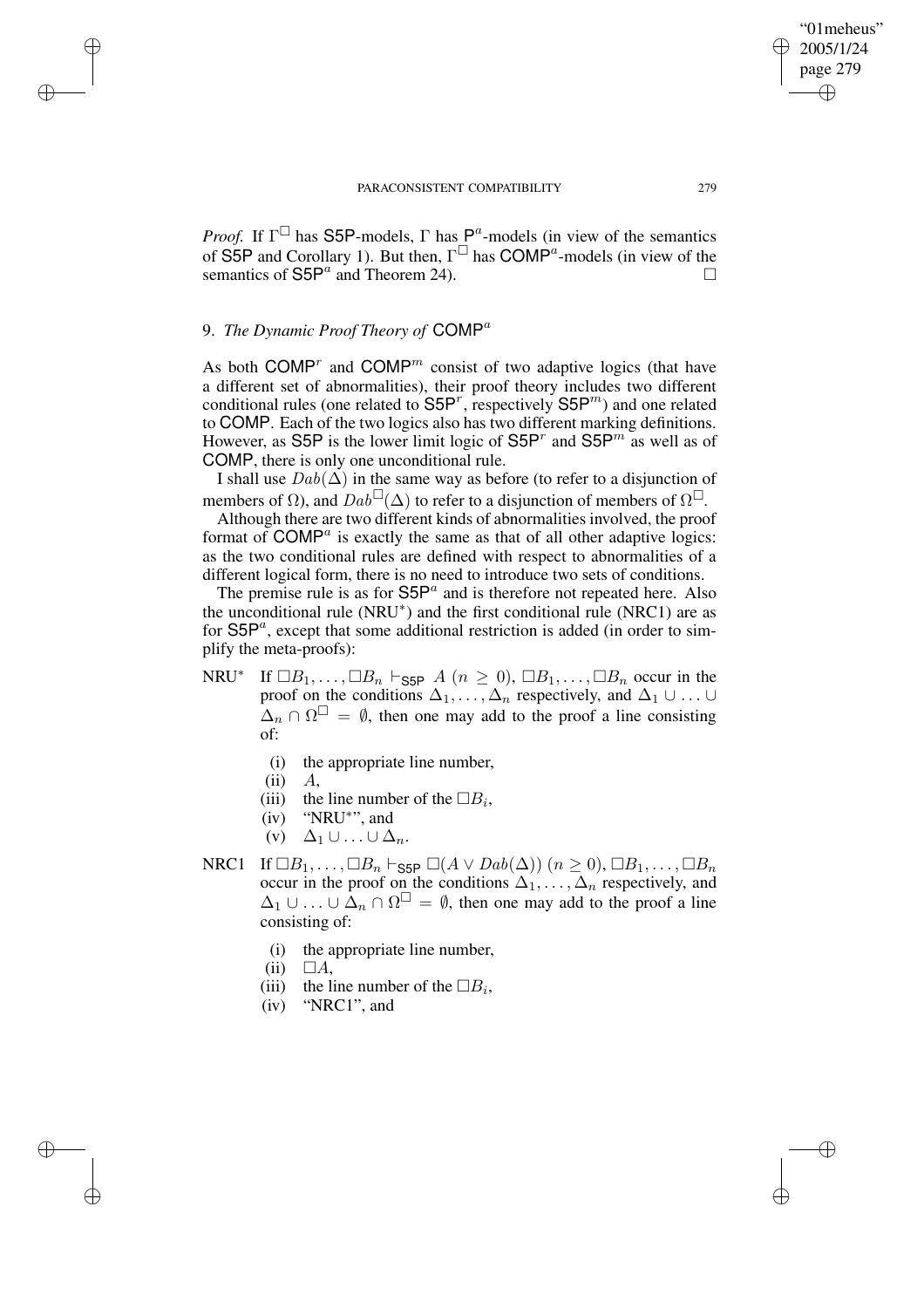"01meheus" 2005/1/24 page 280 ✐ ✐

✐

✐

### 280 JOKE MEHEUS

$$
(v) \quad \Delta \cup \Delta_1 \cup \ldots \cup \Delta_n.
$$

The second conditional rule allows one to introduce formulas of the form  $\Diamond A$  to the proof. Note that also this rule refers to S5P:

NRC2 If  $\Box B_1, \ldots, \Box B_n \vdash_{\textsf{S5P}} \Diamond A \vee \textit{Dab}^{\Box}(\Delta) \ (n \geq 0)$ , and  $\Box B_1, \ldots,$  $\Box B_n$  occur in the proof on the conditions  $\Delta_1, \ldots, \Delta_n$  respectively, then one may add to the proof a line consisting of:

- (i) the appropriate line number,
- $(ii) \quad \Diamond A$ ,
- (iii) the line number of the  $\Box B_i$ ,
- (iv) "NRC2", and
- (v)  $\Delta \cup \Delta_1 \cup ... \cup \Delta_n$ .

The following rule (which is obviously derivable) leads to proofs that are more interesting from a heuristic point of view:

- RD If  $B_1, \ldots, B_n \vdash_{\textsf{S5P}} A$ , and  $B_1, \ldots, B_n$  occur in the proof on the conditions  $\Delta_1, \ldots, \Delta_n$  respectively, then one may add to the proof a line consisting of:
	- (i) the appropriate line number,
	- $(ii)$   $A$ .
	- (iii) the line number of the  $B_i$ ,
	- (iv) "RD", and
	- (v)  $\Delta \cup \Delta_1 \cup ... \cup \Delta_n$ .

The above rules are the same for  $\mathsf{COMP}^r$  and  $\mathsf{COMP}^m$ . The difference between the two systems shows again only in the marking definitions.

The marking definition related to NRC1 (called  $r$ -marking and  $m$ -marking, respectively) is exactly the same as for  $S5P^a$ . Thus, r-marking for COMP<sup>r</sup> is given by Definition 19 and m-marking for  $\text{COMP}^m$  by Definition 23. Also,  $U_s(\Gamma^{\square})$  and  $\Phi_s(\Gamma^{\square})$  are defined in exactly the same way as for S5P<sup>a</sup> (both proceed in terms of the NDab-formulas that are derived *on the empty condition*).

The marking definition related to NRC2 (called  $c$ -marking) is the same for both COMP<sup>r</sup> and COMP<sup>m</sup>. What is special about c-marking is that it proceeds in terms of formulas that are (possibly) derived on a *non-empty* condition. This, however, is not surprising. As COMP is defined 'on top of'  $S5P<sup>r</sup>$  and  $S5P<sup>m</sup>$ , a formula that is introduced by means of NRC2 should be withdrawn as soon as it turns out to be incompatible with one of the  $S5P<sup>a</sup>$ -consequences (or put more accurately, as soon as it turns out to be incompatible with one of the formulas that is, at that stage of the proof, considered as  $S5P^a$ -derived). As we shall see below, the interplay between

✐

✐

✐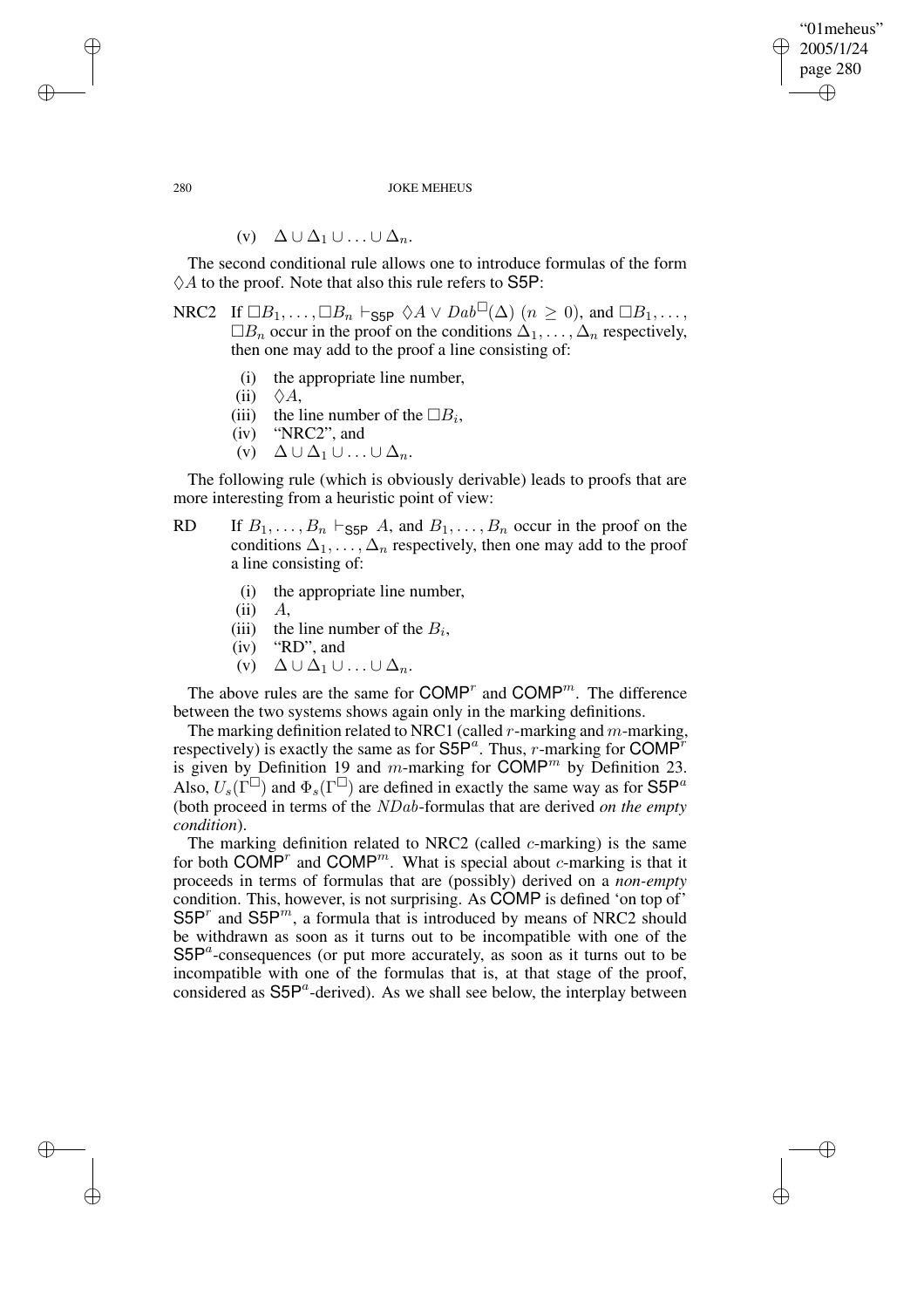✐

✐

✐

✐

the two different kinds of marking causes the proof theory for paraconsistent compatibility to be much more dynamic than that for classical compatibility.

In view of the definition of c-marking, we first need to define the set  $Ab_s(\Gamma^{\square})$ . In the case of COMP<sup>r</sup>, respectively COMP<sup>m</sup>,  $Ab_s(\Gamma^{\square})$  consists of all members of  $\Omega^{\square}$  that occur, at that stage of the proof, on a line that is not r-marked, respectively  $m$ -marked.

*Definition 32*: *Marking for* COMP*: Line* i *is* c*-marked at stage* s *of a proof from*  $\Gamma^{\square}$  *iff,* where  $\Delta$  *is its condition,*  $\Delta \cap Ab_s(\Gamma^{\square}) \neq \emptyset$ *.* 

In the following definitions, I say that a line is *marked* iff it is r-marked, m-marked or c-marked:

*Definition 33*: A *is derived at stage s in a* COMP<sup>a</sup> *-proof from* Γ *iff* A *is the second element of a line that is not marked in the proof at that stage.*

*Definition 34*: A *is finally derived on line* i *of a* COMP<sup>a</sup> *-proof from* Γ *iff*  $(i)$  *A is* the second element of line *i*, *(ii)* line *i is* not marked in the proof, *and (iii) any extension of the proof in which line* i *is marked may be further extended in such a way that line* i *is unmarked.*

 $Definition$  35:  $\Gamma^{\Box}$   $\vdash_{\mathsf{COMP}^a}$  A (A is finally  $\mathsf{COMP}^a$ -derivable from  $\Gamma^{\Box}$ ) iff A is finally derived on some line of a COMP<sup>a</sup>-proof from  $\Gamma^{\square}$ .

As the definition for c-marking refers to lines that are not  $r/m$ -marked (consider the definition for  $Ab_s(\Gamma)$ ), the best way to perform the marking is by deleting all marks (whenever a line is added to the proof), and by adding the  $r/m$ -marks before the  $c$ -marks.

Let us look at a very simple example of a dynamic proof to understand what the proof theory comes to. To save space, I shall illustrate the proof theory of both COMP<sup>r</sup> and COMP<sup>*m*</sup> with one and the same proof. Suppose that these are the premises:

| $1 \square (p \wedge q)$     | <b>PREM</b> | ᠕ |
|------------------------------|-------------|---|
| 2 $\Box(\sim p \vee \sim q)$ | <b>PREM</b> | Ø |
| 3 $\Box(\sim p \vee \sim r)$ | <b>PREM</b> | Ø |
| 4 $\Box(\sim q \vee \sim r)$ | <b>PREM</b> | Ø |
| 5 $\Box s$                   | <b>PREM</b> | Ø |
|                              |             |   |

In view of line 5, the rule NRC2 allows one to add the following line:

6  $\Diamond(r \wedge s)$  5 NRC2  $\{\Box \neg r\}$ 

"01meheus" 2005/1/24 page 281

✐

✐

✐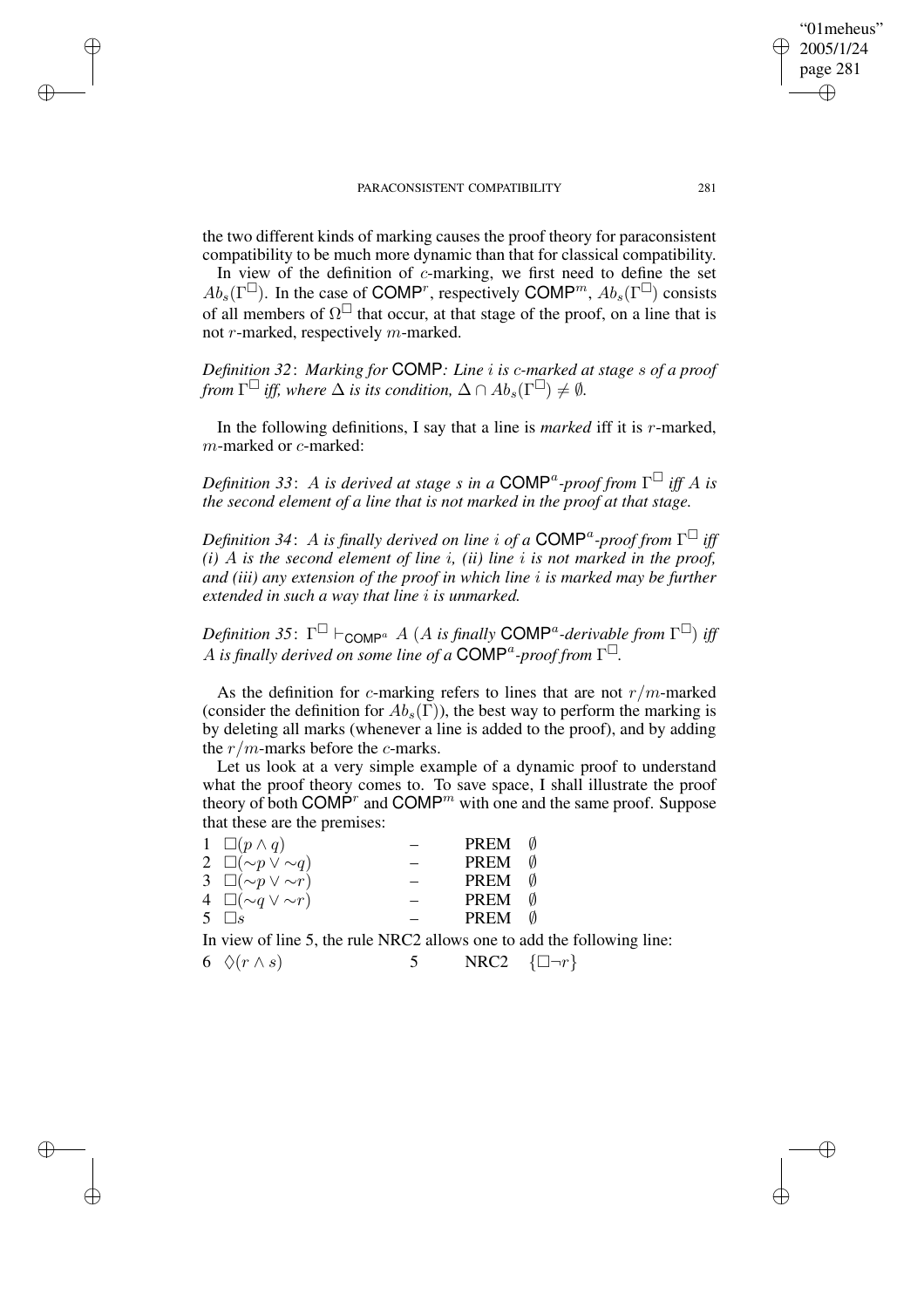✐

### 282 JOKE MEHEUS

This expresses the hypothesis that  $r \wedge s$  is compatible with the (non-modal forms of the) premises. However, in view of lines 1 and 3, one may infer  $\neg r$ , on the condition that both  $p \land \sim p$  and  $r \land \sim r$  behave normally:

7  $\Box \neg r$  1, 3 NRC1  $\{p \land \sim p, r \land \sim r\}$ 

At this stage, the condition of line 6 is no longer fulfilled:  $\Box \neg r \in Ab_7(\Gamma)$ . So, at stage 7, line 6 is c-marked, and hence, the formula that occurs on it is no longer considered as derived (independent of whether the above proof is a COMP<sup> $r$ </sup>-proof or a COMP<sup> $m$ </sup>-proof).

Suppose, however, that one then adds the following line:

8  $\Box((p \land \sim p) \lor (q \land \sim q))$  1, 2 NRU<sup>\*</sup>

According to the best insights in the premises at this stage of the proof, both  $p \wedge \sim p$  and  $q \wedge \sim q$  behave abnormally with respect to the premises. In view of the fact that  $U_8(\Gamma) = \{p \land \sim p, q \land \sim q\}$ , line 7 is r-marked at this stage. Moreover, as  $\Phi_8(\Gamma) = \{ \{p \wedge \sim p\}, \{q \wedge \sim q\} \}$ , line 7 is also  $m$ -marked (in view of (ii) in Definition 23). As a consequence, line 6 is no longer  $c$ -marked, and hence, is again considered as derived in the proof.<sup>13</sup>

There is, however, a second way to infer  $\neg r$  from the premises:

$$
9 \quad \Box \neg r \qquad 1,4 \quad \text{NRC1} \quad \{q \land \sim q, \ r \land \sim r\}
$$

At this stage, the marking for  $\text{COMP}^r$  and for  $\text{COMP}^m$  no longer proceeds in the same way. Line 9 is r-marked (in view of line 8), but is not  $m$ -marked. Moreover, line 7 is still r-marked, but is no longer  $m$ -marked. It follows that, if the above is a COMP<sup>r</sup>-proof from  $\Gamma^{\square}$ , line 6 is still not c-marked. However, if it is a  $\text{COMP}^m$ -proof, line 6 is again c-marked. So, this is how the proof looks like at stage 9:

|    | $1 \square (p \wedge q)$                              |      | PREM             | Ø                                                                  |
|----|-------------------------------------------------------|------|------------------|--------------------------------------------------------------------|
|    | 2 $\Box(\sim p \vee \sim q)$                          |      | <b>PREM</b>      | Ø                                                                  |
|    | 3 $\Box(\sim p \vee \sim r)$                          |      | <b>PREM</b>      | Ø                                                                  |
|    | 4 $\Box(\sim q \vee \sim r)$                          |      | <b>PREM</b>      | Ø                                                                  |
|    | 5 $\Box$ s                                            |      | <b>PREM</b>      | Ø                                                                  |
|    | 6 $\Diamond(r \wedge s)$                              | 5    | NRC <sub>2</sub> | $\{\Box \neg r\} \checkmark_c$ (for COMP <sup><i>m</i></sup> only) |
|    | 7 $\Box \neg r$                                       | 1, 3 |                  | NRC1 $\{p \wedge \sim p, r \wedge \sim r\}$ $\checkmark_r$         |
|    | 8 $\Box((p \land \sim p) \lor (q \land \sim q))$ 1, 2 |      | $NRU^*$          |                                                                    |
| 9. | $\Box \neg r$                                         |      | $1, 4$ NRC1      | $\{q \wedge \sim q, r \wedge \sim r\}$ $\checkmark_r$              |
|    |                                                       |      |                  |                                                                    |

I leave it to the reader to check that, for  $COMP^r$ , the formula on line 6 is finally derived and that  $\Diamond(s \land \neg s)$  is not finally derivable in the proof (neither for COMP<sup>*r*</sup> nor for COMP<sup>*m*</sup>), but that  $\Diamond(p \land \sim p)$  is.

<sup>13</sup> This is an important difference with the adaptive logics for classical compatibility from [11]. The dynamics of their proofs is very limited: once a formula is marked, it remains marked in any extension of the proof.

✐

✐

✐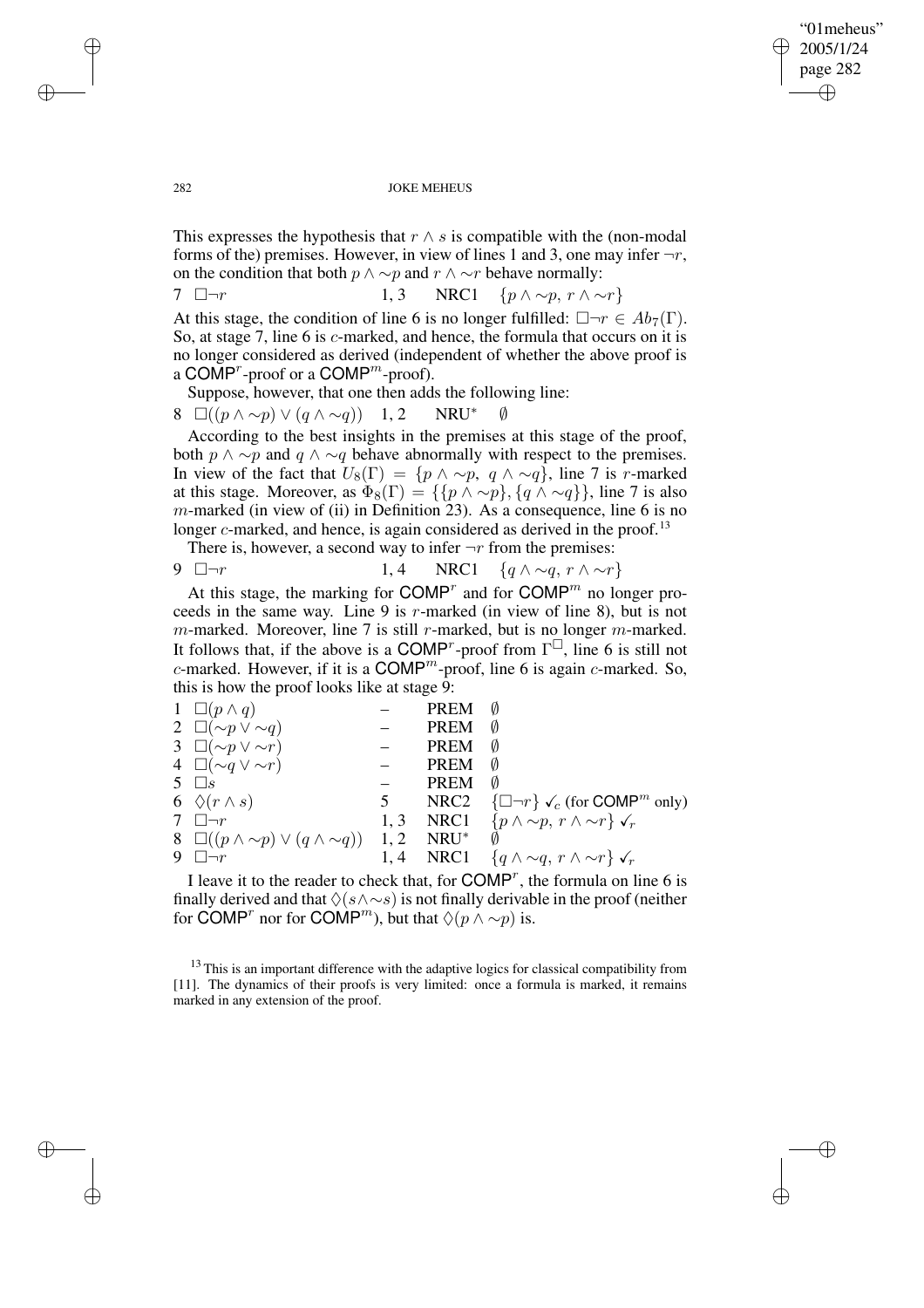✐

✐

✐

✐

Let us now turn to the Soundness and Completeness proofs. In view of the intended application of  $\text{COMP}^a$ , I only prove Soundness and Completeness for conclusions of the form  $\Diamond A$ .

I begin with two lemmas the proof of which immediately follows by an inspection of the proof theory:

 $I$ *emma*  $6\colon A$  *can be finally derived on a condition*  $\Delta$  *such that*  $\Delta \cap \Omega^\square = \emptyset$  $\int \int \Gamma^{\Box} \vdash_{\mathsf{S5P}^a} A.$ 

*Lemma* 7: *Where*  $\Delta \subset \Omega$ ,  $\Delta' \subset \Omega^{\square}$ , and  $\Delta' \neq \emptyset$ ,  $\Diamond A$  can be finally  $d$ erived on a condition  $\Delta$   $\cup$   $\Delta'$  iff  $\Gamma^\square$   $\vdash_{\textsf{S5P}^a}$   $\Diamond A \vee \overline{D}ab^\square(\Delta')$  and  $\Gamma^\square$   $\nvDash_{\textsf{S5P}^a}$  $Dab^{\Box}(\Delta').$ 

In the following proof, I freely rely on the Soundness and Completeness results for  $\mathsf{S5P}^a$ .

*Theorem* 26: *For every*  $A \in W$ , *if*  $\Gamma^{\square} \vdash_{\mathsf{COMP}^a} \Diamond A$  *then*,  $\Gamma^{\square} \models_{\mathsf{COMP}^a} \Diamond A$ .

*Proof.* Suppose that  $\Gamma^{\Box}$   $\vdash_{\text{COMP}^a} \Diamond A$ . It follows that  $\Diamond A$  is finally derived on some line i of a COMP<sup>a</sup>-proof from  $\Gamma^{\Box}$ . Where  $\Delta \subset \Omega$  and  $\Delta' \subset \Omega^{\Box}$ , let the condition of line *i* be  $\tilde{\Delta} \cup \Delta'$ .

If  $\Delta' = \emptyset$ ,  $\Gamma^{\square} \vdash_{\mathsf{S5P}^a} \lozenge A$  (by Lemma 6). Hence, as the COMP<sup>*a*</sup>-models of  $\Gamma^{\square}$  are a subset of its S5P<sup>a</sup>-models,  $\Gamma^{\square} \models_{\text{COMP}^a} \Diamond A$ .

If  $\Delta' \neq \emptyset$ ,  $\Gamma^{\square} \vdash_{\mathsf{S5P}^a} \Diamond A \vee \mathrm{D}ab^{\square}(\Delta')$  and  $\Gamma^{\square} \not\models_{\mathsf{S5P}^a} \mathrm{D}ab^{\square}(\Delta')$  (by Lemma 7). Hence, all S5P<sup>a</sup>-models of  $\Gamma^{\Box}$  verify  $\Diamond A \vee Dab^{\Box}(\Delta')$ , but some of them falsify  $Dab^{\Box}(\Delta')$ . It follows that all COMP<sup>a</sup>-models of  $\Gamma^{\Box}$ falsify  $Dab^{\Box}(\Delta')$ , and hence, that all of them verify  $\Diamond A$ .

*Theorem* 27: *For every*  $A \in W$ , *if*  $\Gamma^{\square} \vDash_{\text{COMP}^a} \Diamond A$  *then*,  $\Gamma^{\square} \vdash_{\text{COMP}^a} \Diamond A$ .

*Proof.* If  $\Gamma$  does not have P-models, the theorem obviously holds (in view of  $\{\Box A, \Box \neg A\} \vdash_{\text{S5P}} \bot$ ).

So, suppose that  $\Gamma$  has P-models and that  $\Gamma^{\square} \models_{\text{COMP}^a} \Diamond A$ . It follows, by Theorem 20, that  $\Gamma^{\square}$   $\vdash$  S5P<sup>*a*</sup>  $\square \neg A$ . As  $\vdash$  S5P  $\Diamond A \lor \Box \neg A$ , RC2 allows one to start a proof from  $\Gamma^{\square}$  by writing down a line (with line number 1) that has  $\Diamond A$  as its second element and  $\{\Box \neg A\}$  as its fifth. It is easily seen that line 1 is neither  $r$ -marked nor  $m$ -marked in any extension of the proof and that any extension of the proof in which line 1 is c-marked may be further extended such that line 1 is not c-marked. This proves that  $\Diamond A$  is finally derived in some COMP<sup>a</sup>-proof from  $\Gamma^{\square}$ , and hence, that  $\Gamma^{\square}$   $\vdash_{\text{COMP}^a} \Diamond A$ .

"01meheus" 2005/1/24 page 283

✐

✐

✐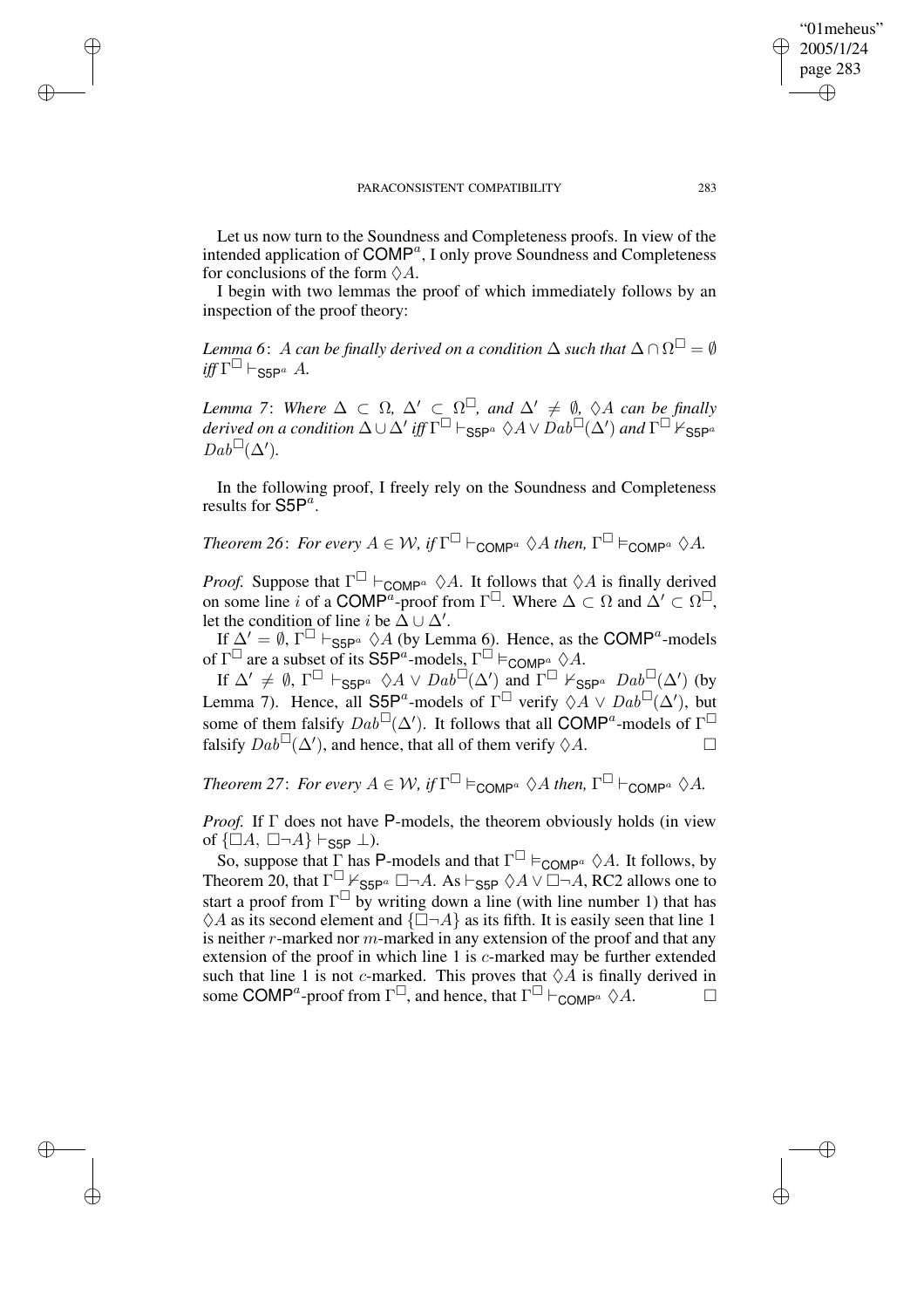"01meheus" 2005/1/24 page 284 ✐ ✐

✐

✐

#### 284 JOKE MEHEUS

### 10. *Some Alternatives*

The inconsistency-adaptive logics  $P^r$  and  $P^m$  are based on a very weak paraconsistent logic. For instance, the *De Morgan properties* are not valid in P, and *Replacement of Identicals* is only valid outside the scope of a negation. P also does not spread inconsistencies. For example, some P-models verify both  $p \wedge q$  and  $\sim (p \wedge q)$ , but falsify any other inconsistency.

This has specific consequences for the accounts of paraconsistent compatibility that are based on  $\mathsf{P}^r$  and  $\mathsf{P}^m$ . Consider, for instance,  $\Gamma = \{p, \sim p\}$ . As  $\sim \sim p \land \sim \sim \sim p \notin U(\Gamma)$  and  $\Gamma \vdash_{\mathsf{P}^a} \sim \sim \sim p$ ,  $\sim \sim p$  is *not*  $\mathsf{P}^a$ -compatible with Γ. More generally, any formula obtained by prefixing an *even* number of "∼" to p is incompatible with Γ. However, any formula obtained by prefixing an *odd* number of "∼" to p is compatible with it. The reason is that for any such  $A$  ( $p$  preceded by an odd number of paraconsistent negations), Γ $\nvDash_{\mathsf{P}^a} \sim A$ .

As is shown in [10], the logic P may be enriched in several ways. Evidently, every enrichment will have effects on the corresponding notion of paraconsistent compatibility. For instance, if one chooses an inconsistencyadaptive logic based on an enrichment of P that validates  $A / \sim A$ , any formula obtained by prefixing a series of "∼" to p will be compatible with {p, ∼p}. In general, enriching P will have the effect that *more* sentences are compatible with a given set of premises. The reason is that enriching P results in a poorer inconsistency-adaptive logic. Consider, for instance,  $\Gamma = \{ \sim (p \wedge q), p \wedge q, \sim p \vee r \}.$  All  $\mathsf{P}^{\hat{a}}$ -models of  $\Gamma$  falsify  $\sim p$  and verify r (as  $\overline{P}$  does not spread inconsistencies). Hence, r is a  $P^a$ -consequence of Γ and  $\sim$ r is not P<sup>*a*</sup>-compatible with it. However, where P<sup>+</sup> stands for an enrichment of P that validates all *De Morgan* properties, some P<sup>+</sup>-models verify  $\sim p$  as well as  $\sim r$ , and hence, p,  $\sim p$ , r and  $\sim r$  are all P<sup>+a</sup>-compatible with  $\Gamma^{14}$ 

The situation is somewhat different if one chooses a paraconsistent system that validates Disjunctive Syllogism as well as all other 'analysing' rules—an example is the logic AN from [15]. In that case, one obtains an inconsistency-adaptive logic that is much richer than  $P^r$  and  $P^m$ . For instance, where  $\Gamma = \{ \sim (p \wedge q), p \wedge q, \sim p \vee r \}$ , ANA (the adaptive logic based on AN) not only entails p and  $\sim p$ , but also r and  $\sim \sim r$ . Hence, p and

✐

✐

✐

 $14$  Readers that want to experiment with different enrichments of P and the corresponding inconsistency-adaptive logics are referred to the computer program LaC (designed by Alex Klijn and free downloadable from http://logica.UGent.be/centrum/ writings/programs.php). The program not only allows one to check whether, according to  $\overline{P}$ ,  $\overline{P}^r$  or  $\overline{P}^m$ , some sentence is a semantic consequence of some set of premises, but also to 'compose' alternative systems and to check semantic consequence for these.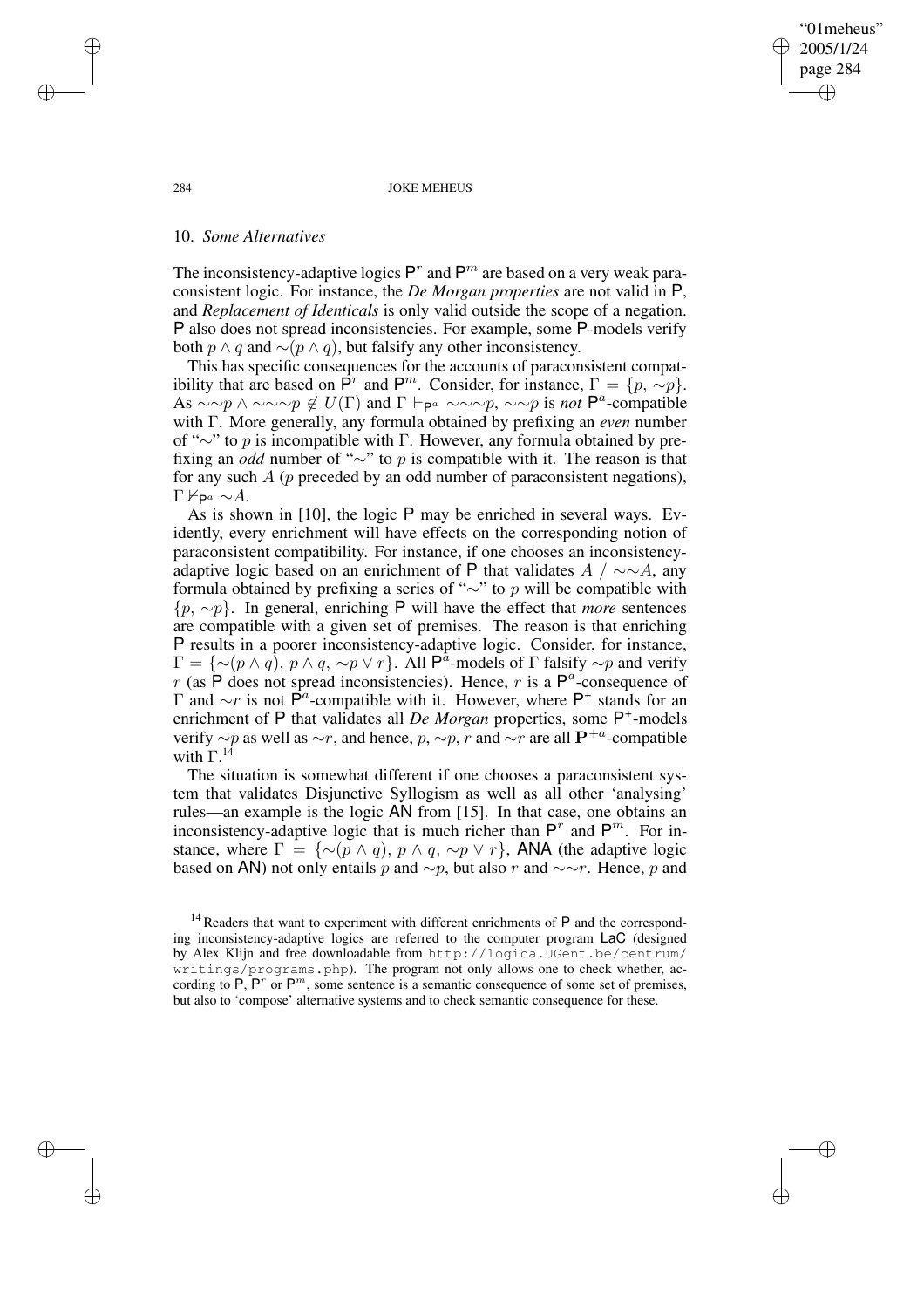✐

 $\sim p$  are ANA-compatible with Γ (because they behave inconsistently with respect to it), but  $\sim r$  is not.

Still a different situation obtains when one chooses an inconsistency-adaptive logic that is based on a non-adjunctive paraconsistent system. An example is the logic  $\mathbf{DL}^r$  (see [18]). This logic, which is an adaptive version of Jaskowski's system  $D_2$ , invalidates Adjunction for all sentences that behave inconsistently with respect to the premises (thus preventing the derivation of contradictions), but validates it for all others. Thus, where  $\Gamma =$  $\{p \land q, \sim p, r\}, p \land \sim p$  is not  $\mathbf{DL}^r$ -derivable from  $\Gamma$ , but  $q \land r$  is.

In  $[16]$ ,  $\mathbf{DL}^r$  is combined with COM to reconstruct the notion of *pragmatic truth* as developed in the partial structures approach of Newton da Costa and associates (see, for instance, [13]). The resulting logic (called APT) forms an alternative for the logic of paraconsistent compatibility presented in this paper. An important difference, however, is that APT does not allow to distinguish between inconsistent information and incomplete information. For instance, where  $\Gamma = \{p, \sim p\}$ , there is no way to decide from the APT-consequence set that  $\Gamma$  is inconsistent with respect to p, but incomplete with respect to q:  $p, \sim p$ , q and  $\sim q$  are all APT-consequences of Γ, and any complex formula derivable for p is also derivable for q. In the case of COMP<sup>a</sup>, however,  $p \wedge \sim p$  is derivable from  $\Gamma$ , but  $q \wedge \sim q$  is not.

### 11. *In Conclusion*

✐

✐

✐

✐

The logics of paraconsistent compatibility presented in this paper have several attractive properties. To begin with, they offer a characterization of paraconsistent compatibility that is as intuitive as that for classical compatibility, both from a definitorial and a semantic point of view. Moreover, for the consistent case, they lead to exactly the same results as the logics for classical compatibility that were presented in [11]. Finally, for the inconsistent case, they only classify a sentence as compatible with a set of premises  $Γ$  if it is true in some interpretation of  $Γ$  that is as consistent as possible.

Another important characteristic of the results presented in this paper is that they are highly generic. The procedure by which the logics  $\text{COMP}^r$  and COMP<sup>*m*</sup> are obtained from the inconsistency-adaptive logics P<sup>r</sup> and P<sup>m</sup> is easily adjustable for other inconsistency-adaptive logics. This is especially important in view of the fact that, for the inconsistent case, different contexts ask for different logics of compatibility. For instance, in some contexts, there may be reasons to assume that the number of inconsistencies is minimal. In other contexts, there may be reasons to be much more cautious. Still in other contexts, there may be reasons to interpret the information in the richest way possible (despite the inconsistencies)—see [17] for examples. Which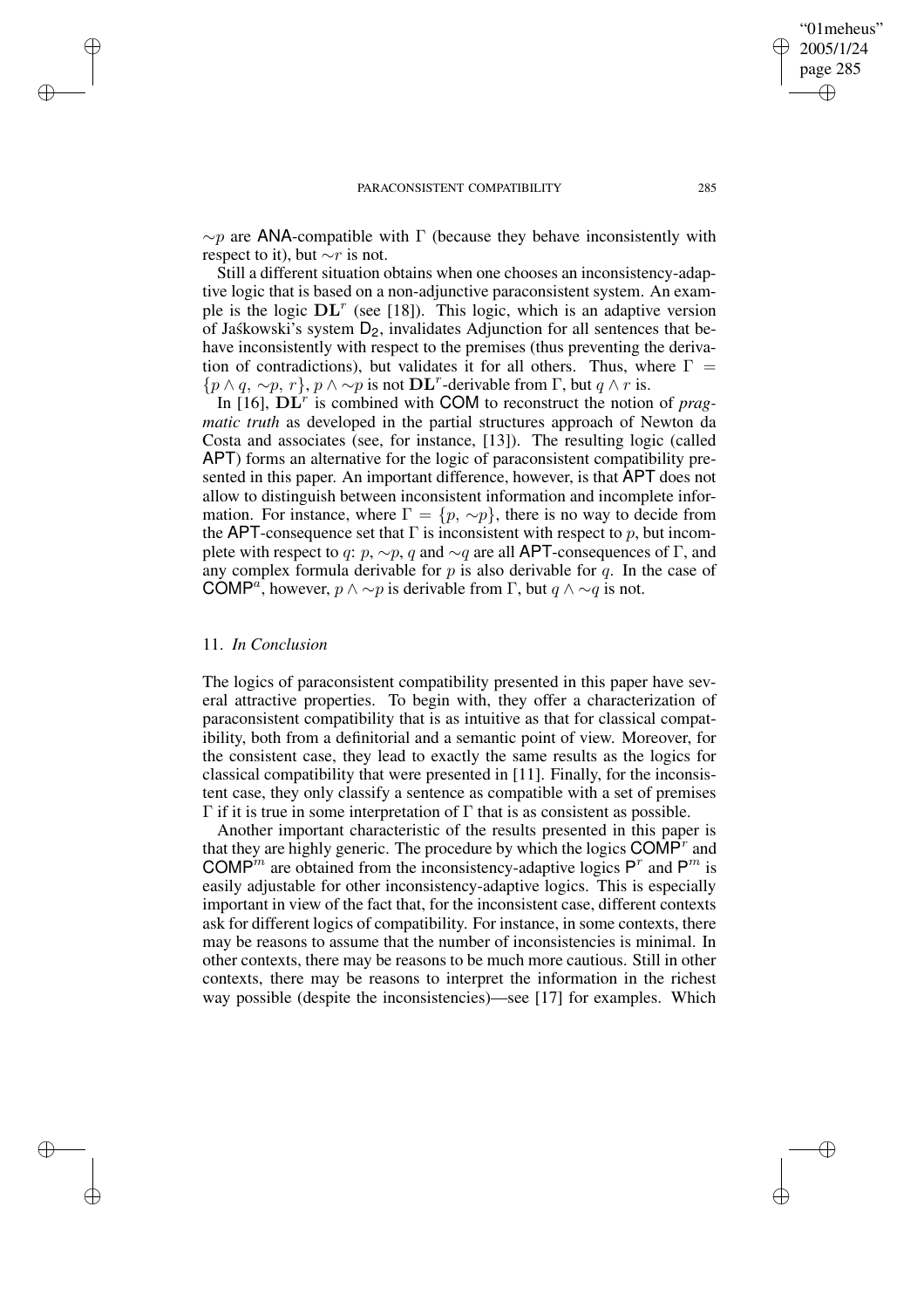"01meheus" 2005/1/24 page 286 ✐ ✐

✐

✐

### 286 JOKE MEHEUS

sentences are considered as compatible with the available information and which not will be different in each of these contexts.

The paper also raises some open problems. One is to formulate criteria to decide which logic of paraconsistent compatibility is suited for which application context. Another series of problems is related to the logics  $S5P^{r}$  and S5P<sup>m</sup>. Here, they are used as a basis for the logics COMP<sup>r</sup> and COMP<sup>m</sup>. However, as is discussed in, for instance, [7], many non-monotonic consequence relations are most easily captured by a modal adaptive logic. Because of this, it is worthwhile to further elaborate the logics  $S5P^{r}$  and  $S5P^{m}$ . What seems most urgent in this respect is to generalize the two logics (for arbitrary sets of premises) and to reformulate them in the usual format of adaptive logics. Once such a formulation is available, the results from [8] will allow to prove, in a completely standard way, a whole series of properties.<sup>15</sup>

> Centre for Logic and Philosophy of Science Ghent University, Belgium E-mail: Joke.Meheus@UGent.be

# **REFERENCES**

- [1] Diderik Batens. Dynamic dialectical logics. In Graham Priest, Richard Routley, and Jean Norman, editors, *Paraconsistent Logic. Essays on the Inconsistent*, pages 187–217. Philosophia Verlag, München, 1989.
- [2] Diderik Batens. Blocks. The clue to dynamic aspects of logic. *Logique et Analyse*, 150–152:285–328, 1995. Appeared 1997.
- [3] Diderik Batens. Inconsistency-adaptive logics. In Ewa Orłowska, editor, *Logic at Work. Essays Dedicated to the Memory of Helena Rasiowa*, pages 445–472. Physica Verlag (Springer), Heidelberg, New York, 1999.
- [4] Diderik Batens. Minimally abnormal models in some adaptive logics. *Synthese*, 125:5–18, 2000.
- [5] Diderik Batens. Towards the unification of inconsistency handling mechanisms. *Logic and Logical Philosophy*, 8:5–31, 2000 (appeared in 2002).
- [6] Diderik Batens. A dynamic characterization of the pure logic of relevant implication. *Journal of Philosophical Logic*, 30:267–280, 2001.
- [7] Diderik Batens. A general characterization of adaptive logics. *Logique et Analyse*, 173-174-175:45–68, 2001. Appeared 2003.

<sup>15</sup> Unpublished papers in the reference section are available at the internet address http://logica.UGent.be/centrum/writings.

✐

✐

✐